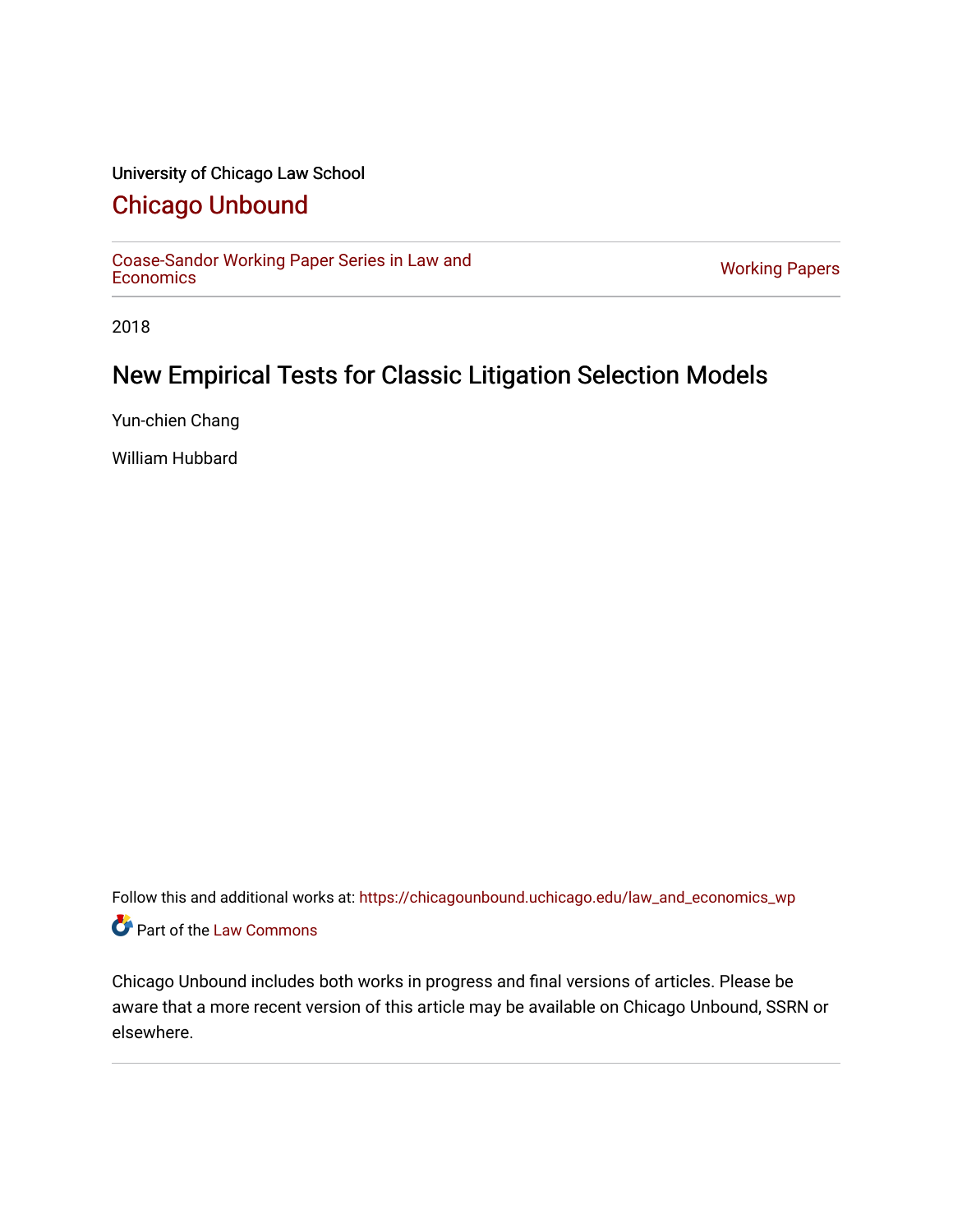### New Empirical Tests for Classic Litigation Selection Models

Yun-chien Chang & William Hubbard[†](#page-1-0)

### Abstract

Law and economics theorists have long advanced theories of litigation and settlement, including the canonical Landes-Posner-Gould (LPG) and Priest and Klein (PK) models. Famously, PK predict that, as settlement rates rise, plaintiff win rates approach 50%. Empiricists have tested this and other predictions from the theoretical literature, finding qualified support for the PK model. So far, though, empirical testing of these models has been hampered by two major limitations: First, these models make clear predictions about the effect of case stakes on settlement rates and plaintiff win rates, but lack of reliable data on stakes means these predictions have gone untested. Second, most of the studies have used data from the U.S., a high-settlement, high-litigation-costs setting, and the generalizability of these models to other institutional settings has been less explored. In this paper, we use a novel dataset of Taiwanese court data to test previously untested predictions of the LPG and PK models and explore the extent to which these models apply to a low-settlement, low-litigation-cost setting. We find strong support for the predictions of the LPG model that we test. We find at best weak support for the 50% hypothesis of the PK model, consistent with recent research suggesting that the hypothesis will have limited applicability in a low-settlement, low-litigation-cost environment.

<span id="page-1-0"></span><sup>†</sup> Chang: Research Professor & Director of Center for Empirical Legal Studies, Institutum Iurisprudentiae, Academia Sinica, Taiwan. Email: [kleiber@sinica.edu.tw.](mailto:kleiber@sinica.edu.tw) Hubbard: Professor of Law and Ronald H. Coase Teaching Scholar, the University of Chicago Law School. Email: [whubbard@uchicago.edu.](mailto:whubbard@uchicago.edu) We thank anonymous referees, Chunfang Chiang, Dawn Chutkow, Elliott Fan, Hanjo Hamann, Michael Heise, Dan Klerman, Huiwen Koo, John Liu, JJ Prescott, Giovanni Ramello, Hiroharu Saito, Simone Sepe, Jeanette Shao, Wei-che Tsai, Tsong-Min Wu, and participants at the First CELS in Asia, 12th Conference on Empirical Legal Studies, Georgetown University Law Center Law and Economics Workshop, George Mason University Law and Economics Colloquium, Faculty Workshop at Academia Sinica, 2017 Asian Law and Society Association Annual Meeting, University of Chicago Work-in-Progress Workshop, Law and Economics Workshop at ETH Zurich, Economic History Workshop at National Taiwan University Department of Economics, and the Notre Dame Law & Economics Workshop for helpful comments. Hubbard thanks the Jerome F. Kutak Faculty Fund for research support. Chang thanks Patrick Wu for research assistance. The view expressed in this article is solely of the authors, not of Judicial Yuan of Taiwan, Academia Sinica, or any other government agencies.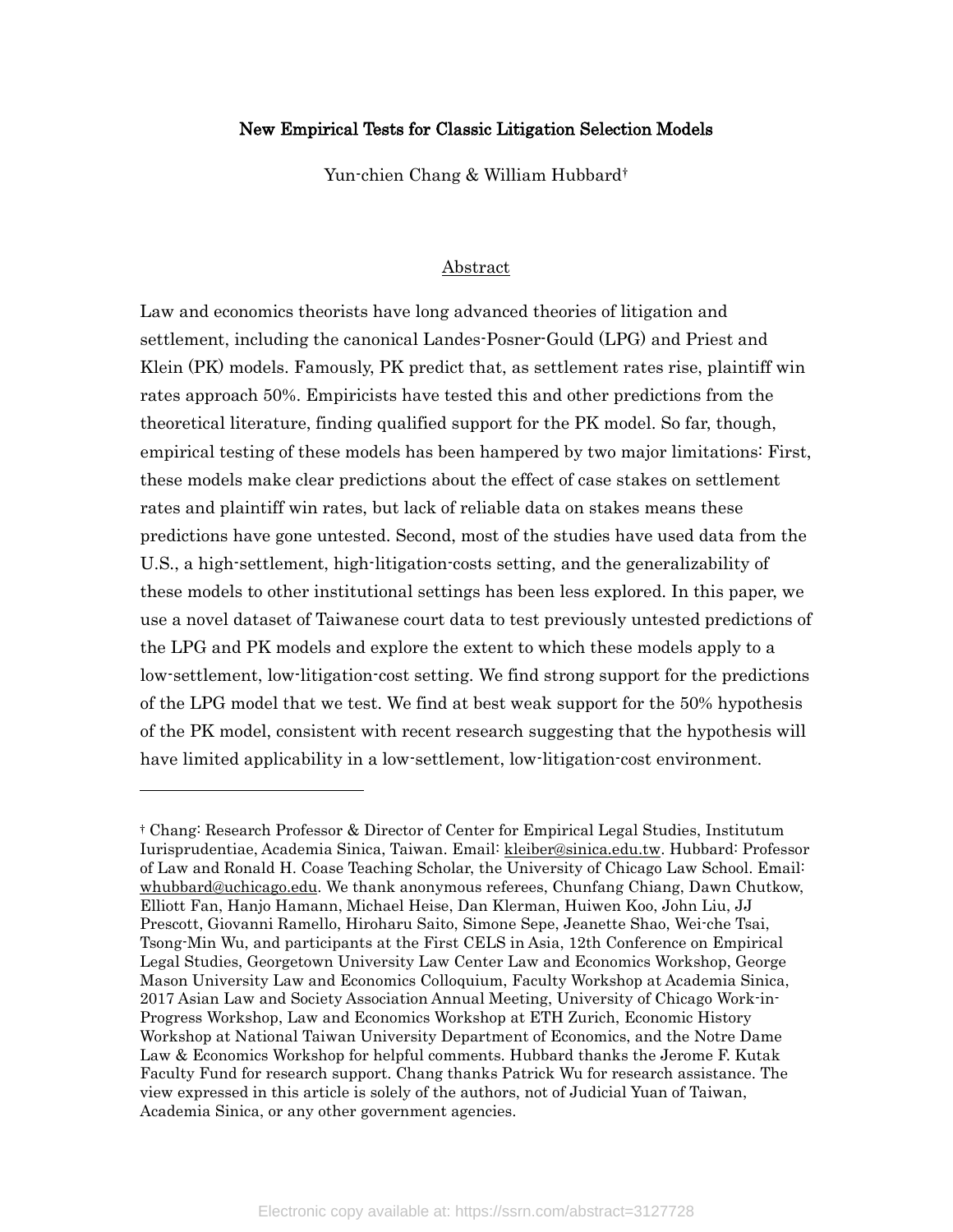## Keywords

Priest-Klein model, Landes-Posner-Gould model, 50 percent hypothesis, divergent expectations, risk aversion, stakes, settlement rate

## Table of Contents

| I.             |                                                                       |
|----------------|-----------------------------------------------------------------------|
| TT.            |                                                                       |
| TIT.           |                                                                       |
| $\mathbf{A}$ . |                                                                       |
| $\mathbf{B}$   |                                                                       |
| TV.            |                                                                       |
| V.             |                                                                       |
| VI.            |                                                                       |
|                |                                                                       |
|                |                                                                       |
|                | APPENDIX A. ROBUSTNESS CHECKS: INCLUDING CASES WITH COUNTERCLAIMS     |
|                |                                                                       |
|                | APPENDIX B. ROBUSTNESS CHECKS: TREATING PLAINTIFF PARTIAL WIN AS HALF |
| A WIN 33       |                                                                       |
|                | APPENDIX C. ROBUSTNESS CHECKS: SETTLEMENT DEFINED NARROWLY 34         |
|                | APPENDIX D. OTHER DESCRIPTIVE STATISTICS AND SUPPORTING TABLES 36     |
|                |                                                                       |
|                |                                                                       |
|                | APPENDIX G. ROBUSTNESS CHECKS: INCLUSION OF DEBT COLLECTION CASES 47  |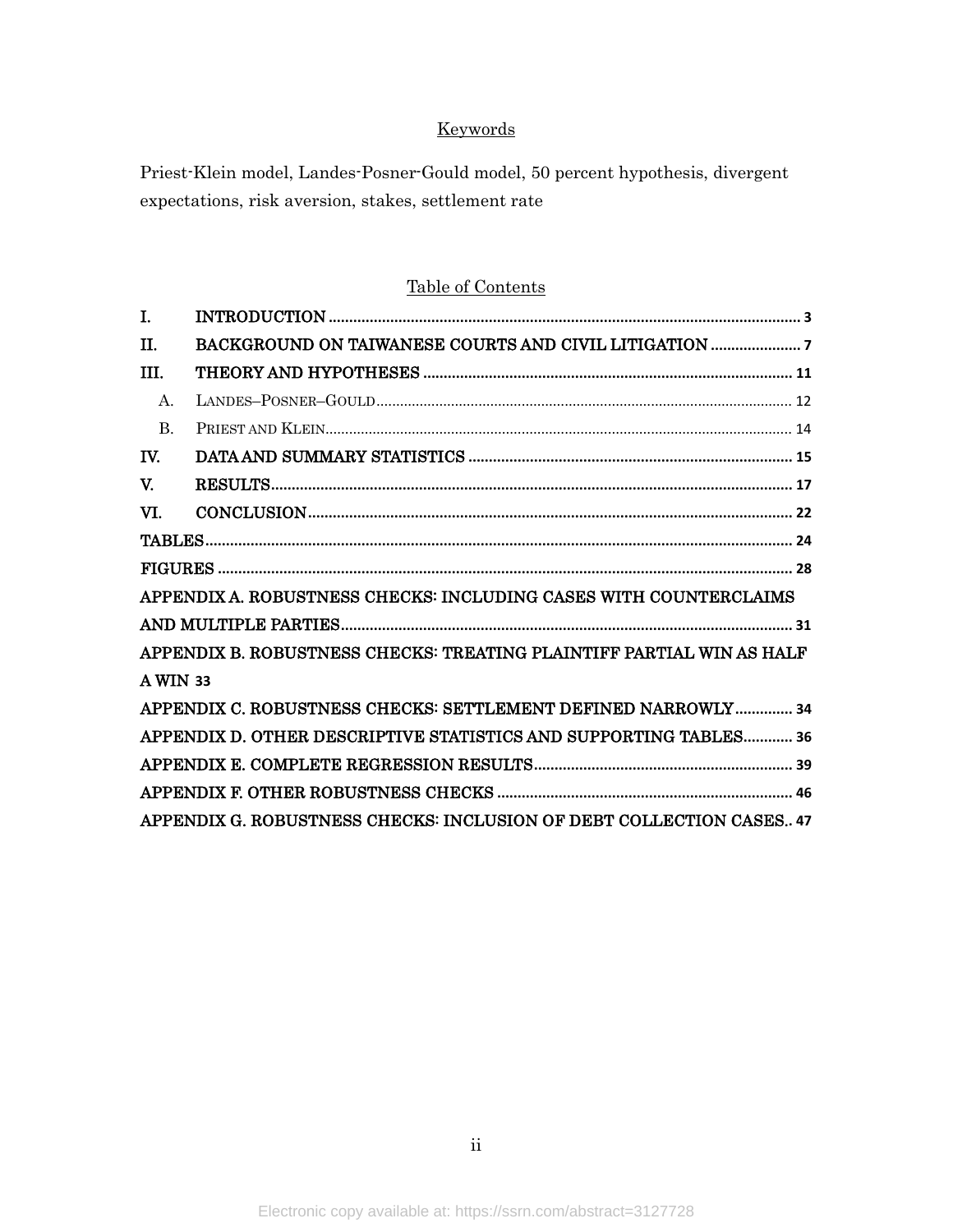### I. Introduction

<span id="page-3-0"></span>What drives parties to a dispute into litigation, and what leads them to settlement, have long been studied in the economic analysis of law. The original canonical model of suit and settlement comes from the synthesis of seminal papers by Landes (1971), Posner (1973), and Gould (1973). The Landes-Posner-Gould (or "LPG") model in turn is the foundation for Priest and Klein (1984) ("PK") model. The PK model generates the best-known empirical prediction in the literature in suit and settlement: as the settlement rate rises, plaintiffs' win rate at trial converges to 50%.

A long-standing empirical literature has sought to test this prediction and has (mostly) lent qualified support to this prediction of the PK model. Yet despite the prominence and influence of these canonical models, some of their clearest empirical predictions remain untested. In other words, for all the attention paid to the 50% hypothesis, the rest of the empirical content of the LPG and PK models has been relatively neglected, despite the fact that the LPG and PK models generate numerous empirical predictions.<sup>[1](#page-3-1)</sup> These predictions include two very straightforward claims:

- As stakes rise, settlement rates fall (LPG and PK).
- As stakes rise, plaintiff win rates fall (LPG).

 $\overline{a}$ 

Yet existing studies have not tested these predictions. The problem is that these predictions involve stakes, and most administrative data on litigation lacks consistently coded and reliable (or any) data on stakes. Studies that are unable to use reliable, direct measures of stakes due to the limitations of their data include Ramseyer and Nakazato (1989), Eisenberg (1990), Eisenberg (1991), Waldfogel (1995; 1998), Siegelman and Donohue (1995), Siegelman and Waldfogel (1999), Klerman (2012) and Cui and Wang (2017). Thus, given the limitations of their data, these studies did not consider hypotheses about the relationship between the amount at stake and settlement or plaintiff win rates.

In this paper, we utilize a new dataset with unusually complete and reliable data on case stakes. This allows us not only to test the famous 50% hypothesis but also to test predictions of the LPG and PK models noted above. These two predictions have not previously been amenable to precise empirical testing due to lack of data on

<span id="page-3-1"></span><sup>&</sup>lt;sup>1</sup> For example, Lee and Klerman  $(2016: 60)$  enumerate six concrete hypotheses originating from Priest and Klein (1984).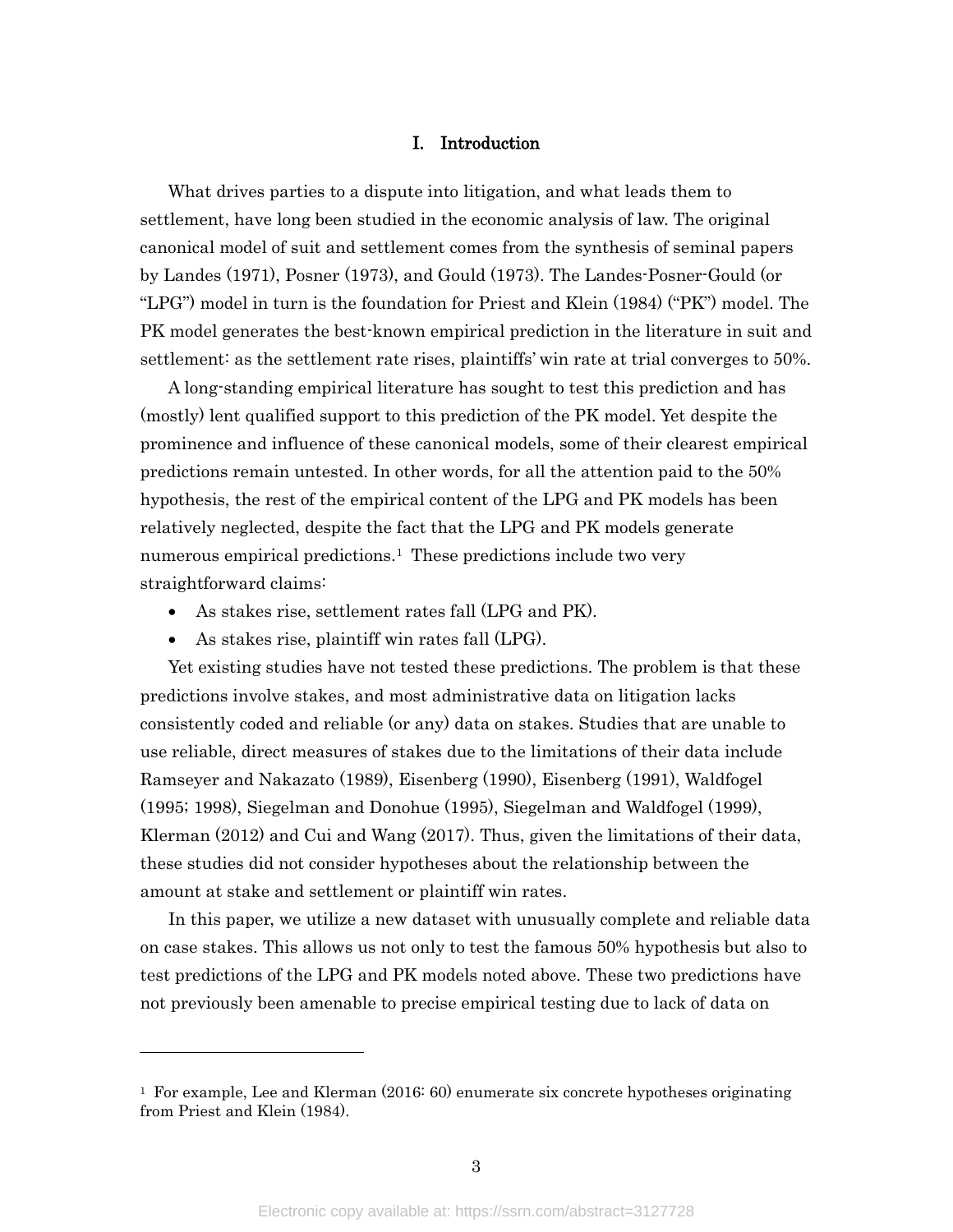stakes. Our data is administrative data from the courts of Taiwan that includes detailed information on the universe of civil cases terminated from 2010 to 2015. In addition to information on the court, the parties, filing and disposition dates, case category, appeals, etc. that are also found in high-quality U.S. data, our dataset includes a precise measure of stakes for every case, including cases that are settled or withdrawn after filing. Further, the rules governing the pleading of stakes in Taiwan ensure that the amount claimed by plaintiffs is not "cheap talk"—the filing fee is directly proportional to the stakes claimed, and thus plaintiffs have incentive to neither overclaim (the filing fee goes up) nor underclaim (the amount claimed is a limit on the plaintiff's eventual recovery). Using this data, we generate the first rigorous tests of two key empirical predictions of the LPG and PK models.

Further, our Taiwanese data allow us to test the LPG and PK models, including their 50% hypothesis, in an institutional context different from the U.S. This allows us to assess the generality of these models, in particular by testing them in an institutional setting where settlement is not the norm as it is in the U.S. While settlement rates in most categories of U.S. cases run well above 50%, settlement rates in most categories of cases in Taiwan are below 30%. In this way, we conduct a very different test of the 50% hypothesis than previous studies. Previous studies looked at data from high-settlement-rate systems. But recent research by Klerman and Lee (2014) suggests that the PK hypothesis, which strictly speaking describes only the limiting case as settlement rates approach 100%, has little or no relevance in settings with low settlement rates. Finding strong support for the PK hypothesis in the Taiwanese setting, therefore, would provide surprising support for the generalizability of the hypothesis beyond the limiting case; finding weak or no support for the PK hypothesis in the Taiwanese setting, on the other hand, would be consistent with the Klerman and Lee (2014) interpretation of the PK model. Moreover, as Chang and Klerman (2019)'s calculation of the civil settlement rates in the world's top 25 economies show, high-settlement-rate systems are rare. U.S., U.K., and Australia are the only three countries with higher than 50% settlement rates, and several countries have lower than 10% settlement rates. If PK hypothesis does not hold in the Taiwan setting, it is unlikely to hold in many countries in the world that has similar settlement rates. This empirical study thus informs whether the PK hypothesis is widely or narrowly applicable.

By testing a broader range of empirical predictions of the LPG and PK models, and by examining whether they usefully describe an institutional context different from the contexts in which these models have previously been tested, we can assess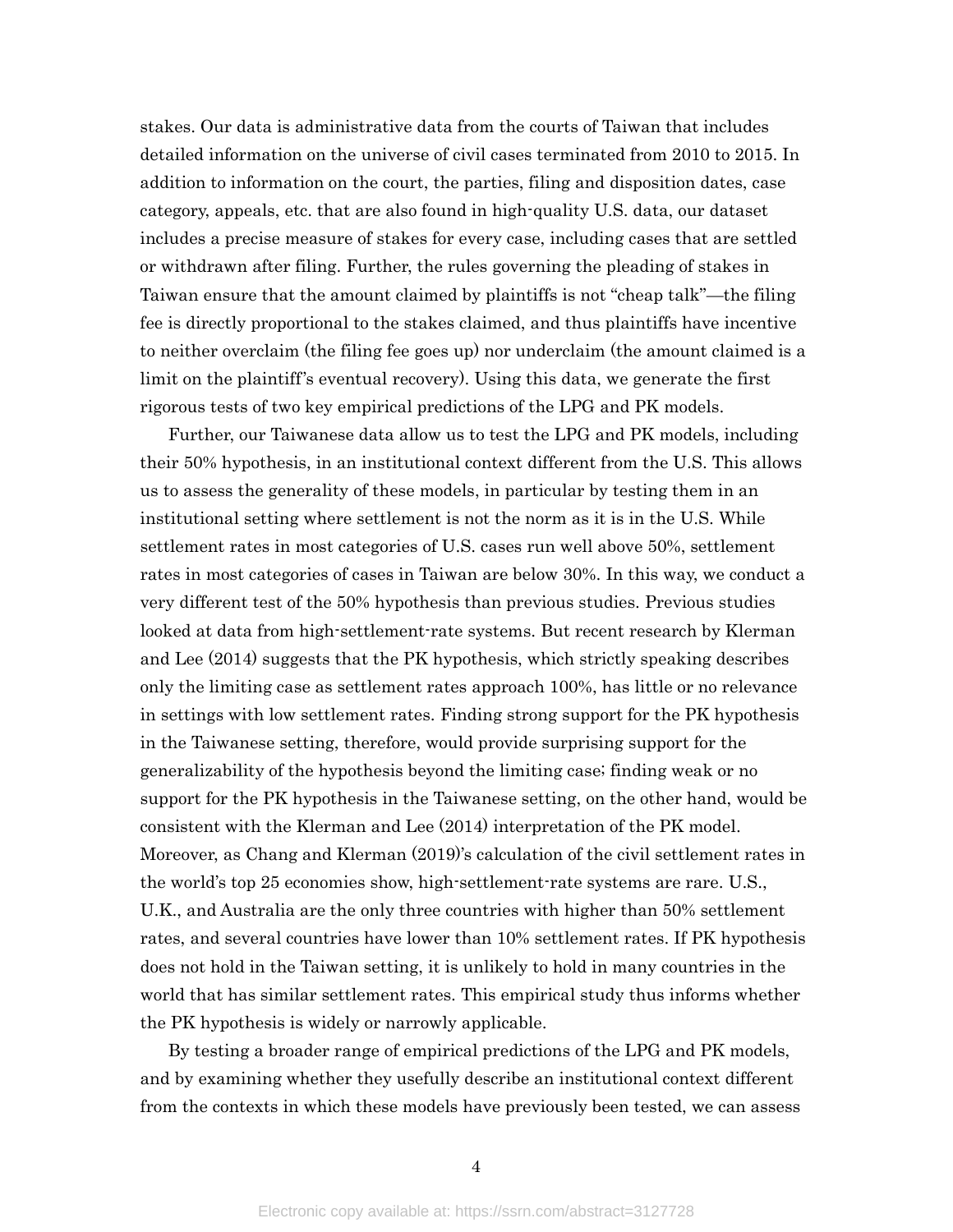the quality of these models as descriptive and predictive of real-world litigation and settlement. (To be clear, our goal is not to causally identify, in a reduced-form way, the relationship between attributes of litigation and settlement or trial outcomes. Rather, the models that we are testing make claims about the causes of litigation and settlement. We test these models.) To the extent that a model's predictions are supported by the data, we can be more confident that the model may be a useful guide in prescriptive analysis. And if its predictions are rejected, more caution is warranted.

Thus, testing these canonical models is valuable, because these models shape how we evaluate the legal system (both positively and normatively). The PK model, for example, predicts that even when changes in legal standards favor plaintiffs, the selection of cases into settlement and trial means that we cannot detect the change by looking for a rise in plaintiffs' rate of winning at trial. (Instead, more cases that plaintiffs would win may settle instead.) If this insight is correct, then we cannot as lawyers and commentators often do—infer from rising win rates for defendants that the law is shifting in favor of defendants. But if we find a lack of support for the 50% hypothesis, at least in a low-settlement setting, stronger inferences may be justified (see Klerman and Lee 2014).

Validating or rejecting these models is also important to the extent that these models imply prescriptions for legal reforms. For example, let's say that we want to encourage settlement, in order to reduce the expenses associated with litigation, and allow parties to obtain relief faster. The LPG and PK are based on "divergent expectations" between the parties to a dispute, and settlement failure is the product mutually optimism on the part of the parties. If these models are correct, then appropriate policy prescriptions might include identifying sources of optimism bias in clients and lawyers, and designing legal procedures to incorporate de-biasing techniques, informed by psychology and behavioral economics. To some extent, the U.S. legal system may do this already—legal representation is commonplace in U.S. courts, and a growing body of evidence shows that a person acting on behalf of another (i.e., an attorney) is less prone to cognitive bias than a person acting on their own behalf (i.e., the client) (see, e.g., Arlen and Tontrup 2015). Alternatively, or in addition, reducing sources of mutual uncertainty would reduce the range in which biases could affect behavior. A tort system with highly predictable, rather than discretionary, judgments about liability and damages might accomplish this (see,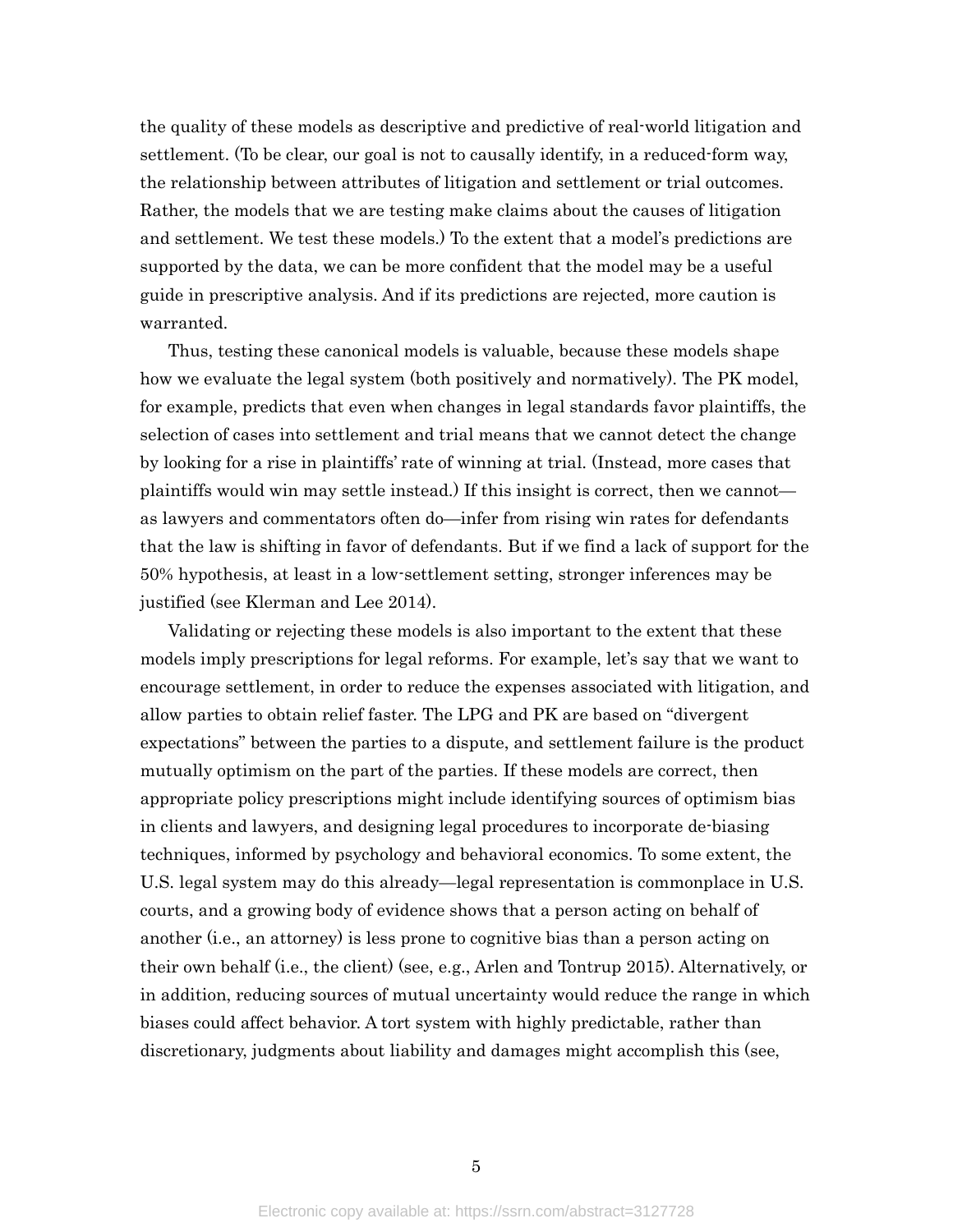e.g., Ramseyer 2015: 10–70).[2](#page-6-0)

 $\overline{a}$ 

In sum, this paper contributes to the literature testing the empirical predictions of two canonical theoretical models of suit and settlement. We take advantage of a dataset of civil cases from Taiwan that is more comprehensive in its coverage of cases than most available datasets and that provides detailed and consistent measurement of stakes, a quantity that is particularly hard to find in extant datasets. The Taiwanese legal system also provides a novel opportunity to test the predictions of the PK model in a setting with low settlement rates. We test two previously neglected empirical predictions of the PK and LPG models—that settlement rates fall as stakes rise and that plaintiff win rates fall as stakes rise and we also test the 50% hypothesis of PK. We find strong support for the predictions of the LPG and PK models that settlement rates fall as stakes rise and for the prediction of the LPG model that plaintiff win rates fall as stakes rise. We find only weak and inconclusive support for the 50% prediction of the PK model. This latter finding is consistent with the view that the 50% prediction does not apply in settings beyond the limiting case of settlement rates close to 100%.

In Part II, we provide a brief overview of the relevant features of the Taiwanese legal system. Part III reviews the canonical models and sets forth the key empirical predictions that we test, giving particular attention to how the Taiwanese institutional setting affects, and we believe enriches, the interpretation of our results. Part IV describes the pertinent data. Part V presents our results. Part VI concludes.

<span id="page-6-0"></span><sup>2</sup> This paper does not attempt to test other canonical models, such as Bebchuk (1984) and Spier (1992), which assume that settlement failure is the product of asymmetric information between the parties. These models merit study as well, and to the extent they describe reality, they generate their own distinct policy prescriptions, such as to facilitate settlement by eliminating information asymmetry (which is the policy that the U.S. federal courts have followed since the implementation of the Federal Rules of Civil Procedure in 1938). Because our data do not contain better measures of asymmetric information than previous studies, we focus on the divergent expectations models. Further, recent work by Gelbach (2018) shows that the Priest and Klein (1984), Bebchuk (1984), Shavell (1996), and other important models of litigation and settlement can be represented by a single, common, "reduced form" theoretical framework that is consistent with the basic postulates of the PK model. This complicates any effort to discriminate empirically between the PK model and other models of litigation and settlement.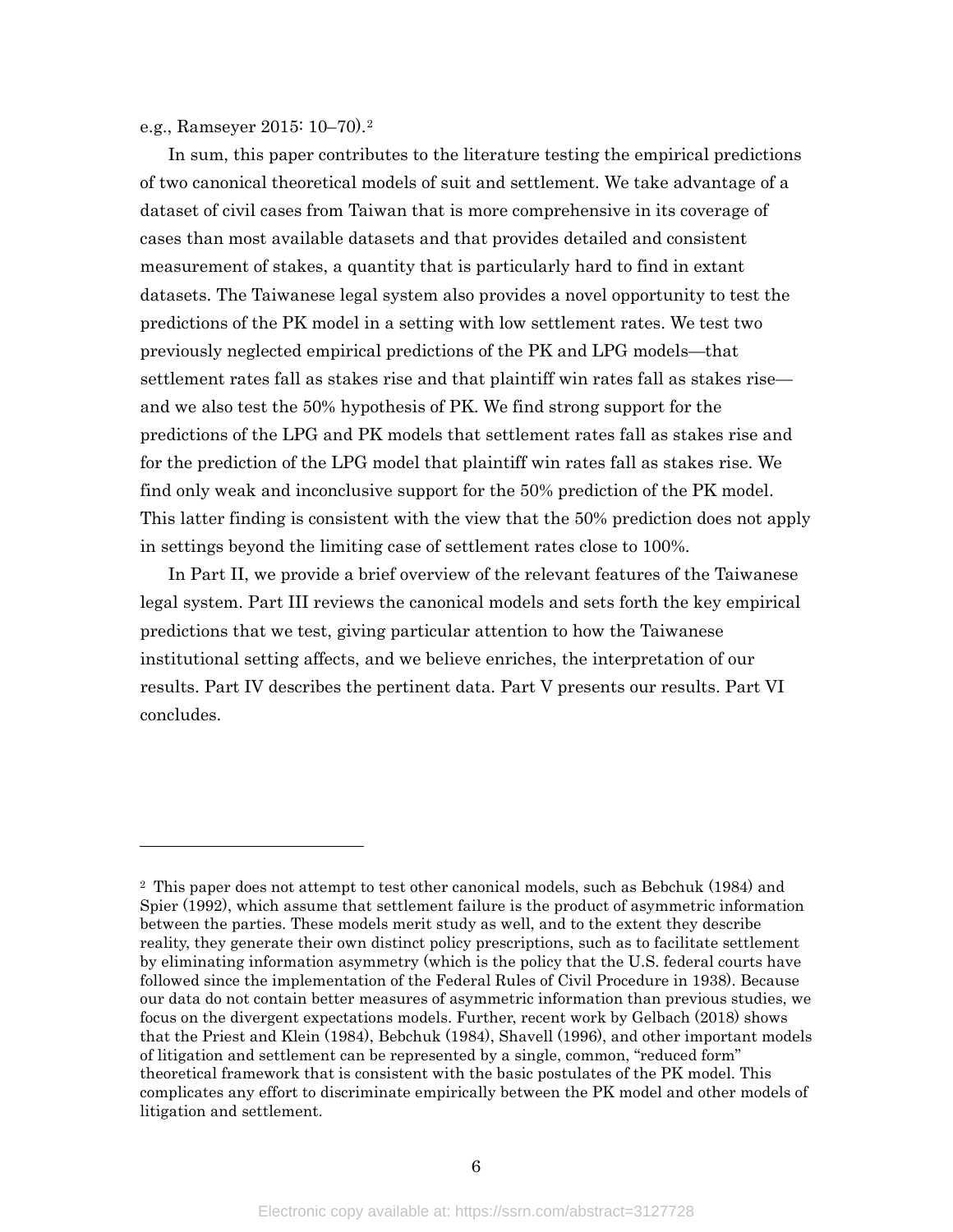#### II. Background on Taiwanese Courts and Civil Litigation

<span id="page-7-0"></span>Taiwan is a civil-law country. Most of its private laws resemble those in Germany with influences from Japanese laws (Wang 2002; Huang 2009: 251; Chang 2016: 227–228; Chang, Chen, and Wu 2017; Chang, Garoupa, and Wells 2019). American laws have only occasionally been referenced in legal reforms. As is typical for a civillaw system, there is no sharp distinction between pre-trial and trial phases litigation; the entire lawsuit could be considered the "trial." In this respect, the simple dichotomy between "trial" and "settlement" in models like LPG and PK is a closer fit to Taiwan than even the U.S. itself, given that U.S. litigation involves many stages (such as pleading and summary judgment) distinct from trial or settlement.

The public trial is not intensive. Rather, judges and attorneys meet once every few weeks. There is no American-style discovery in Taiwan, although there are rules for disclosure of information early in the process. Settlement, like in U.S. practice, can occur in many ways. Parties can settle out of court after filing a lawsuit. The fact that the parties reached a settlement may be shared with the court, which then will usually approve the settlement and end the litigation on that ground. But if the parties settle and they prefer to keep the settlement terms strictly confidential, plaintiffs can simply withdraw their cases, which likewise leads to termination of the action. Judges, too, are encouraged by the Taiwan Code of Civil Procedure to actively promote settlement. There is also mediation, which can involve separate mediators or judges administering the mediation themselves.

Settlement rates in Taiwan are low, less than 30%. This contrasts with the United States, where settlement rates are much higher, above 65% in federal court. The high settlement rates in the U.S. provide a favorable setting to study the PK prediction that the plaintiff win rate will approach 50% in the limit as settlement rates approach 100%. But does the tendency toward 50% hold even when settlement rates are lower? Taiwan permits us to test whether the predicted tendency for win rates to converge toward 50% as settlement rate rise holds even in a setting where settlement rates are much lower, far from the limiting case.

Taiwan has a unitary legal system, unlike the United States' federal system. In addition to a constitutional court in charge of abstract, centralized, ex post constitutional review, there are administrative courts that deal with disputes between citizens and governments regarding public-law matters; ordinary courts that handle civil and criminal cases; and IP courts. Our data regard civil law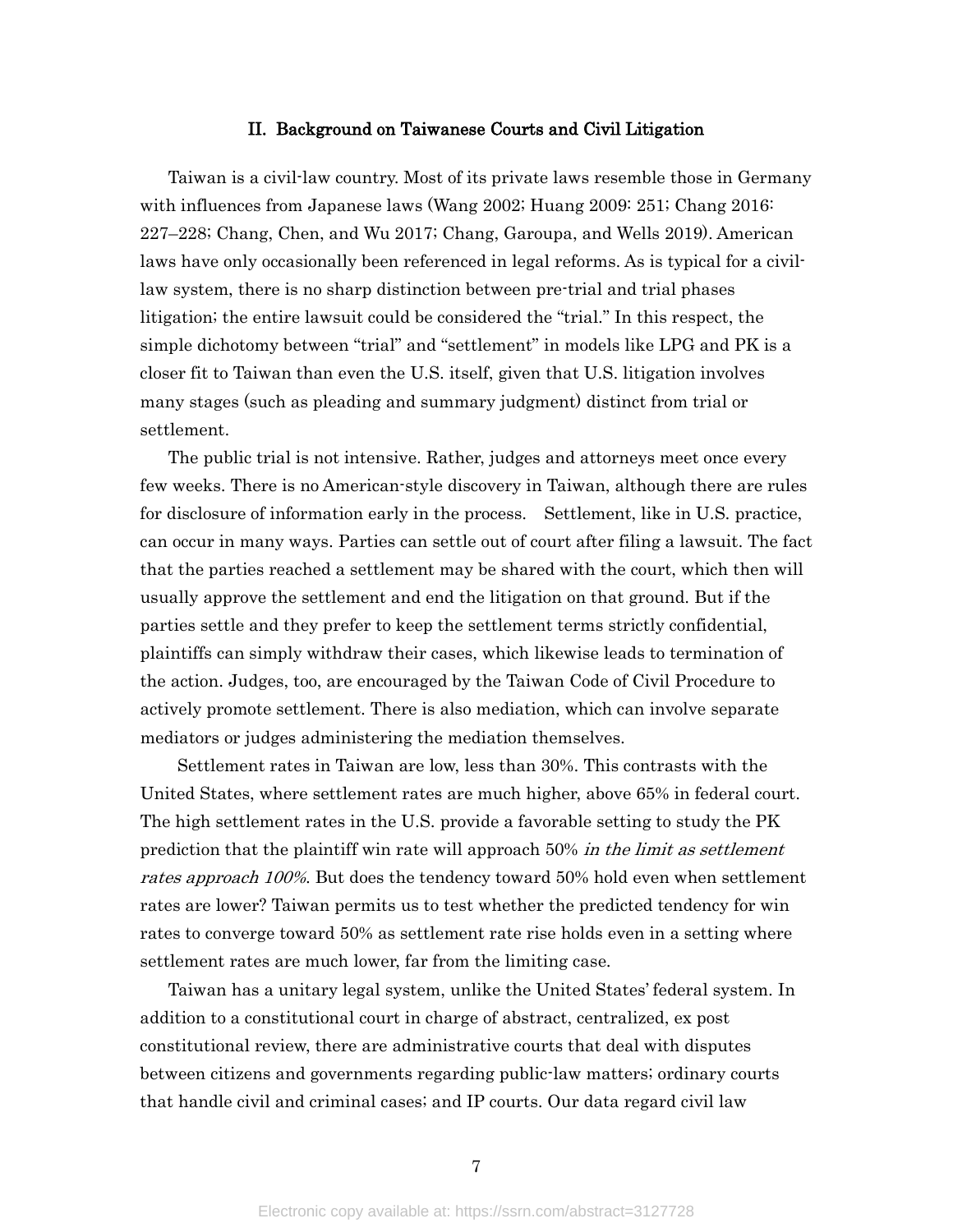disputes (excluding those related to family and inheritance issues, but including commercial issues) rendered by courts of first instance within the ordinary courts, where there are 22 district courts. (When the administrative data were provided to us, these 22 courts were grouped into seven court regions.)

The fact that Taiwan has a unitary court system means that our study contains cases spanning the full range of civil litigation, from minor, local controversies to large-scale litigation affecting national or even international interests. In contrast, studies involving U.S. data can look only at slices of U.S. litigation—most available data is from federal courts, but federal civil litigation amounts to only about 2% of all civil litigation in the United States, and studies looking at state court data (including the original Priest and Klein (1984) study itself) rely on small subsamples of the universe of state court cases (data on which is largely inaccessible to researchers).[3](#page-8-0) Our data permits us to test these models using data from courts handling the full spectrum of legal disputes.

Further, even if state court data were available, civil litigation in the U.S. is not representative of civil litigation elsewhere,<sup>4</sup> and thus results from the U.S. do not necessarily apply in other systems. For example, contingency fees for lawyers are popular is the U.S. but less common, even prohibited, in other jurisdictions, and the combination of broad discovery, jury trials in civil cases, and common law judging is unique to the U.S. Testing these models in other contexts therefore speaks to the general validity of these models.

There are three types of court procedures: small-claim procedure, summary procedure, and ordinary procedure. Small-claim procedures apply when the amount at stake is below 100,000 NTD (approximately 3,300 USD). Small-claim cases are handled by a single judge in one of the 22 district courts. The median time between filing and termination for cases ended in adjudication is 50 days. This kind of case can be appealed to a three-judge district court panel on questions of law.

Summary procedures apply when the amount at stakes is below 500,000 NTD (approximately 16,000 USD) or in certain types of cases (which are specified in Article 427 of Taiwan Code of Civil Procedure; these include, for example, land boundary disputes, recovery of possession, and short-term labor contracts). This type

<span id="page-8-0"></span><sup>&</sup>lt;sup>3</sup> Most of the prior studies testing the LPG and PK models have involved the U.S. court context. Exceptions are Cui and Wang (2017), Ramseyer and Nakazato (1989), and Klerman (2012).

<span id="page-8-1"></span><sup>4</sup> According to Chang and Klerman (2019), settlement rates in the U.S. are exceptionally high among the world's top 25 economies.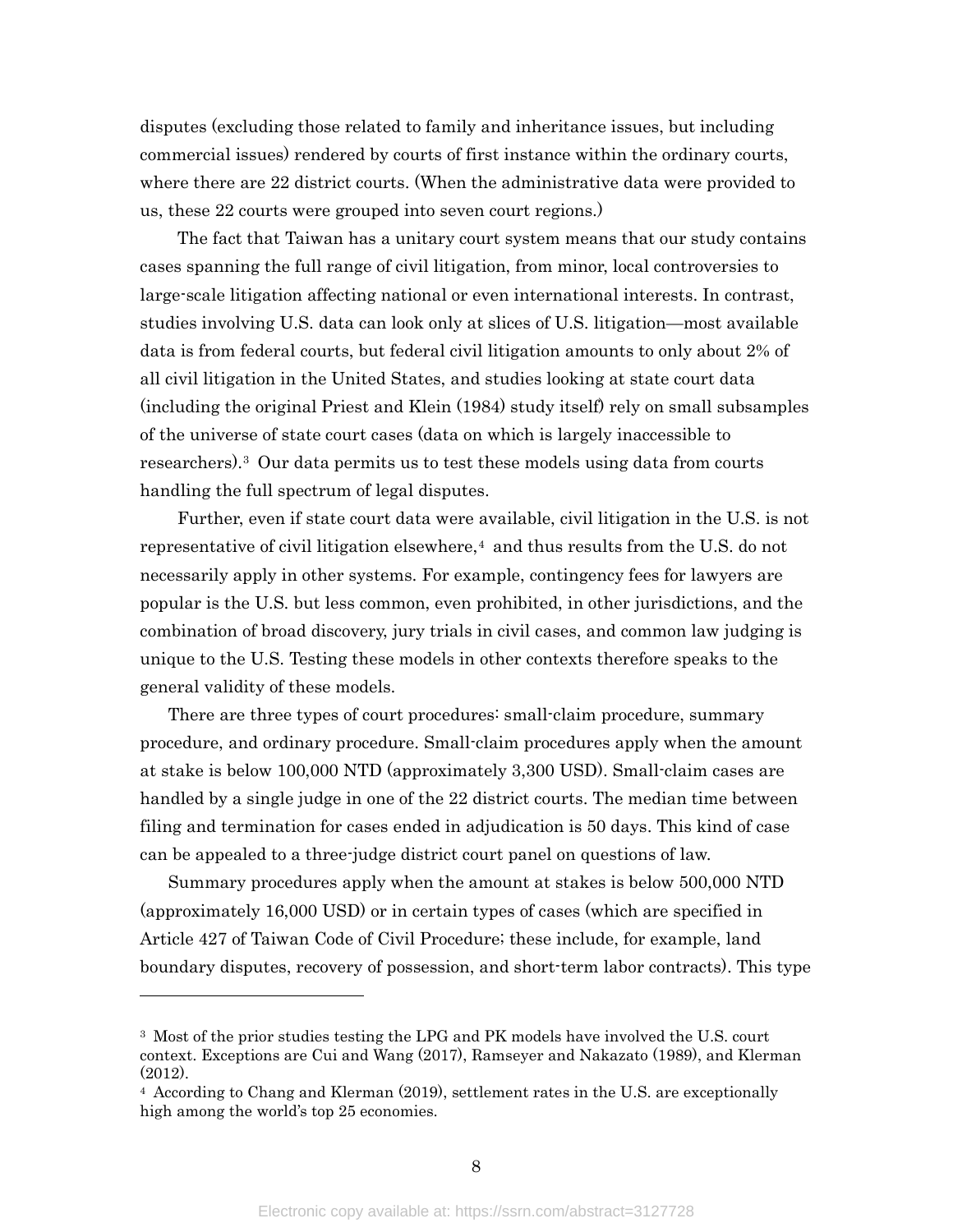of cases is also handled by a single judge. The median time between filing and termination for cases ended in adjudication is 58 days. Cases can be appealed to a three-judge district court panel for trial de novo, and the court may permit further appeal to Supreme Court.[5](#page-9-0)

A case applying ordinary procedures is handled by a single judge in the district court. The median time between filing and termination for cases ended in adjudication is  $166 \text{ days}$  $166 \text{ days}$  $166 \text{ days}$ .<sup>6</sup> Appeals are handled by a three-judge panel in one of the six high courts. The review of facts and laws is de novo. Cases with more than 1,000,000 NTD (approximately 33,000 USD) at stake may be appealed to the Taiwan Supreme Court for questions of law. Within each procedure type, court procedures and schedules are uniform across cases.

In Taiwanese courts the filing fee is pro rata (about 1% of the amount claimed in the first instance), meaning the higher the stakes, the more expensive (in absolute terms) it is to use litigation to resolve the dispute.[7](#page-9-2) Because the filing fee depends on the stakes of the case, the declared stakes of every case are recorded, regardless of whether the case settles or goes to judgment.

These facts make our data uniquely valuable for studying the LPG and PK models. Because the filing fee is about 1% of declared stakes, it is costly for plaintiffs to exaggerate stakes. In this way, the stakes recorded in the administrative data are a more credible measure of the stakes as judged by the plaintiff; they are not "cheap talk" by the plaintiff. In contrast, U.S. court data rarely has reliable information on stakes, and no prior work testing the LPG and PK models has the luxury of using such fine-grained data on stakes.<sup>[8](#page-9-3)</sup> Thus, our data is unusually rich in its

<span id="page-9-0"></span><sup>5</sup> The Taiwan Supreme Court only reviews questions of law; our data do not include its decisions. For empirical studies of case selection by the Taiwan Supreme Court, see Eisenberg and Huang (2012).

<span id="page-9-1"></span><sup>6</sup> As a point of comparison, in the U.S. federal courts, civil cases on average last approximately 326 days (median duration is 230). Authors' calculations for all U.S. district courts, civil cases filed 1999–2004 (data on file with authors).

<span id="page-9-2"></span><sup>7</sup> Filing fees are two-thirds refunded if parties settle (including through mediation) in court before adjudication. Filing fees have to be paid in full by plaintiffs before any court procedure starts. If plaintiff wins partially, filing fees are allocated on pro rata basis between the parties. If plaintiffs win entirely, filing fees are the sole responsibility of defendants. Nonetheless, filing fees are not refunded to plaintiffs by the court. Rather, a plaintiff enforces the award of filing fees against the defendant.

<span id="page-9-3"></span><sup>8</sup> Most states do not require the complaint to specify a damages amount (although plaintiffs often do), and the federal courts require only an allegation that stakes exceed USD 75,000 in cases based on diversity jurisdiction, which make up about one quarter of the federal civil docket. Thus, cases with damages specified in the complaint are a selected subsample of all cases. Further, because filing fees do not depend on the amount claimed in federal court (and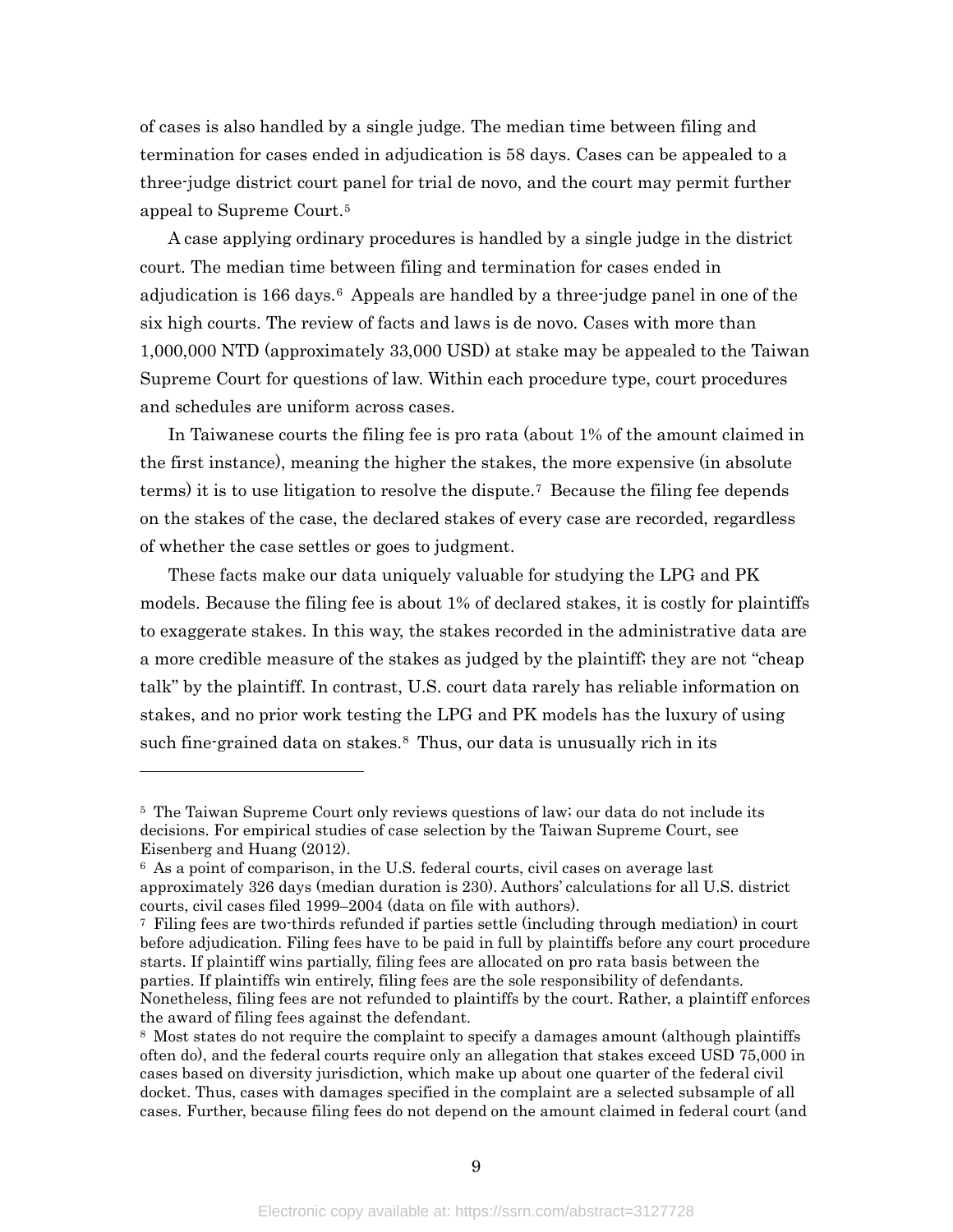comprehensive and credible measure of case stakes, even for settled cases.<sup>[9](#page-10-0)</sup>

Most attorneys charge flat fees, collected beforehand. Contingent fees are legal but are used in less than 5% of the cases (Chang and Tu 2019 forthcoming). Bigger law firms charge by the hour about half of the time (Chang and Tu 2019 forthcoming). Surveys to attorneys show that the amount of flat attorney fees vary, based on the complexity of facts and the amount at stake, among other factors.[10](#page-10-1) That said, most attorneys charge 1,500 USD to 2,500 USD per case, per court instance (Hsu, Chiang, and Chang 2019), and rarely did attorneys charge more than 3,400 USD per case, per court instance. Most parties do not hire lawyers at all. In our data, less than one-third of parties were represented by separate counsel. Large corporations, however, often are represented by in-house counsel, which does not appear in our data.

All told, the high rates of *pro se* litigation, use of in-house counsel by corporations, and flat-fee billing combine to make the costs of litigation relatively inelastic to the stakes of any given case. Likewise, the filing fee is proportional to stakes, but rises more slowly than stakes. While higher-stakes cases will surely cost more to litigate than lower-stakes cases, the correspondence between cost and stakes is not one-to-one. The relatively constant cost of litigating within each court procedure has useful implications for our study. For unrepresented parties, within each court procedure (more on this below), stakes vary substantially relative to litigation costs, which remain relatively constant. Even for represented parties, especially in ordinary procedures, the stakes can be sky high but market competition sets a ceiling on how much an attorney charges. Hence, stakes can still rise while

in many state courts), incentives to accurately quantify stakes tend to be weaker for U.S. cases. For comparison of U.S. federal court cases and Taiwanese cases, see Chang and Hubbard (2020).

<span id="page-10-0"></span><sup>9</sup> Further features of the Taiwanese data are advantageous as well. Chang and Hubbard (2020) find that debt repayment and money collection cases in both Taiwanese courts and U.S. federal courts share the same trait of low settlement rates and high plaintiff win rates. If these cases are included in regression models, these outlier categories may drive the correlations we find in the data, leading to exaggerated confidence in the robustness of the LPG and PK models. In the Taiwanese data, we can identify these types of cases and exclude them from the primary empirical analysis. Further, the Taiwan data chronicle whether plaintiffs fully win or partially win. The PK model and most of the literature have operated under the dichotomy of wins and losses. The Taiwan data enable us to explore whether considering plaintiffs' partial win as not a full win will alter the empirical results. In this way, we can test for the robustness of our results along more dimensions that previous studies have been able to do.

<span id="page-10-1"></span><sup>10</sup> Original research; data on file with authors.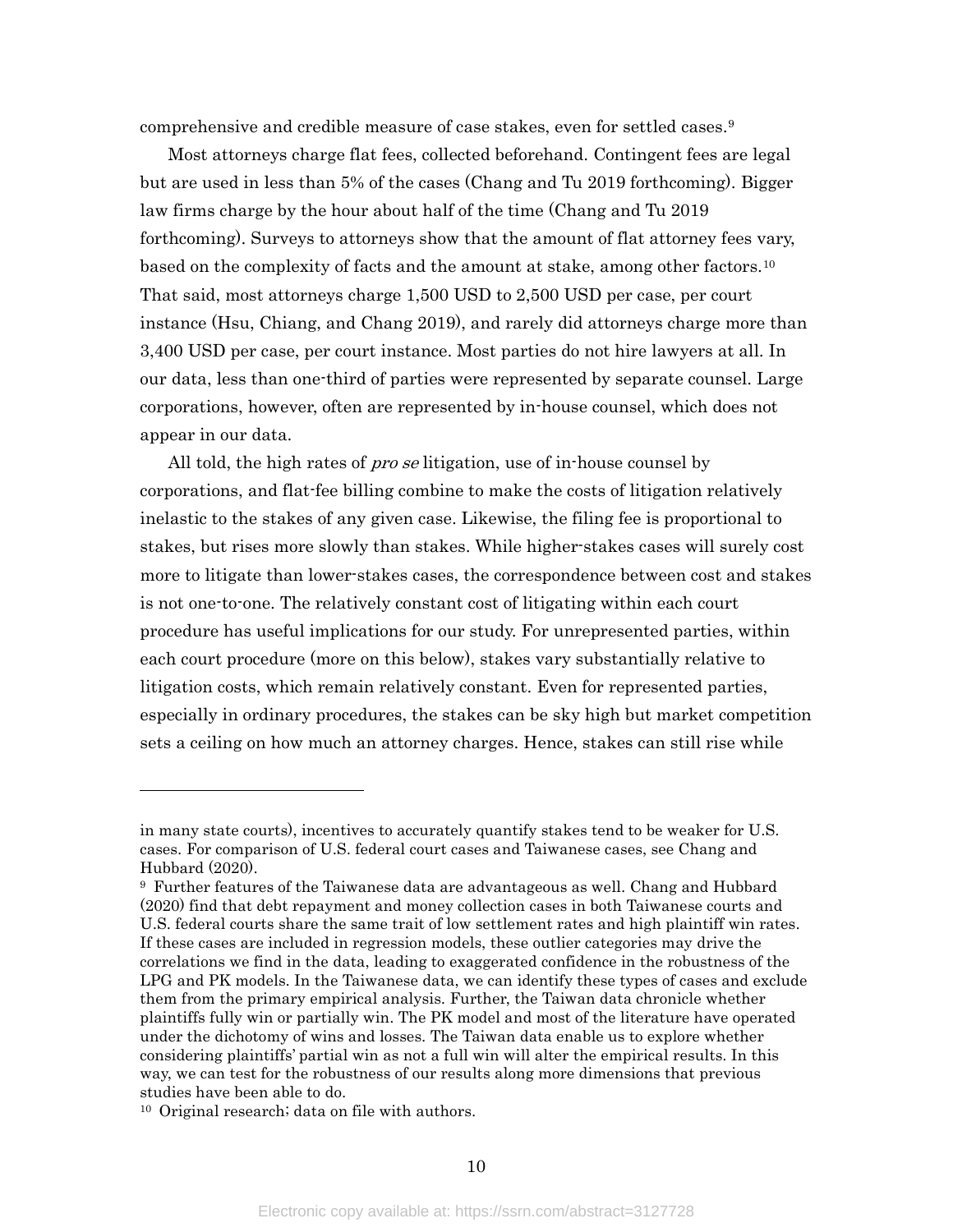attorney fees and the fixed cost of litigating in court remain stable. As a result, each procedure provides an excellent setting for studying the relationship between stakes (relative to costs), on the one hand, and settlement rates and plaintiff win rates, on the other hand. Most datasets lack data on stakes or litigation costs, and most institutional settings do not involve relatively constant litigation costs. Thus, few settings provide opportunities to study the questions we study here.

Notably, the cost of litigation (even for unrepresented parties) will rise discontinuously as one moves from small-claim, to summary, and then ordinary procedure. Each type of procedure involves distinctly different commitments in terms of hearing time, legal research, and evidence. In the summary and smallclaim procedures, plaintiffs are allowed to make oral claims. Essentially, plaintiffs can externalize the costs of formulating their claims formally to the court; therefore, they do not need to hire attorneys. By contrast, for plaintiffs in the ordinary procedure, written claims are required. In addition, in the summary and small-claim procedures, in principle, parties will meet only once for trials. If one party fails to show up, judges have discretion to issue default judgments. By contrast, in the ordinary procedure, there is no limit on trial days, and the use of default judgments is more constrained. These differences again ensure that the summary and smallclaim procedures are less costly than the ordinary procedure for parties. Furthermore, the small-claim procedure is even less costly than the summary procedure, because in the former, plaintiffs may use a tabular form to make their claims; trials may be conducted in the evening or in weekends; and under certain circumstances, judges may skip evidence investigation and act more like arbitrators.

The fact that litigation costs jump as one moves between (but not within) procedures types has implications for our hypothesis testing. We expect that, within a procedure type, rising stakes implies that a rising ratio of stakes to costs, but across procedure types, this may or may not be true.

#### III.Theory and Hypotheses

<span id="page-11-0"></span>In this section, we identify a set of three hypotheses that we draw from the literature on litigation and settlement and specifically from the LPG and PK frameworks. We focus on empirical predictions that are testable in our data. By testing these predictions, we will shed light on the validity and generality of the LPG and PK models, including extensions to the PK model that introduces risk aversion.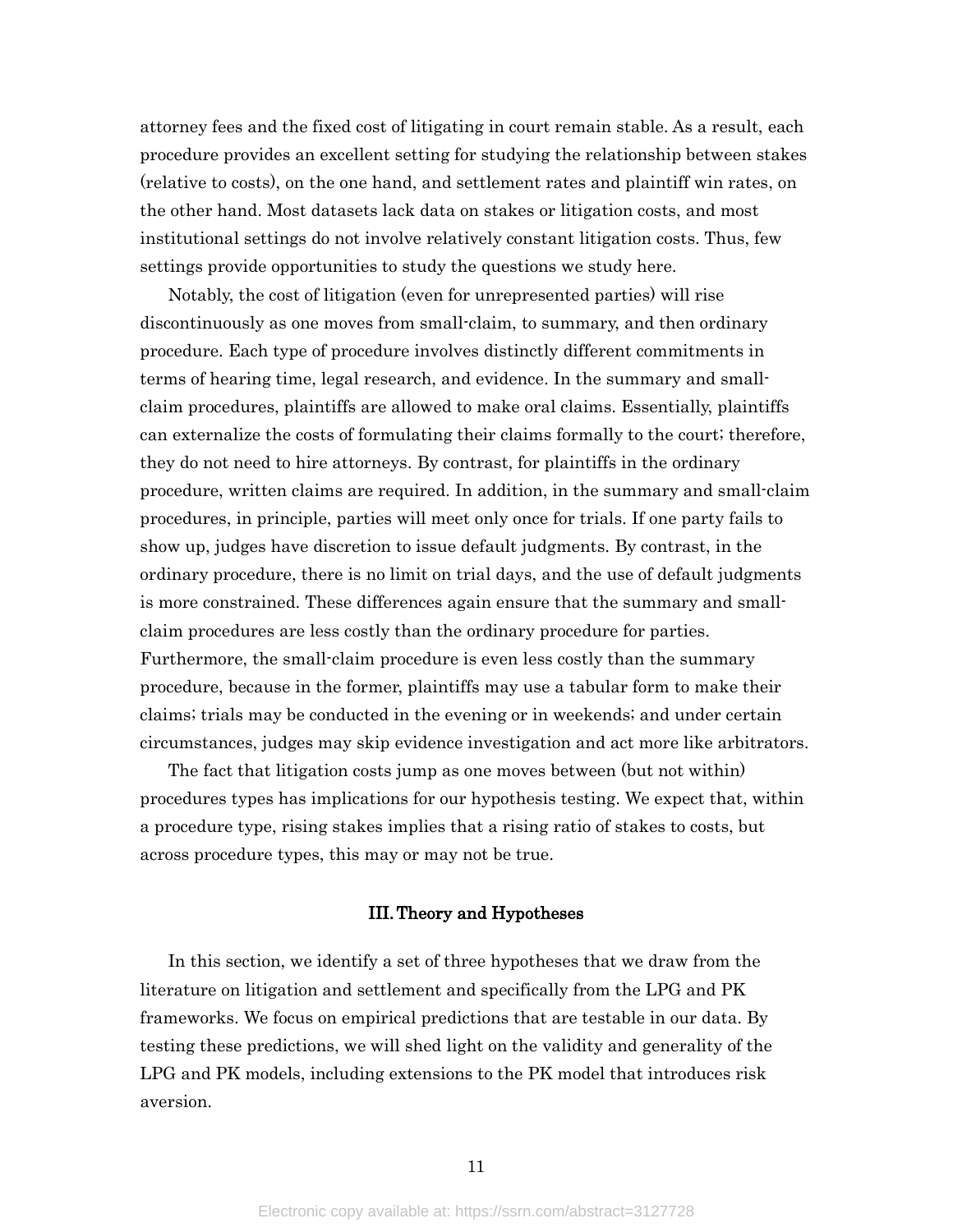#### <span id="page-12-0"></span>A. Landes–Posner–Gould

 $\overline{a}$ 

What drives parties to a dispute into litigation, and what leads them to settlement, have long been studied in the economic analysis of law. Canonical models were first developed in the 1970s. The synthesis of these papers is often referred to as the Landes (1971)–Posner (1973)–Gould (1973) (or LPG) model. This model treats parties as wealth-maximizing actors whose decisions maximize their perceived net payoffs in litigation.

In this framework, there is a known amount in dispute, and if the parties have the same expectation of the probability that the plaintiff wins at trial, settlement is inevitable. Because litigation is costly for both parties, there is a range of settlement amounts that both parties would prefer to trial. For this reason, the LPG framework rationalizes trial—i.e., failure to settle—as the product of "divergent expectations" about the plaintiff's likelihood of winning. If each party is optimistic about their chances, the plaintiff will tend to demand more, and the defendant will tend to offer less, in settlement. If the stakes are high enough, or the cost of going to trial is low enough, divergent expectations about the parties' odds at trial may make settlement impossible. To be more precise, as stakes rise relative to the cost of litigating, small differences in the parties' beliefs about their likelihood of winning are more likely to render the defendant's settlement willingness to pay less than the plaintiff's willingness to accept. Thus, in this framework, settlement becomes less likely as stakes rise relative to litigation costs or as mutual optimism diminishes.

The LPG model have been developed, extended, and criticized over more than three decades. Its prediction that settlement rates fall as stakes rise relative to costs has been challenged in theoretical grounds. Cooter and Rubinfeld (1989: 1077) and Kessler, Meites, and Miller (1996: 246) argue that risk aversion can reverse the relationship between stakes and settlement rates, because risk-averse parties will face increasing variance in outcomes, and thus increasing risk, as stakes rise. Thus, they will increasingly tend to settle rather than litigate when stakes are high[.11](#page-12-1) This more recent view does not reject the LPG wholesale, but rather hypothesizes that risk aversion will outweigh the effect of mutual optimism on the relationship

<span id="page-12-1"></span><sup>&</sup>lt;sup>11</sup> Landes (1971: 99), in the criminal law context, points out that the greater the defendant's aversion to risk, the more likely that a settlement is to take place. Huang (2016: 385) uses data from face-to-face surveys in Taiwan to study out-of-court settlement behaviors, and finds that the amount of claim (X-axis) and estimated settlement probability (Y-axis) have an inverted U-shape relationship. That is, settlement rates are highest when the stakes are medium, neither high nor low.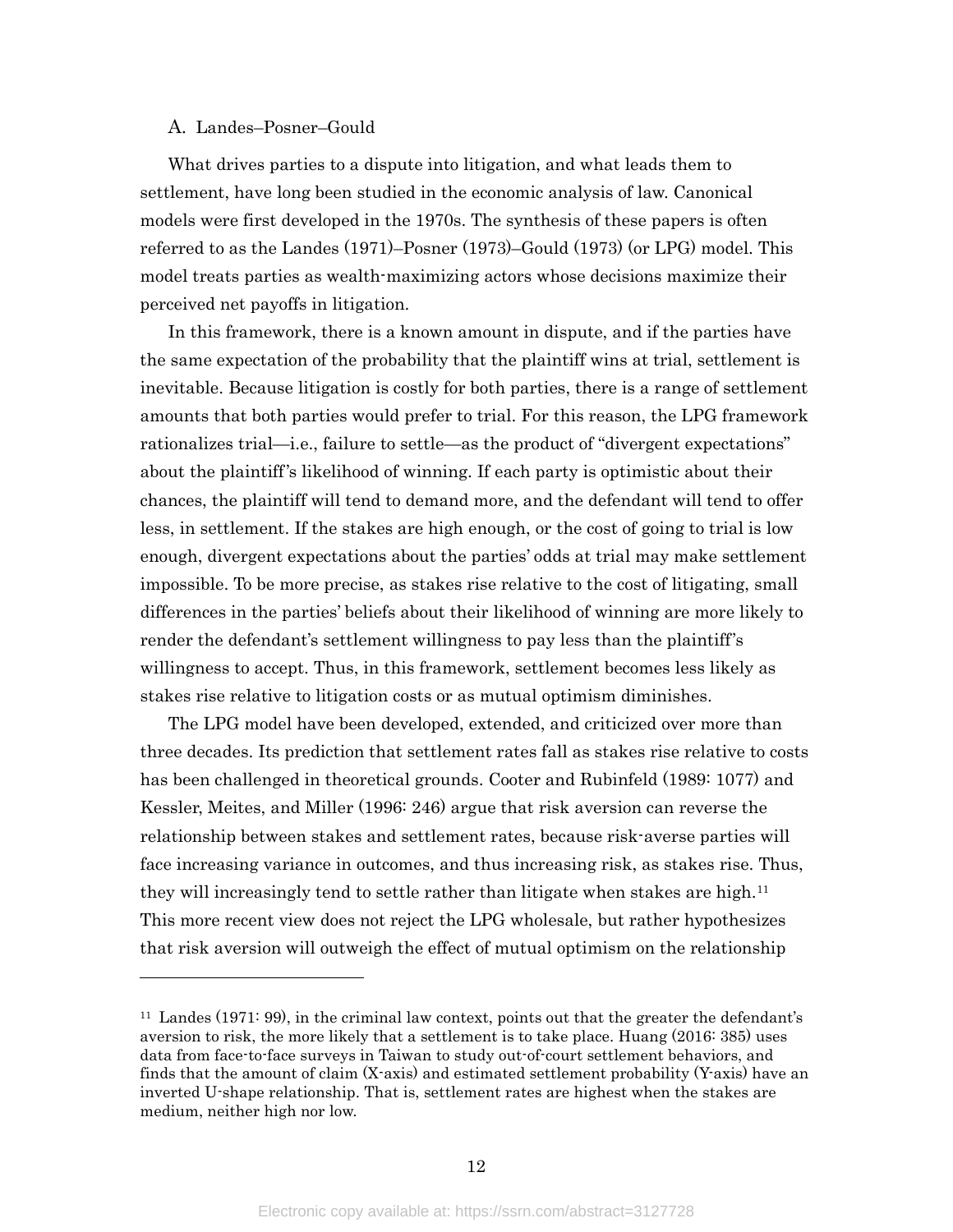between stakes and settlement.

 $\overline{a}$ 

The baseline predictions from LPG and the refinements incorporating risk aversion yield a pair of competing empirical predictions. The canonical LPG divergent expectations model predicts that higher stakes make trial more likely.[12](#page-13-0) To the contrary is the view that risk-averse parties will tend to settle at higher rates when stakes are high. Thus, we state our first hypothesis in the alternative:

H1(a): Holding litigation costs constant, higher stakes will be associated with lower settlement rates. In our data, this means that, at least within procedure type, higher stakes will be associated with lower settlement rates.

H1(b): Holding litigation costs constant, higher stakes will be associated with higher settlement rates. In our data, this means that, at least within procedure type, higher stakes will be associated with higher settlement rates.

We note that it is possible that both effects will be empirically relevant, and for some levels of stakes, one effect may dominate the other.[13](#page-13-1)

We also consider a second, subtler potential empirical prediction of the LPG framework. The logic of the LPG model leads one to predict a negative relationship between stakes and win rates in first-instance cases.[14](#page-13-2) Here is why: in the LPG model, a plaintiff files suit only if the expected value of the suit (stakes times probability of winning) exceeds the cost of litigation. For low-stakes cases, this will likely be the case only when likelihood of winning is high. For high-stakes cases,

<span id="page-13-0"></span><sup>12</sup> Note that the canonical models do not distinguish between pre-filing and post-filing settlements. From the theoretical perspective, both are voluntary agreements to avoid judicial adjudications. Our data, as in almost all data regarding litigation and settlements, can observe at most post-filing settlements. If certain types of disputes systematically end in pre-filing settlements more often, this could become a problem in terms of supporting or rejecting models. In Lin et al. (2016: 107–108), the "dispute pyramids" from face-to-face interviews with more than 5000 Taiwanese in 2011 show that in the eight major types of civil disputes, except "land/house" dispute (18%), in only 1.7%–7.6% of civil disputes where one party has "contacted" the other party regarding the matter ultimately entered courts. In other words, the percentages of out-of-court settlements (including giving up) are very high, and all about in the same ballpark.

<span id="page-13-1"></span><sup>&</sup>lt;sup>13</sup> We also note that these hypotheses may be consistent with other models of litigation and settlement not tested here. For example,  $H1(a)$  predicts that higher stakes will be associated with lower settlement rates, consistent with the one-sided asymmetric information screening model in Bebchuk (1984).

<span id="page-13-2"></span><sup>14</sup> We thank Dan Klerman for suggesting this line of inquiry.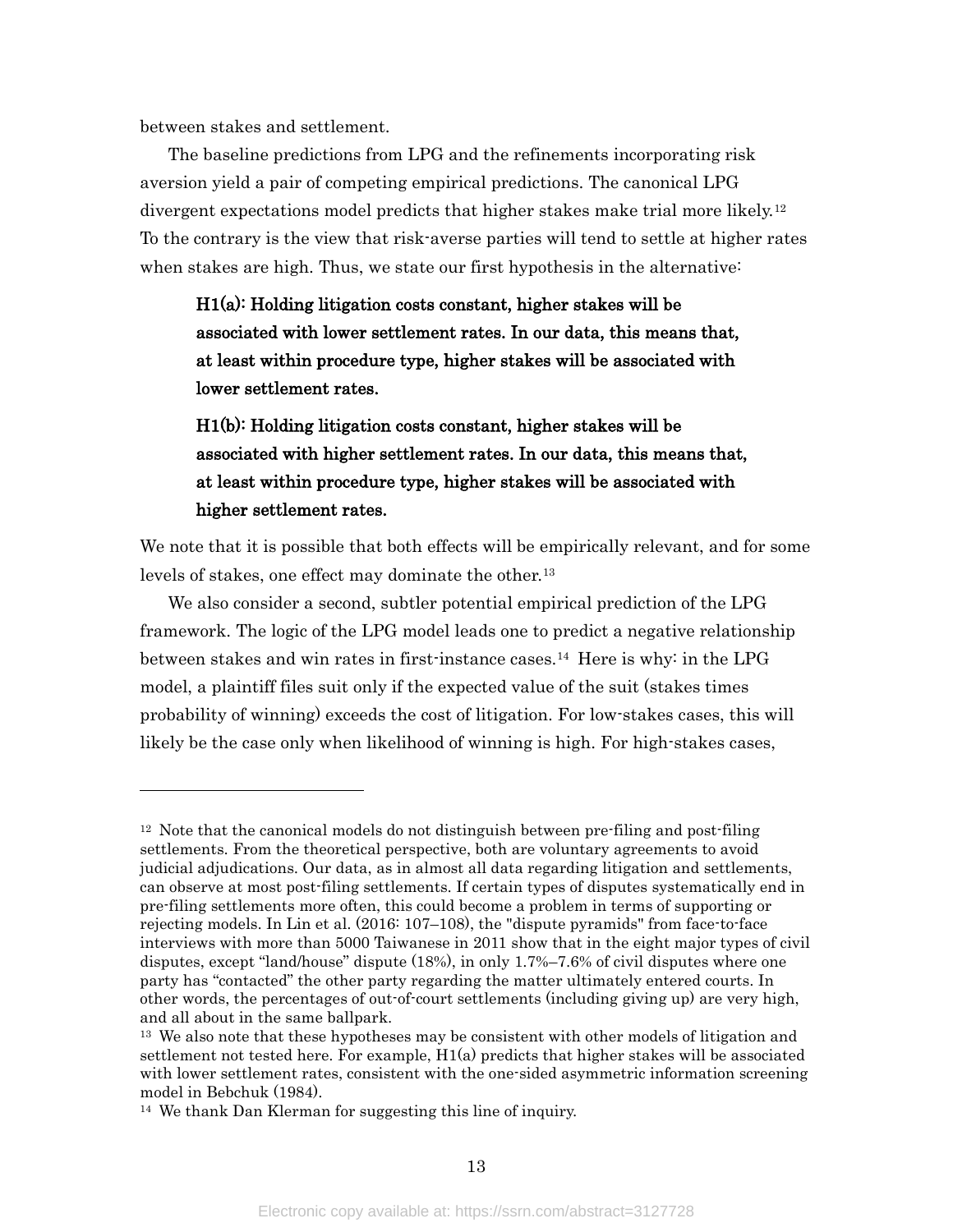expected value may exceed cost even if the plaintiff's chances of winning are low. This gives us our second hypothesis:

## H2: In our data, at least within procedure type, plaintiff win rates will fall as stakes rise.

### <span id="page-14-0"></span>B. Priest and Klein

Building on the LPG model, Priest and Klein (1984) describe a model that generates a number of dramatic predictions about litigation. They posit that, if parties have expectations about their chances at trial that are unbiased and fairly accurate, mutual optimism will lead to settlement failure only in relatively "close" cases—cases where the plaintiff's probability of winning is close to 50%. More concretely, plaintiff trial win rates converge toward 50% as the settlement rate rises. (We will refer to this as the "50% hypothesis.") This is the most famous of the PK predictions and the one to which the empirical literature has devoted the most attention. Note that this is *not* a causal claim—PK do not claim that one case settling causes any other case (one that doesn't settle) to become more of a toss-up! Rather, the argument is that an underlying selection process endogenously generates the relationship, within a category of cases, between the fraction of cases that settle and the plaintiff win rate among those that don't. Because "close" (i.e., 50/50) cases are the hardest to settle, only the close cases go to trial when settlement rates are high.

To test this prediction, we follow Waldfogel's (1995; 1998) conceptual approach and hypothesize that when comparing courts and case types, those categories with higher settlement rates will have plaintiff win rates closer to 50%. This gives us our third hypothesis.

## H3: In our data, when divided by court and nature of suit type, categories of cases with higher settlement rates will have plaintiff win rates closer to 50%.

The institutional setting in this study informs our interpretation of this hypothesis. As noted above, settlement rates are much lower in our data than in the U.S. context. Although PK predict that plaintiff win rates will approach 50% as settlement rates rise, the claim that they will converge to 50% only applies in the limit as settlement rates approach 100%. And as Klerman and Lee (2014: Table 1)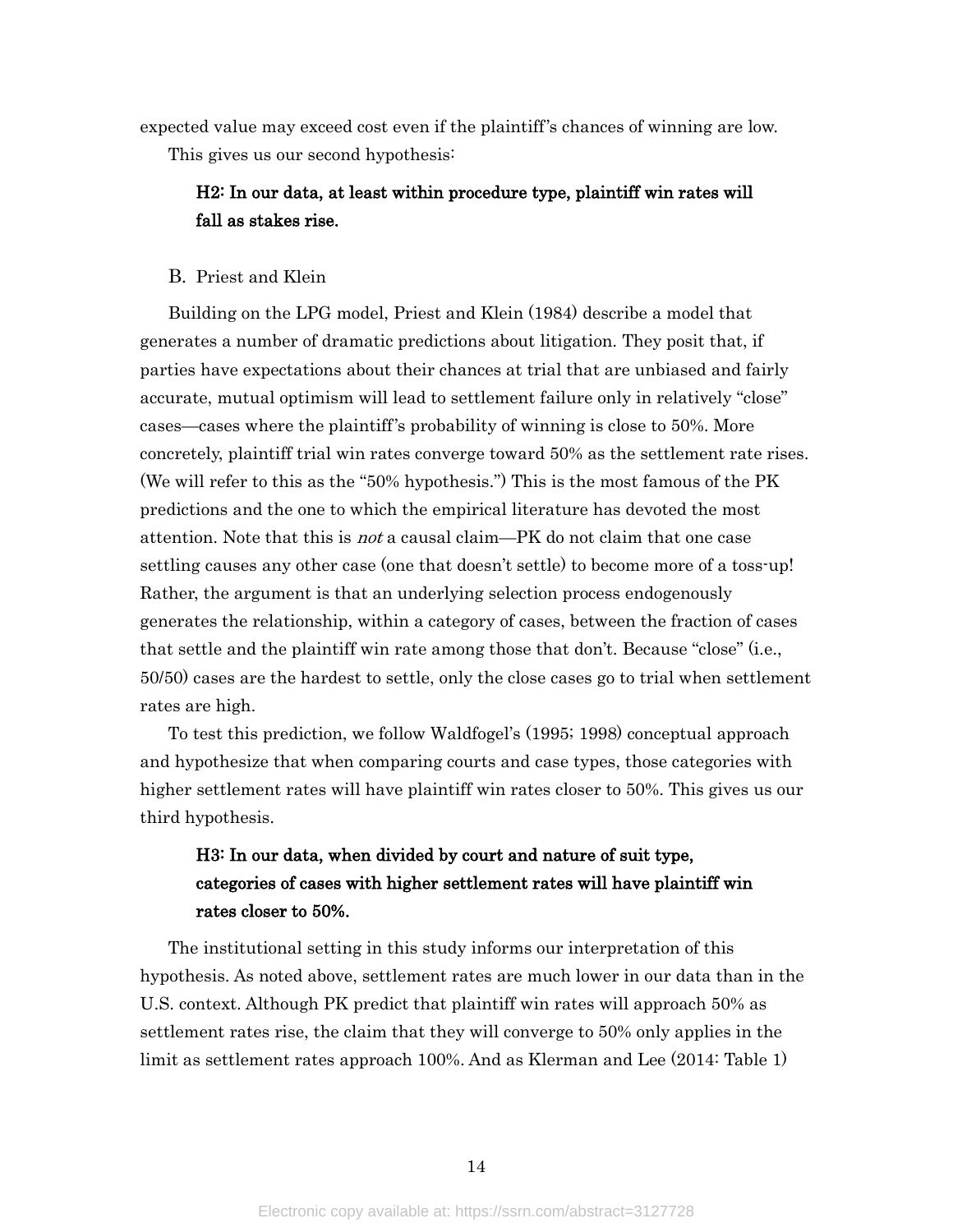discuss, even when settlement rates are high, convergence to 50% is not perfect.[15](#page-15-1) Thus, there are reasons a priori to be skeptical that one will find a robust tendency toward a 50% win rate as settlement rates rise in a court system where the overall rate of settlement is low. In the setting of our study, therefore, results strongly supporting H3 would strongly endorse the 50% hypothesis, while weak or null results would be more consistent with the view that the 50% hypothesis applies only close to the limiting case, along the lines suggested by Klerman and Lee (2014).

The most important challenge for any model of human behavior, of course, is to generate empirical predictions that survive the rigorous testing of such predictions. As we noted at the outset, the LPG and PK models have attracted their share of attention from empirical scholars, but this attention has focused on the 50% hypothesis. The literature has generated mixed results in terms of how closely litigation outcomes fit the 50% hypotheses (Ramseyer and Nakazato 1989; Eisenberg 1990; Stanley and Coursey 1990; Eisenberg 1991; Siegelman and Donohue 1995; Waldfogel 1995; 1998; Klerman 2012; Cui and Wang 2017). Importantly, while we contribute to this literature by testing the 50% hypothesis (our H3, above), we go beyond the existing literature by testing the stakes-related predictions of the LPG/PK framework (our H1 and H2, above).

#### IV. Data and Summary Statistics

<span id="page-15-0"></span>Our data are administrative data on the Taiwan courts collected by the Judicial Yuan of Taiwan and made available to us for research purposes. (The Judicial Yuan of Taiwan is the administrative organ for judicial matters.)

The original dataset includes 718,079 first-instance cases, each of which appears as a single observation in the data. For our analyses below, we excluded cases/observations in which the central or a local government is a party, remanded cases, cases coded as disputes arising after defective settlement or mediation agreements, and cases in which the number of plaintiffs or defendants was erroneously coded as 0. We also exclude cases in which the parties did not litigate over a monetarily quantifiable claim. We then trimmed observations in the first and

<span id="page-15-1"></span><sup>&</sup>lt;sup>15</sup> They report simulation results of the predicted plaintiff win rates and the strength of the tendency toward 50% when litigation conditions lead to settlement rates between 80% and 99%.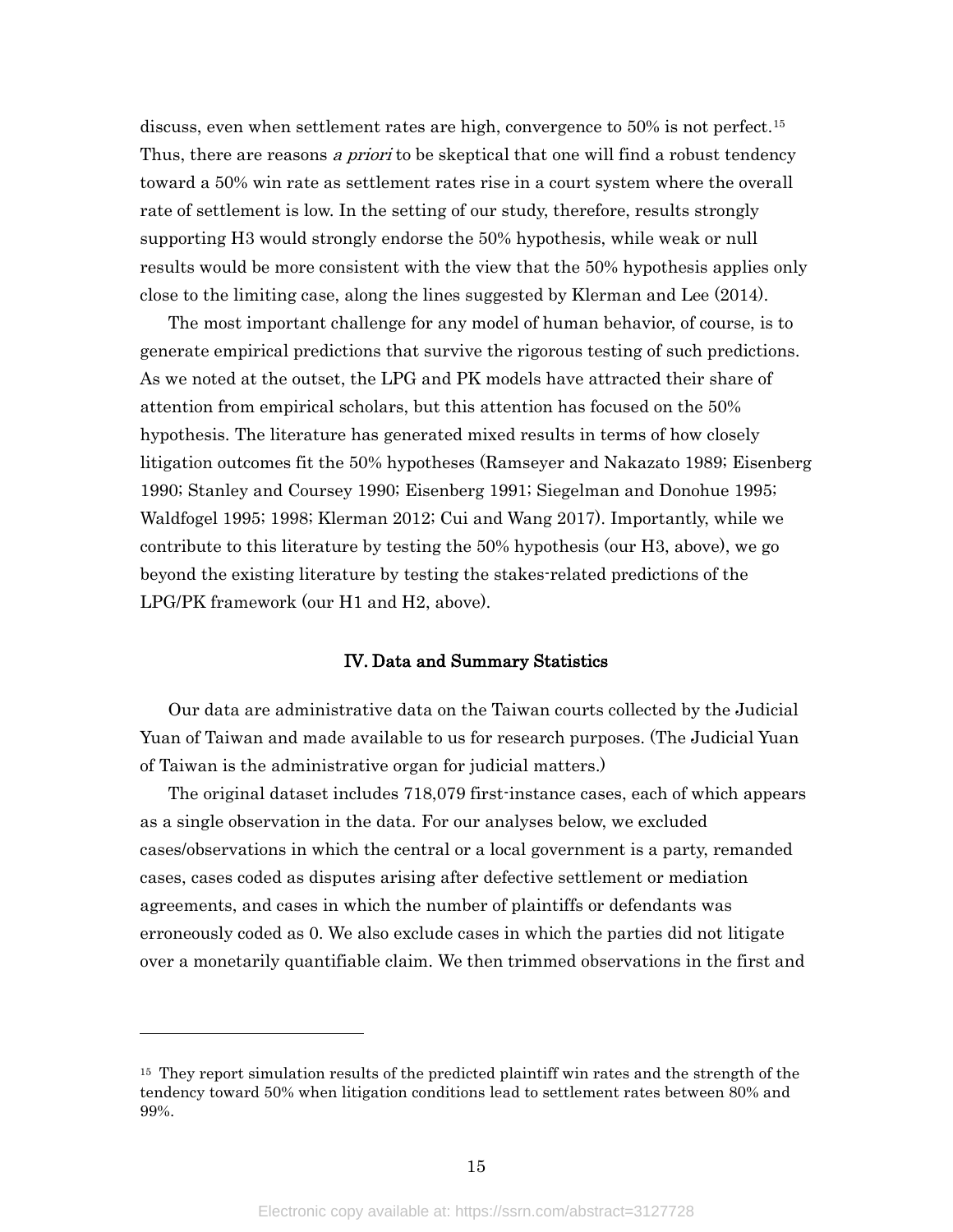last percentiles of stakes, to minimize undue effects from extreme outliers,<sup>[16](#page-16-0)</sup> and we removed cases with more than one party in either side (for which patterns of settlements and verdicts may be complex and poorly documented in the data). And because the plaintiff win rate is one of the key outcome variables, we omitted cases in which defendants counter-claimed. I[n Appendix A,](#page-31-0) we report regression models that include cases with counter claims and those with multiple parties. In the main analysis reported in the text, we also exclude the "debt collection cases" (more on this below). This left 185,859 cases in our data that we used for the main analysis below.

The data contain information on case outcomes [\(Table 1\)](#page-24-1), separating the outcomes of "plaintiff win" (plaintiff obtains all requested relief) and "partial win" (plaintiff obtains relief but less than the total amount claimed). In our regression analysis, we follow the prior literature and treat both of these categories as victories for the plaintiff. Thus, we recode "partial win" as "plaintiff win."[17](#page-16-1) In [Appendix B,](#page-33-0) we treat a partial win as "half a win," based on the notion that a partial win may reflect the type of close case that the PK hypothesis would predict goes to trial.<sup>[18](#page-16-2)</sup> All results, except where specifically noted below, are the same in terms of sign and statistical significance.

[Table 1](#page-24-1) provides summary statistics for key variables for our analysis. [\(Table D.1](#page-37-0) provides summary statistics for additional variables in the data.) As noted above, a valuable contribution of this data is its information on stakes claimed. The mean stakes of about NTD 1,213,060 is equivalent to approximately USD 40,000; the

<span id="page-16-0"></span><sup>16</sup> We note that the distribution of stakes in each major case type is generally smooth, except perhaps in tort damages cases and damages cases. See [Figure D.5.](#page-38-0) This supports the inference that claimed stakes corresponds to the underlying distribution of alleged harms, rather than being primarily driven by arbitrary thresholds or round numbers.

<span id="page-16-1"></span><sup>&</sup>lt;sup>17</sup> In the prior literature, an outcomes is usually coded as a plaintiff win if plaintiff received any benefit at trial (Kessler, Meites, and Miller 1996: 243; Eisenberg and Farber 1997: S100), and most prior articles, except Klerman (2012) and Huang (2009), did not distinguish between plaintiff partial wins and plaintiff full wins. The Japanese administrative data used in Ramseyer and Nakazato (1989: 283) and the American administrative data used in other articles do not distinguish between full and partial wins by the plaintiffs.

<span id="page-16-2"></span><sup>&</sup>lt;sup>18</sup> Note that a partial win can arise in two ways. The first way is that the plaintiff could prevail on one claim and lose on a second claim. For purposes of testing the PK model, this could be coded as "0.5," because the plaintiff is winning 50% of the time. But the second, and we suspect more prevalent way that a partial win arises is when the plaintiff prevails but receives less than the full amount demanded. For example, if a plaintiff claims for, say, 100 dollars as damages, then the Judicial Yuan of Taiwan defines as a partial win any court award between 1 cent and 99.99 dollars. Only 100 dollars is a full win, and only a 0 dollar award is a full loss.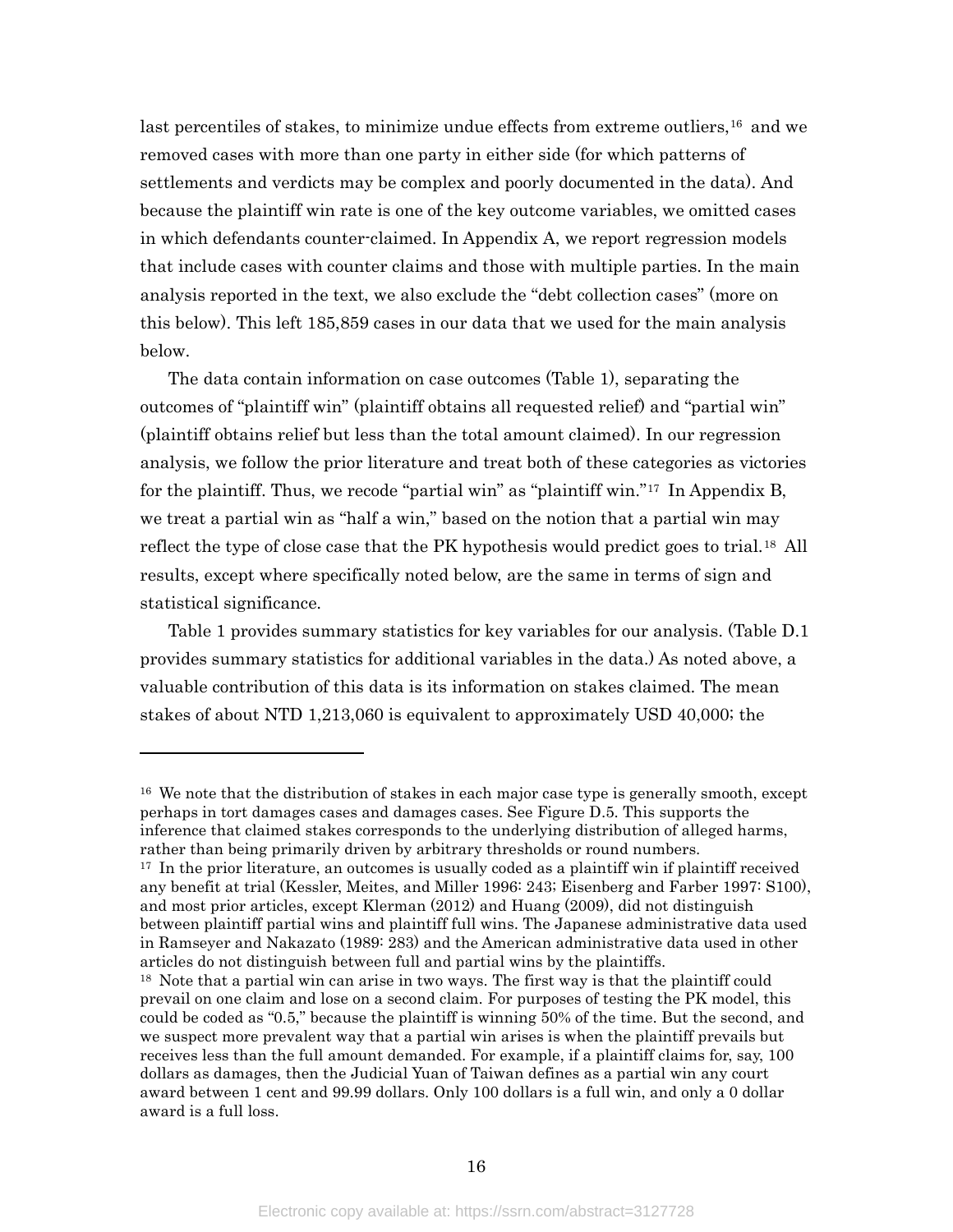median of about NTD 250,000 is equivalent to about USD 8,300.

We also see from [Table 1](#page-24-1) that most plaintiffs, but a minority of defendants, are corporations. This reflects the fact than many lawsuits involve debt collection efforts by corporations against individuals.

Also notable is the relative rarity of settlement in Taiwan. We see settlements in less than a quarter of all cases.[19](#page-17-1) This is far less than in the U.S., where settlement rates in federal court tend to exceed 60% (Hadfield 2004; Eisenberg and Lanvers 2009: 143). In this paper, we treat several outcome categories in the data as "settlement": these include judge-approved settlement, judge-administered successful mediation, and plaintiff withdrawal. We treat successful mediation and judge-approved settlement as "settlement" in the relevant sense (i.e., in contrast to a judicial judgment in which the court renders a verdict that declares a winner). In [Appendix C,](#page-34-0) we exclude plaintiff withdrawal from our definition of settlement, to account for the possibility that withdrawals are driven by considerations distinct from other settlements.[20](#page-17-2) All results are quantitatively and qualitatively similar.

Judgment outcomes after trial in Taiwan also differ from the corresponding patterns in the U.S. Plaintiffs in Taiwan (like those in Japan, see Ramseyer and Nakazato (1989)) win more than 50% of the time at trial. This is in contrast to the U.S., where various empirical articles have found that, at least for many categories of cases, plaintiffs win less than 50% at trial (Kessler, Meites, and Miller 1996: 236).

#### V. Results

<span id="page-17-0"></span>In this section, we present our results. Our results appear more-or-less plainly in graphical representations of the "raw" data, and we find identical patterns in our regression results, which test for the predicted correlations with various controls. To preview, we find a clear negative relationship between stakes and settlement rates, supporting  $H1(a)$  (LPG) and rejecting  $H1(b)$  (risk aversion), and a clear negative

<span id="page-17-1"></span><sup>19</sup> The high trial rates and low settlement rates were about at the same levels in 1996–2006 (Huang 2009: 262–263).

<span id="page-17-2"></span><sup>&</sup>lt;sup>20</sup> As an empirical matter, most cases coded as ending in "withdrawals" involve private settlements. Although our data do not specify the reasons for any given withdrawal, a recent survey of attorneys in Taiwan conducted by one of us finds that most withdrawals are the result of settlements, with the median attorney responding that 80 percent of all withdrawals are due to settlement between the parties (2018 National Attorney Survey in Taiwan). Other studies using Taiwanese data also code cases ending in plaintiff withdrawal as "settled." See Huang (2009: 256–257).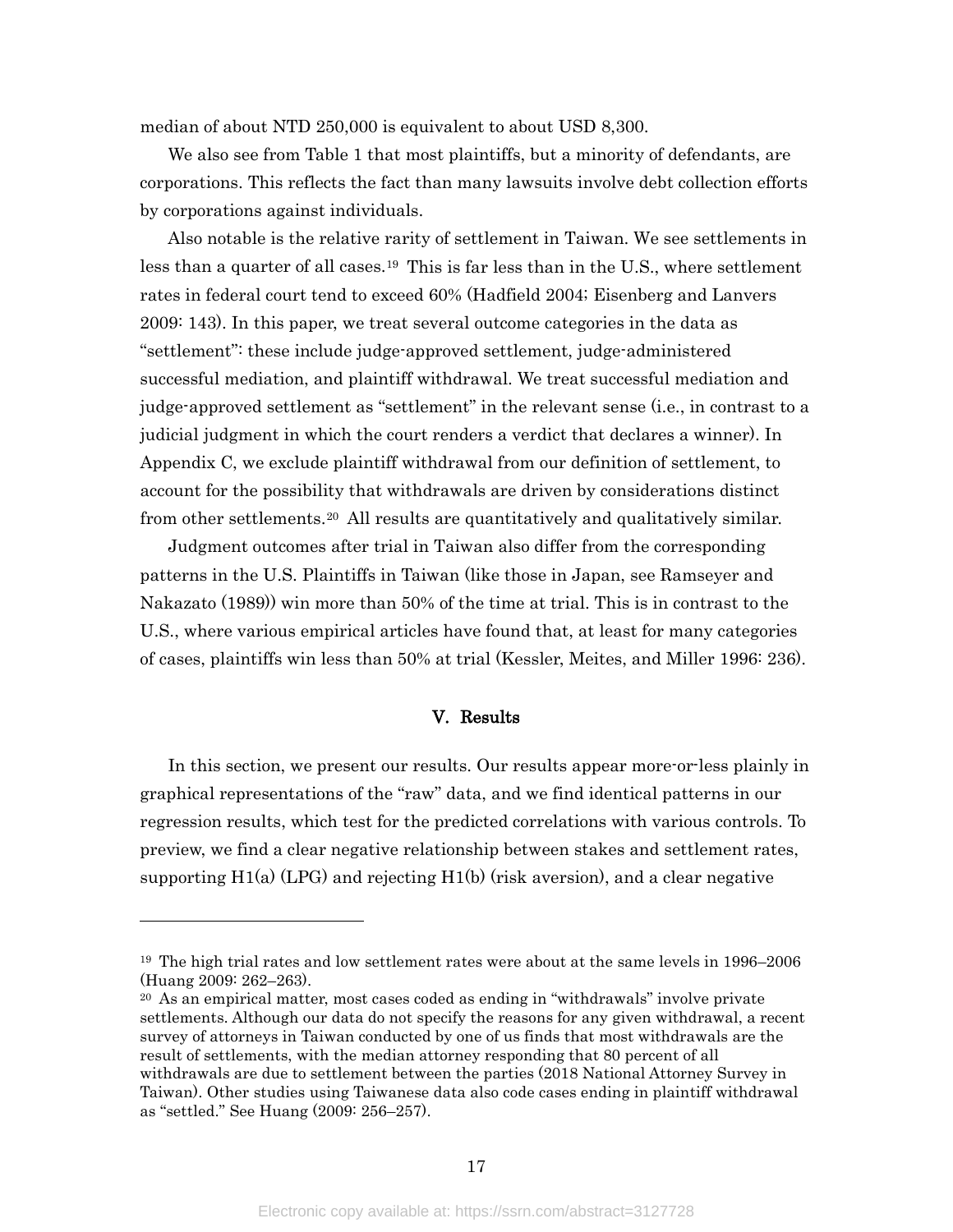relationship between stakes and plaintiff win rates, supporting H2 (LPG). We find a weak tendency for plaintiff win rates to tend towards 50% as settlement rates rise, which we treat as inconclusive with respect to H3 (PK).

For each of the hypotheses tested in this paper, we employ the same regression models and controls. We run linear probability models (OLS), and all regressions include controls for party type (indicators for corporate plaintiff and for corporate defendant) and a standard set of fixed effects: 3 types of proceedings (small-claim, summary, and ordinary), 12 case types, 7 court regions, and 18 years of case filing (1998–2015). We also run separate regressions for cases of each type of proceeding (small-claim, summary, and ordinary) and separate regressions including only cases with high stakes, which we define as stakes in excess of USD 75,000, as such cases are arguably comparable to U.S. federal-court cases, which tend to involve far higher stakes than the typical case in Taiwan (or in U.S. state court).[21](#page-18-0) This makes our results for Taiwanese courts somewhat more comparable to results based on studies of U.S. federal court data.

Specifications reported herein exclude loan contract and debt payment cases (hereinafter "debt collection cases"). Debt collection cases represent a disproportionate share of all cases, and we have a priori reasons to doubt that prevailing theories of suit and settlement apply to them: most of these actions involve efforts to collect on unpaid debts (most often, unpaid credit card debts) in which there is little or no dispute about the existence of the debt or the amount due—and thus, little or no opportunity for models relying on "divergent expectations" about the outcome of the suit to explain the observed patterns of trial and settlement. Further, unlike other types of litigation, which tends to involve individual plaintiffs, debt collection cases overwhelmingly involve corporate plaintiffs suing individual defendants.[22](#page-18-1) Finally, based on statistics from the Judicial Yuan on "money borrowing" cases, a category that corresponds to what we have labeled "debt collection" cases, roughly 70% of money borrowing cases end with default judgments, whereas only about 17% of other types of cases ended this way.[23](#page-18-2)

<span id="page-18-0"></span> $21$  This dollar amount corresponds to the amount-in-controversy requirement for diversity jurisdiction cases in U.S. federal court. See 28 U.S.C. § 1332(a). We use an exchange rate of 30 NTD to 1 USD, which is (to within 1 NTD), current as of May 10, 2019.

<span id="page-18-1"></span> $22 \text{ In our data, } 86\%$  of the debt collection cases involve corporate plaintiffs suing naturalperson defendants, while only 22% of other cases do.

<span id="page-18-2"></span><sup>&</sup>lt;sup>23</sup> We acquired the default judgment statistics from the Statistics Department of the Judicial Yuan. Both we and the Department use the same raw data to combine cases into dispute types. We are confident that money borrowing cases as identified by the Department highly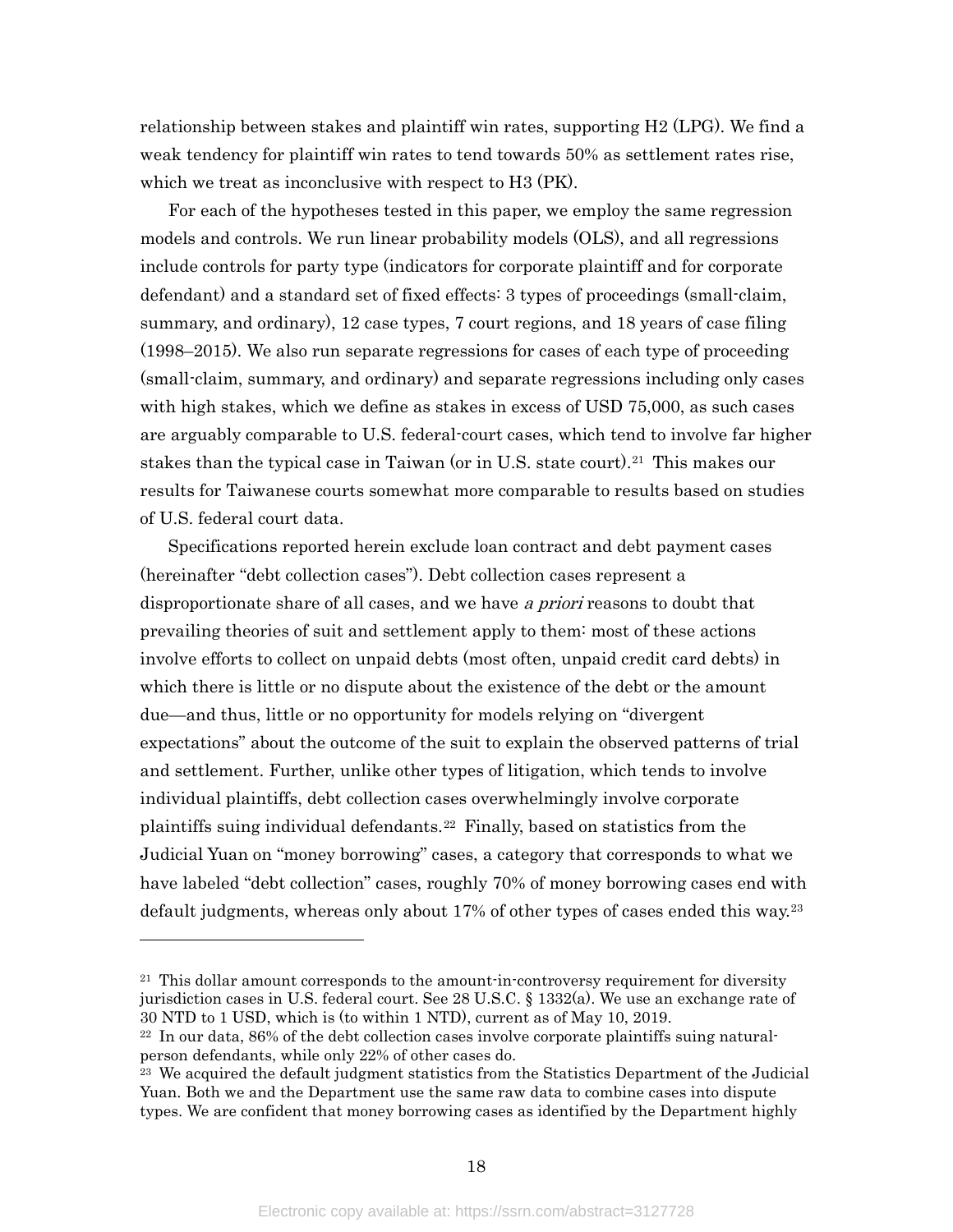Of the money borrowing cases, fully 95% of them were decided 100% in favor of the plaintiff. For these reasons, we consider our results excluding debt collection cases to be our preferred specifications for regressions.

Nonetheless, as prior empirical studies do not exclude any particular type of civil litigation, in Appendix G, we report results with debt collection cases included. Results for H1 and H2 are quantitatively and qualitatively similar. Results for H3 are stronger when debt collection cases are included. Because in debt collection cases settlement rates are extremely low and plaintiff win rates are extremely high, the inclusion of debt collection cases has the mechanical effect of generating a negative correlation between settlement rates and distance of the plaintiff win rate from 50%. But as noted above, we do not see debt collection cases as the type of cases for which "divergent expectations" is a good explanation for settlement failure.[24](#page-19-0) Thus, we do not place weight on these results.

**Hypothesis 1.** Our first hypothesis is that as stakes rise, settlement rates fall. We begin with [Figure 1,](#page-28-1) which bins cases by their stakes, and then shows the average settlement rate for each bin. As [Figure 1](#page-28-1) makes remarkably clear, within each proceeding type (small, summary, and ordinary procedure), settlement rates fall as stakes rise.[25](#page-19-1) Recall that the LPG model predicts that settlement rates fall as stakes rise, holding litigation costs constant. Stakes in [Figure 1](#page-28-1) rise steadily as one moves left-to-right, while, within each proceeding type, costs remain roughly constant (see Section 2), but costs rise discretely as one moves from small to summary, or summary to ordinary, proceedings. What we see is exactly what the LPG model predicts  $(H1(a))$ : holding costs constant, higher stakes are associated with lower settlement rates.

[Table 2](#page-25-0) presents a series of regressions that test H1. We use linear probability models (i.e., OLS) with robust standard errors clustered by court regions. The lefthand-side variable is an indicator for settlement. The key right-hand-side variable is stakes (log transformed).

Our results here support the basic LPG prediction (Hypothesis 1(a)), but not the prediction that risk aversion will lead to higher settlement rates as stakes rise (Hypothesis 1(b)). Consistent with what [Figure 1](#page-28-1) shows, the relationship between

overlapped with the debt collection cases defined by us.

<span id="page-19-0"></span> $24$  In other work, we examine debt collection cases further and develop explanations. See Chang and Hubbard (2020); Hubbard (2019).

<span id="page-19-1"></span><sup>25</sup> Unreported graphs show that the same pattern (settlement rates decreasing within proceedings) holds in all 7 court regions.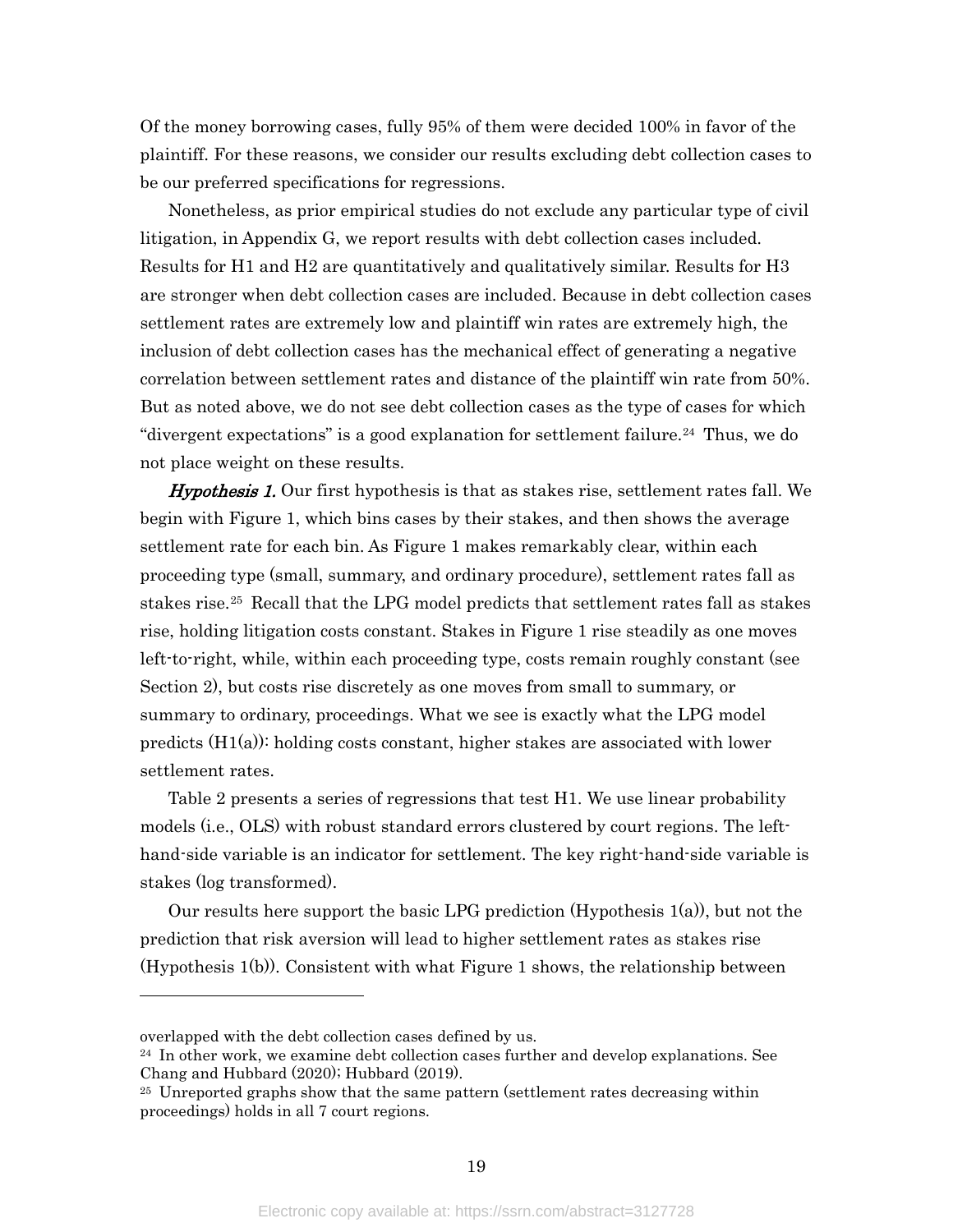stakes and settlement is negative. In most specifications, especially among higherstakes cases, the negative relationship is statistically significant (at the 1% level) and consistent<sup>[26](#page-20-0)</sup> in magnitude.<sup>[27](#page-20-1)</sup> Thus, we consider  $H1(a)$  supported by the regression results. Conversely, we do not find support for Hypothesis 1(b) in the data.

This result is strongly consistent with the basic logic of the LPG and PK frameworks: as stakes rise relative to the costs of litigation, disagreements about the merits of the plaintiff's claim become more consequential, making it harder for parties to find an acceptable settlement amount consistent with their beliefs about what will happen at trial.

**Hypothesis 2.** Next, we test the hypothesis that, holding all else equal, as stakes rise, plaintiff win rates fall. We begin with [Figure 2,](#page-29-0) which bins cases by their stakes, and then shows the average plaintiff win rate for each bin. As [Figure 2](#page-29-0) makes remarkably clear, plaintiff win rates consistently fall as stakes rise.

[Table 3](#page-26-0) presents a series of regressions that test H2. We use linear probability models (i.e., OLS) with robust standard errors clustered by court regions. The lefthand-side variable is an indicator for plaintiff win. The key right-hand-side variable is stakes (log transformed).

Our results here support the LPG prediction (Hypothesis 2) that [Figure 2](#page-29-0) so dramatically illustrates. The relationship between stakes and plaintiff win rates is consistently negative and, in most specifications, statistically significant. Thus, we consider H2 supported by the regression results.

This result is strongly consistent with the foundational premise of the LPG framework: a plaintiff will file suit if the expected value of her claim is positive. For any given level of stakes, only plaintiffs with sufficiently high expectations of winning will file suit. As stakes rise (and litigation costs stay constant), a lower likelihood of winning will be sufficient to make the expected value of suit positive. So long as the selection of suits into settlement is not too strong—and in our data, settlement rates are low—this means that as stakes rise, plaintiff win rates will fall.

**Hypothesis 3.** We now test the 50% hypothesis of the PK model. We begin with a

<span id="page-20-0"></span><sup>26</sup> See the robustness checks in Table A1, Table B1, and Table F1.

<span id="page-20-1"></span><sup>&</sup>lt;sup>27</sup> Because risk aversion may affect individuals more so than corporations, we re-run these results including only cases between individuals. See Table F1. Our results hold even for this subset of the data. In our robustness check including counterclaim cases and multiple party cases, the results are even more consistently negative and statistically significant. See Table A1.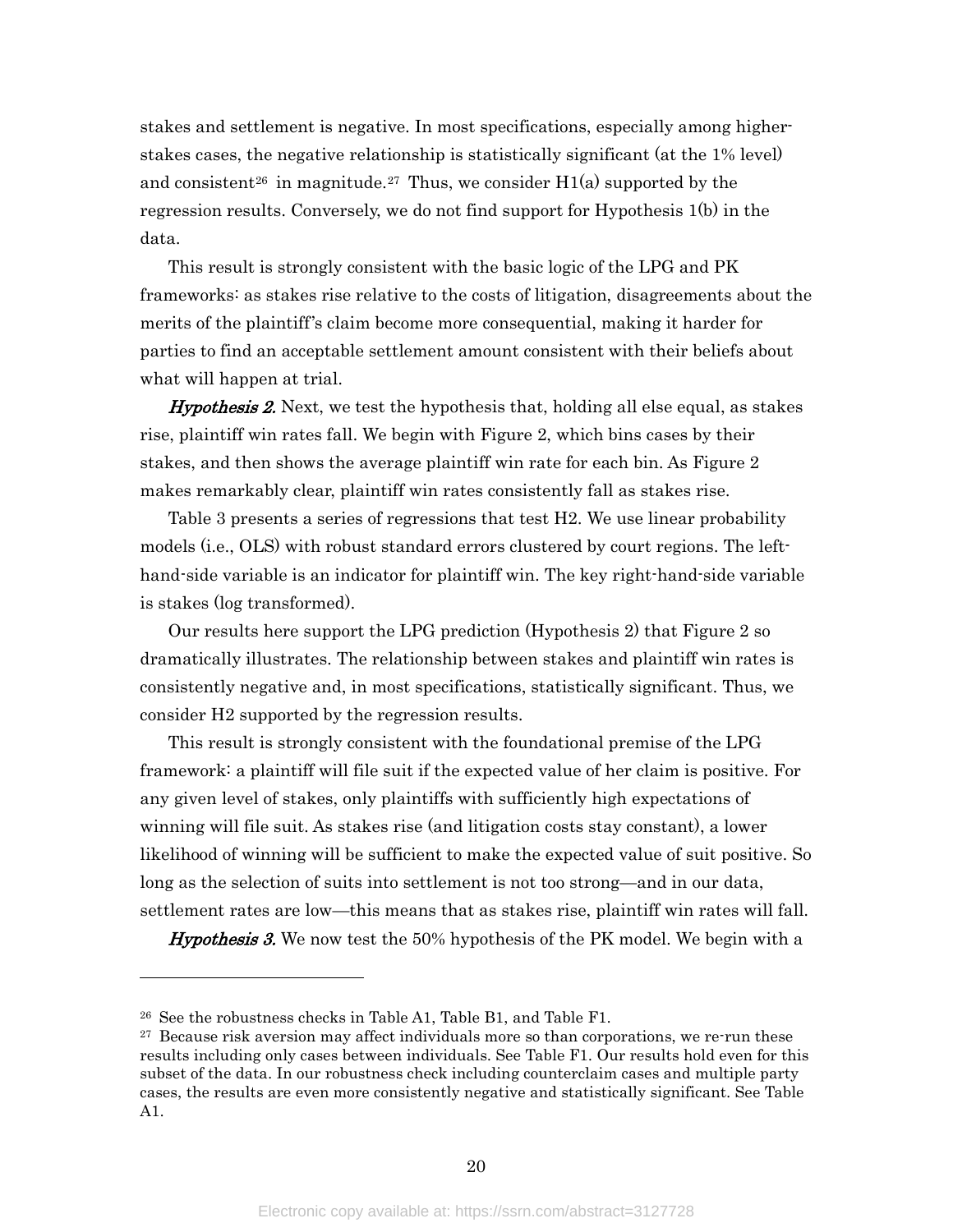graphical test. To do this, we divide our data into groups. Many grouping are possible; for consistency, we create groups using the categories that served as controls throughout the paper.[28](#page-21-0) We divide all our cases into bins based on court procedure (three procedures), court (7 regions), and case category (12 subject-matter categories). This yields 504 bins (some of which may be empty in the data), each of which contains all cases with a unique combination of procedure, court, and case type. Within each bin, we computed the settlement rates and plaintiff win rates. Settlement rates are the number of settlements divided by the number of filed cases that were either settled or decided by judges. Plaintiff win rates are the number of plaintiff wins divided by the number of court decisions (i.e., non-settlements). In [Figure 3,](#page-30-0) we plot settlement rates against plaintiff win rates, with each group of cases as a single data point. Each circle represents one bin, with the size of the circle proportional to the number of court decisions in the bin.

We hypothesized (H3) that plaintiff win rates will approach 50% as settlement rates rise. In [Figure 3,](#page-30-0) however, no obvious pattern appears.[29](#page-21-1) We interpret this as a lack of compelling graphical evidence in favor of H3.

Regression analysis is consistent with this qualitative conclusion. [Table 4](#page-27-0) reports results of regressions where each observation corresponds to a bin defined by the same set of controls used for other regressions: procedure, level, court, case type, and filing year. The outcome variable for the regression is the distance between the plaintiff win rate and 50% (i.e., it is the absolute difference between the plaintiff win rate for that observation and 0.50). The PK hypothesis predicts that as settlement rates rise, this distance will fall, and thus we predict a negative relationship between settlement rates and the outcome variable. In [Table 4,](#page-27-0) we see that across all cases, this negative relationship holds and is statistically significant. When we look at the data by procedure type or look specifically at high stakes cases, however, this relationship disappears. Rather, the sign and magnitude of the coefficients bounce around and most are not statistically significant. We interpret these results as inconclusive. There is some weak support for H3, but we consider the result a

<span id="page-21-0"></span><sup>&</sup>lt;sup>28</sup> In [Figure 3,](#page-30-0) we group cases by court procedure, court region, and case category (all of which correspond to the fixed effects we include in our regressions), but for graphical clarity, we do not also group by filing year (which we do include as fixed effects in our regressions). This would multiply the number of possible categories by a factor of 18, making most individual observations impossible to distinguish in a scatterplot. Grouping by filing year yields a very similar (but more cluttered) figure.

<span id="page-21-1"></span><sup>29</sup> One might perceive a slight trend from upper-left to lower-right, which is consistent with H3, but it is hardly compelling visual evidence!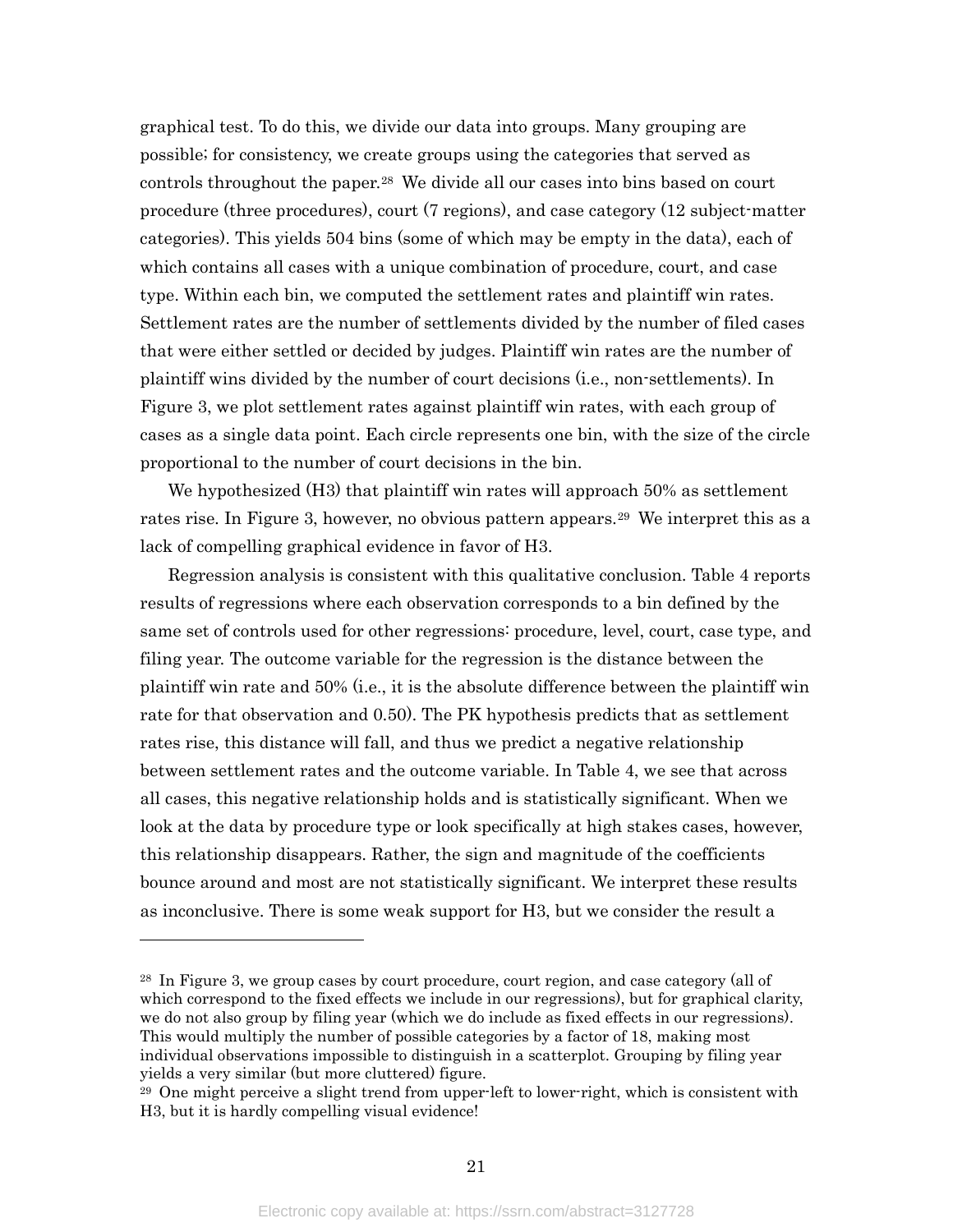null. In the low-settlement context of Taiwan, at least, we do not find support for Priest and Klein's famous prediction.

**Summary.** We see support for the prediction of the LPG model (whose logic underlies the PK model) that higher stakes will be associated with lower settlement rates (H1(a)) and with lower plaintiff win rates (H2). Both of these results are strongly consistent with the basic logic of the LPG framework: as stakes rise relative to the costs of litigation, plaintiffs are more willing to bring weaker claims, and disagreements about the merits of the plaintiff's claim become more consequential, making it harder for parties to find a mutually acceptable settlement amount consistent with their beliefs about what will happen at trial. Priest and Klein's famous 50% prediction (H3), however, has only weak support in our data. We see this as suggestive evidence that even if the 50% prediction is true in the limit, it has limited empirical relevance when settlement rates are low, consistent with the predictions made by Klerman and Lee (2014).

### VI. Conclusion

<span id="page-22-0"></span>Using a new, comprehensive dataset of civil cases from Taiwan, we tested three hypotheses reflecting the predictions of the LPG and PK models. We find support for the LPG model, but find little support for the applicability of the PK model in a lowsettlement context. These results should reinforce the canonical status and broad use of the LPG model in studies of litigation. And they may help refine our understanding of the PK model and its limits.

These results are especially timely, as the theoretical literature on litigation and settlement, after years of focusing on models of asymmetric information, is experiencing something of a "renaissance" for the PK model (see, e.g., Klerman and Lee 2014; Gelbach 2018; Klerman, Lee, and Liu 2018), the LPG model upon which it is based, and for symmetric information models more generally (see, e.g., Hubbard 2016).

To be sure, these results are not conclusive, and they represent only a test of a few implications of the LPG and PK models in the context of one legal system. Nonetheless, our study is the first to employ detailed, reliable measures of stakes for data from an entire court system to test central predictions of these canonical models that previous studies have not been able to test due to the limits inherent in the data available to those studies. Further, we are able to shed light on the extent to which the 50% hypothesis of the PK model, which has been extensively tested in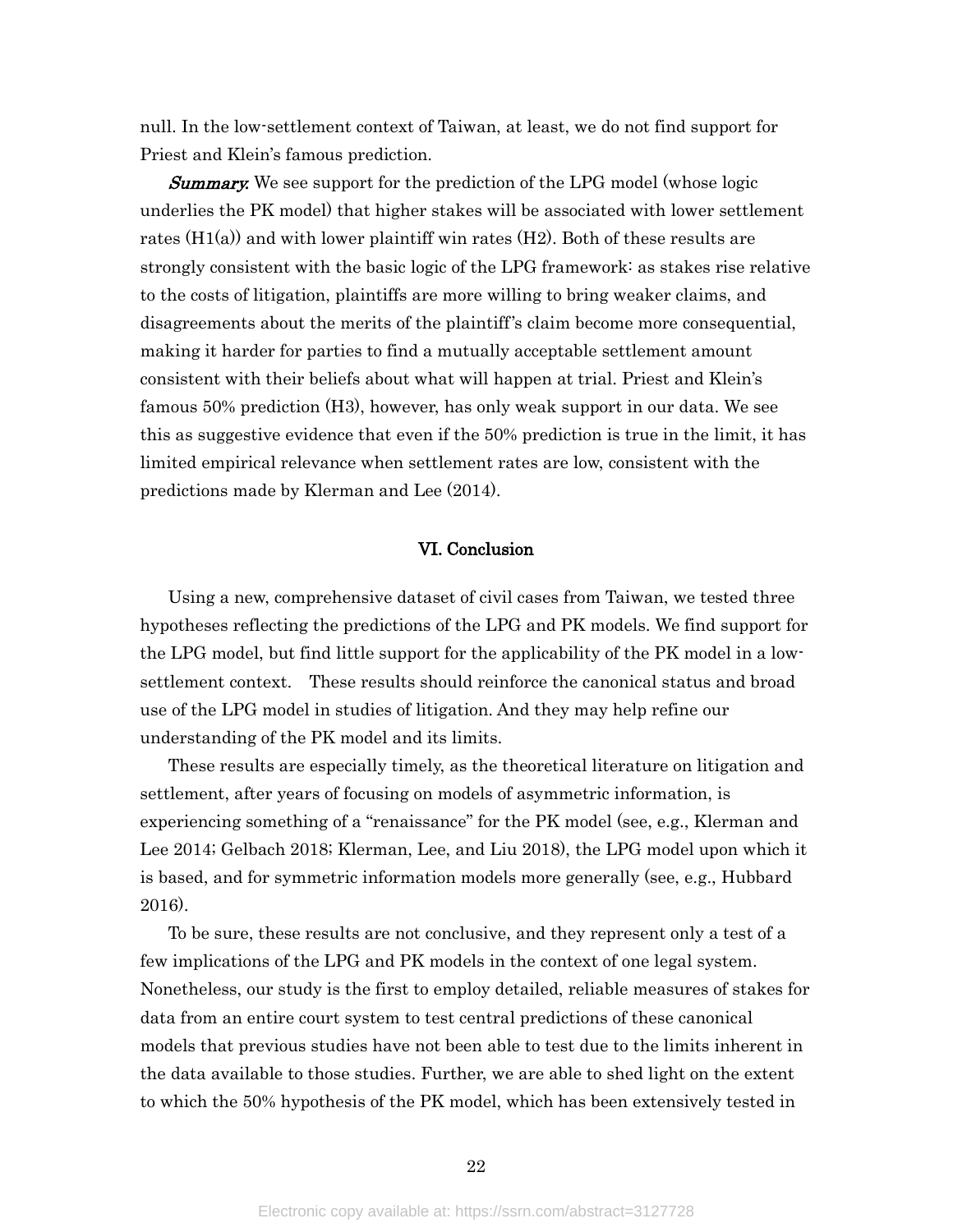the high-settlement context of U.S. litigation, applies in a litigation environment with lower overall settlement rates.

More generally, we believe these results contribute to the growing literature that seeks to identify the empirical implications of influential theories and then test those predictions against data. And we believe that empirical tests of theories of litigation versus settlement with non-U.S. data may, in situations such as ours, provide different and better tests of the predictions of theories developed in the context of the U.S. legal system.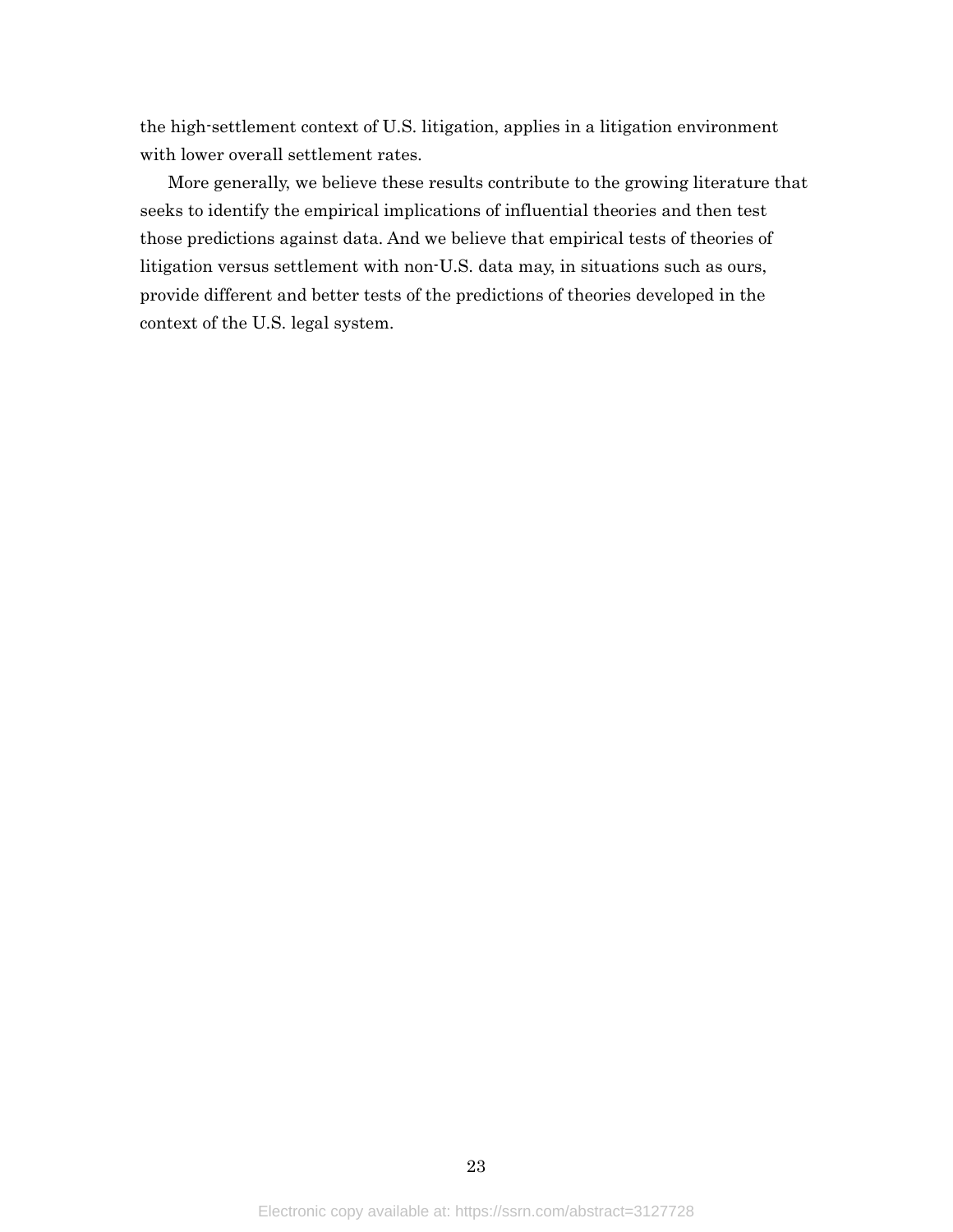## <span id="page-24-1"></span><span id="page-24-0"></span>Tables

| Variable                        | Mean | Median | Max          | Min              |  |  |
|---------------------------------|------|--------|--------------|------------------|--|--|
| Stakes (000s NTD)               | 1213 | 250    | 33900        | 6.6              |  |  |
| Year Filed                      | 2012 | 2013   | 2015         | 1998             |  |  |
| Corporate Plaintiff             | 0.34 |        | $\mathbf{1}$ | $\overline{0}$   |  |  |
| Corporate Defendant             | 0.22 |        | $\mathbf{1}$ | $\Omega$         |  |  |
| Outcomes                        |      |        |              |                  |  |  |
| Settled                         | 0.34 |        | $\mathbf{1}$ | $\overline{0}$   |  |  |
| Plaintiff Win                   | 0.29 | --     | $\mathbf{1}$ | $\boldsymbol{0}$ |  |  |
| <b>Plaintiff Partial</b><br>Win | 0.22 | --     | $\mathbf{1}$ | $\overline{0}$   |  |  |
| <b>Plaintiff Loss</b>           | 0.14 | --     | $\mathbf{1}$ | $\overline{0}$   |  |  |
| Court Procedure                 |      |        |              |                  |  |  |
| Small Claim                     | 0.31 | --     | $\mathbf{1}$ | $\overline{0}$   |  |  |
| Summary<br>Procedure            | 0.36 |        | $\mathbf{1}$ | $\overline{0}$   |  |  |
| Ordinary<br>Procedure           | 0.32 |        | 1            | $\Omega$         |  |  |

TABLE 1. SUMMARY STATISTICS

Note. N=185,859, which are the total observations used in the regression reported in column (1) of [Table 2.](#page-25-0) Outcomes (including "procedural dismissal", "transfer jurisdiction", and some other procedural management) not reflecting settlement or a judgment on the merits are excluded from the N in this table. Debt collection cases are excluded.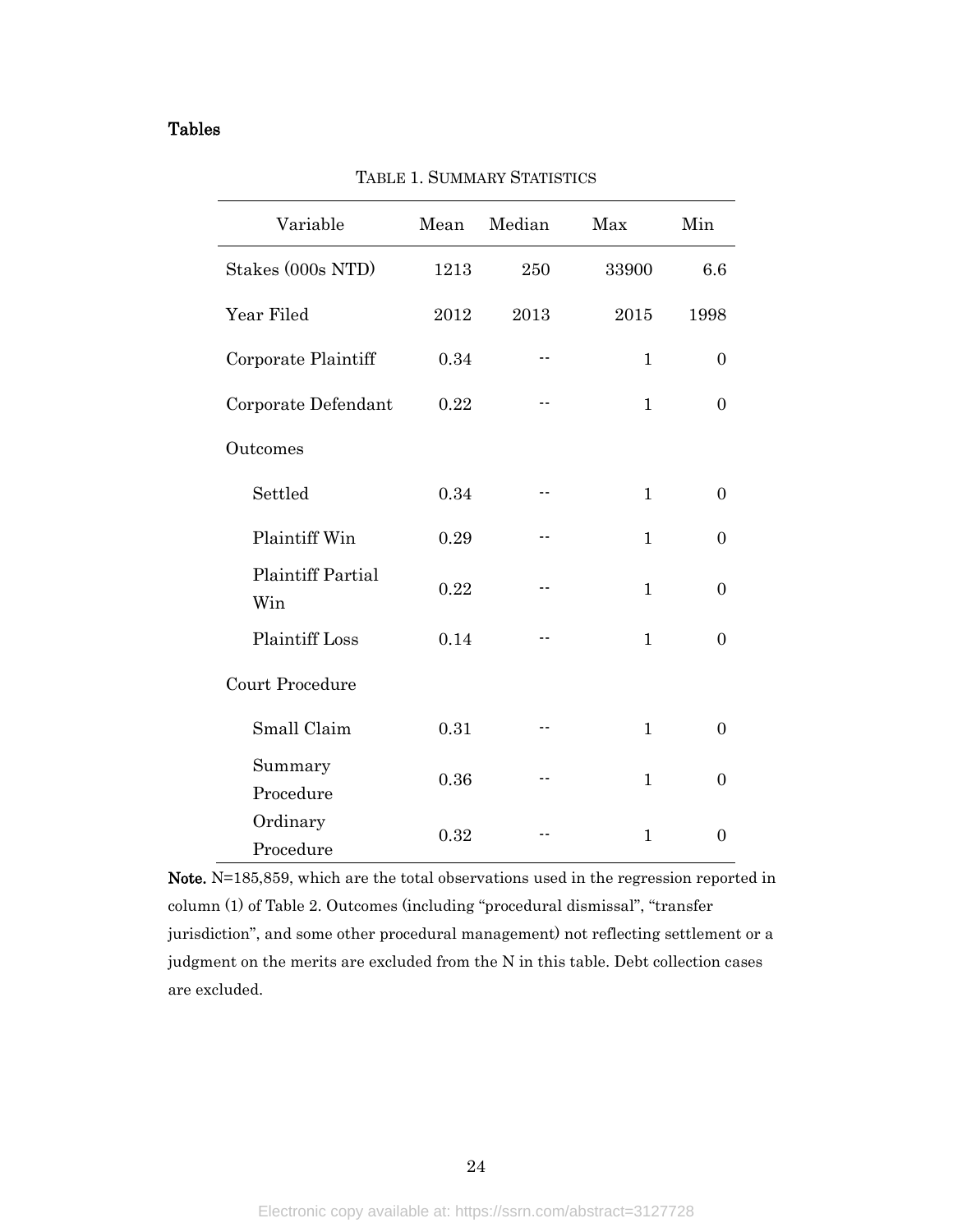<span id="page-25-0"></span>

|                     | (1)         | (2)         | (3)         | (4)       | (5)         |
|---------------------|-------------|-------------|-------------|-----------|-------------|
|                     | All cases   | High stake  | Ordinary    | Summary   | Small claim |
|                     | $-0.016***$ | $-0.021***$ | $-0.020***$ | $-0.014+$ | $-0.029**$  |
| Ln Stakes           | (0.003)     | (0.003)     | (0.001)     | (0.006)   | (0.005)     |
|                     | $-0.018$    | 0.015       | $0.055***$  | $-0.020$  | $-0.056**$  |
| Corporate Plaintiff | (0.010)     | (0.009)     | (0.006)     | (0.017)   | (0.015)     |
| Corporate           | 0.003       | $-0.003$    | $-0.014$    | $-0.009$  | $-0.002$    |
| Defendant           | (0.005)     | (0.008)     | (0.010)     | (0.012)   | (0.007)     |
| N                   | 185859      | 23217       | 60375       | 67071     | 58413       |
| Adjusted $R^2$      | 0.010       | 0.013       | 0.016       | 0.010     | 0.026       |

TABLE 2. PREDICTORS OF SETTLEMENT RATE

Note. Robust standard errors (in parentheses) clustered on court region. Dependent variable is binary (settlement, successful mediation, or withdrawal=1; otherwise=0).  $+p < 0.1$ ,  $p <$ 0.05, \*\*  $p < 0.01$ , \*\*\*  $p < 0.001$ . The signs and significance levels for stakes do not change if the two corporation dummies are removed from the regressions. High stakes cases are cases with stakes exceeding USD 75,000. All columns include fixed effects for procedure, case type, court region, and filing year. Debt collection cases are excluded. Linear regressions including cases with one plaintiff against one defendant. Only first-instance cases are included. Full table with coefficients for all fixed effects appears in [Appendix E.](#page-39-0) To address potential concerns about having only seven clusters, we ran the *cgmwildboot* command developed by Mitchell Petersen, Douglas Miller, and Judson Caskey for Stata that implemented Cameron, Gelbach, and Miller (2008)'s wild bootstrapping procedure for bootstrapping standard errors. After running 1000 successful resamples, the p-values in  $(1) - (5)$  are reported as 0.002, 0.002, 0.002, 0.116, and 0.002, respectively. Table F1 reports the same model with two-way clusters of courts and filing years. The results are qualitatively the same.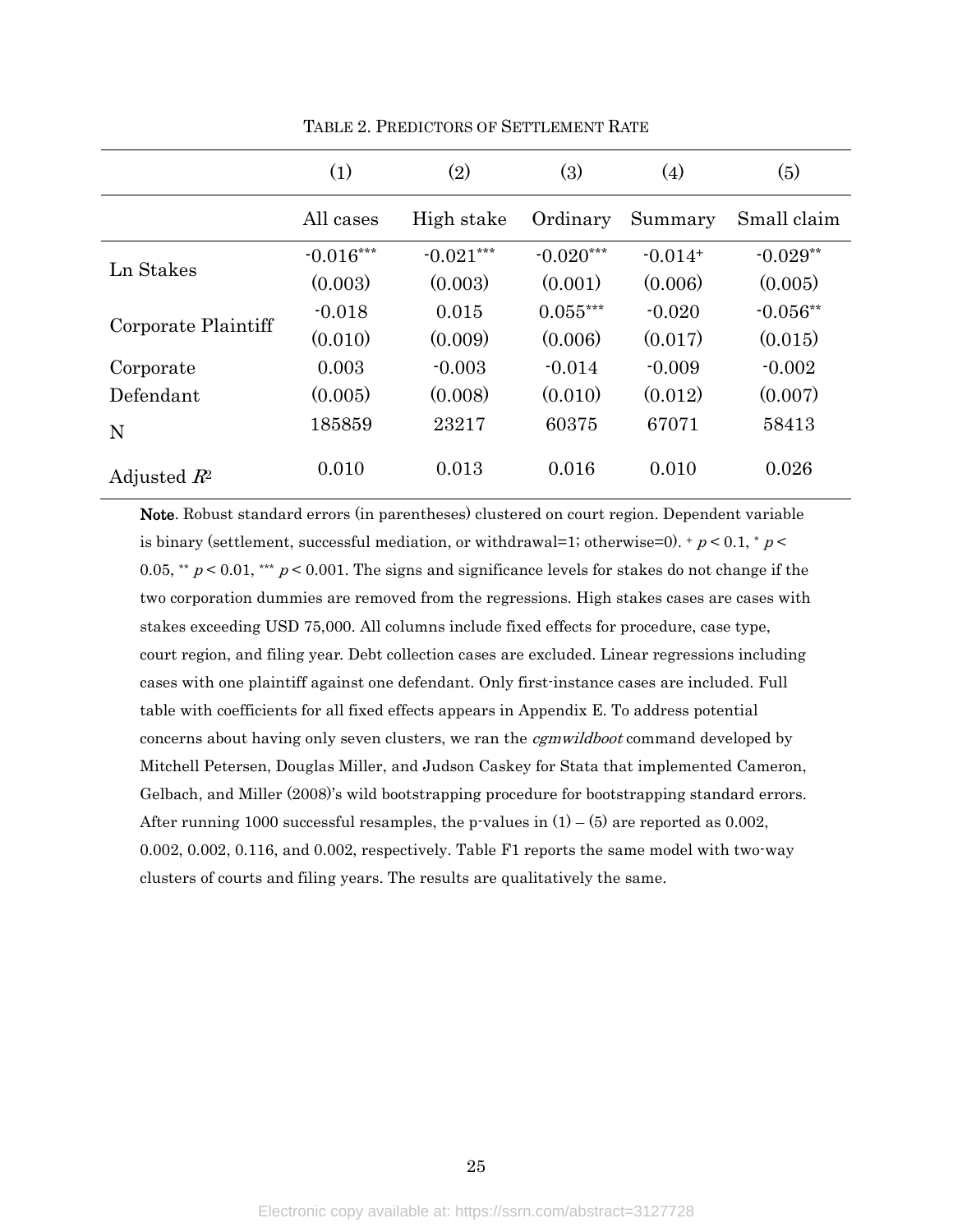<span id="page-26-0"></span>

|                     | (1)         | (2)        | (3)         | (4)         | (5)         |
|---------------------|-------------|------------|-------------|-------------|-------------|
|                     | All cases   | High stake | Ordinary    | Summary     | Small claim |
|                     | $-0.013***$ | $-0.009$   | $-0.021***$ | $0.005+$    | $-0.032***$ |
| Ln Stakes           | (0.002)     | (0.009)    | (0.003)     | (0.002)     | (0.003)     |
|                     | $0.095***$  | $0.070**$  | $0.044*$    | $0.109***$  | $0.106***$  |
| Corporate Plaintiff | (0.010)     | (0.013)    | (0.013)     | (0.012)     | (0.011)     |
| Corporate           | $-0.054***$ | $-0.043**$ | $-0.055*$   | $-0.021***$ | $-0.102***$ |
| Defendant           | (0.005)     | (0.009)    | (0.022)     | (0.003)     | (0.004)     |
| N                   | 121928      | 15464      | 38883       | 44248       | 38797       |
| Adjusted $R^2$      | 0.067       | 0.036      | 0.030       | 0.033       | 0.065       |

TABLE 3. PREDICTORS OF PLAINTIFF WIN RATES

Note. High stakes cases are cases with stakes exceeding USD 75,000. Linear regressions including cases with one plaintiff against one defendant. Settled cases excluded. All columns include fixed effects for court region, procedure, case type, and filing year. Debt collection cases are excluded. Robust standard errors (in parenthesis) clustered on court region. Full table with coefficients for all fixed appears in [Appendix E.](#page-39-0) +  $p < 0.1$ , \*  $p < 0.05$ , \*\*  $p < 0.01$ , \*\*\*  $p < 0.001$ . To address potential concerns about having only seven clusters, we ran the cgmwildboot command developed by Mitchell Petersen, Douglas Miller, and Judson Caskey for Stata that implemented Cameron, Gelbach, and Miller (2008)'s wild bootstrapping procedure for bootstrapping standard errors. After running 1000 successful resamples, the pvalues in  $(1) - (5)$  are reported as 0.002, 0.166, 0.002, 0.108, and 0.002, respectively. Table F2 reports the same model with two-way clusters of courts and filing years. The results are qualitatively the same.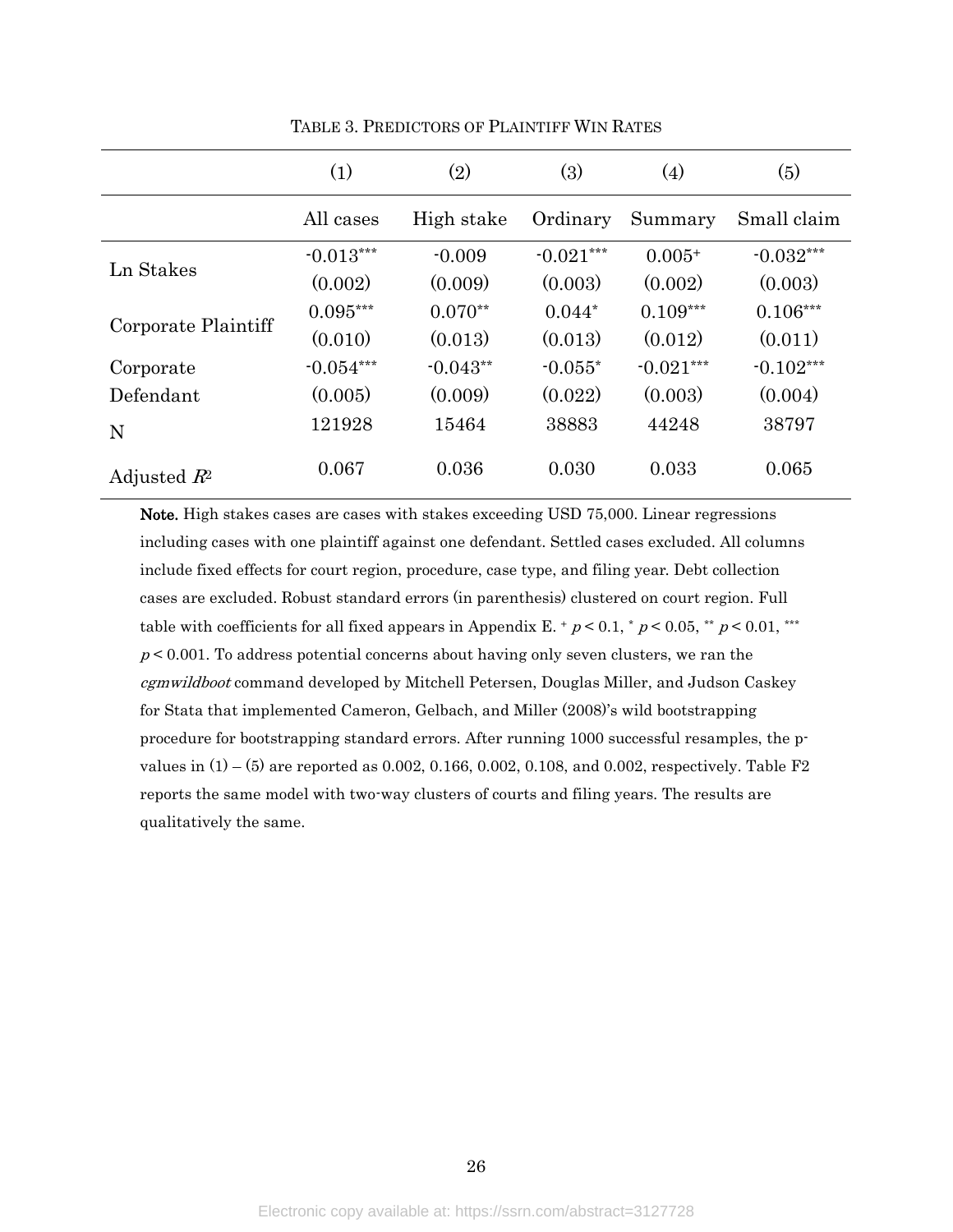|                   | $\left( 1\right)$ | $\rm(2)$   | (3)      | (4)     | (5)         |
|-------------------|-------------------|------------|----------|---------|-------------|
|                   | All cases         | High stake | Ordinary | Summary | Small claim |
| (mean) settlement | $-0.150*$         | 0.092      | 0.001    | 0.037   | $-0.245*$   |
|                   | (0.061)           | (0.090)    | (0.093)  | (0.058) | (0.082)     |
| N                 | 1297              | 586        | 528      | 444     | 325         |
| Adjusted $R^2$    | 0.697             | 0.490      | 0.553    | 0.568   | 0.542       |

<span id="page-27-0"></span>TABLE 4. RELATIONSHIP BETWEEN SETTLEMENT RATES AND ABSOLUTE DEVIATION OF PLAINTIFF WIN RATES FROM 50%

Note. Robust standard errors, clustered by court region, in parentheses. Outcome variable is the absolute value of the difference between the plaintiff win rate and 0.5. Each observation includes the average settlement rate and the absolute deviation from 0.5 of the average plaintiff win rate for a category of cases. Debt collection cases are excluded. Observations (categories) weighted by number of court decisions within the category. Categories are defined by court region, procedure, case type, and filing year. All columns include fixed effects for court region, procedure, case type, and filing year. Full table with coefficients for all fixed effects appears in [Appendix E.](#page-39-0) +  $p < 0.1$ , \*  $p < 0.05$ , \*\*  $p < 0.01$ , \*\*\*  $p < 0.001$ . If we do not cluster standard errors by court, and simply use robust standard errors, the settlement variable in columns 1 and 5 are statistically significant at the 99.9% level. To address potential concerns about having only seven clusters, we ran the *cgmwildboot* command developed by Mitchell Petersen, Douglas Miller, and Judson Caskey for Stata that implemented Cameron, Gelbach, and Miller (2008)'s wild bootstrapping procedure for bootstrapping standard errors. After running 1000 successful resamples, the p-values in  $(1)$  – (5) are reported as 0.316, 0.170, .792, 0.434, and 0.128, respectively. Table F3 reports the same model with two-way clusters of courts and filing years. The results are qualitatively the same.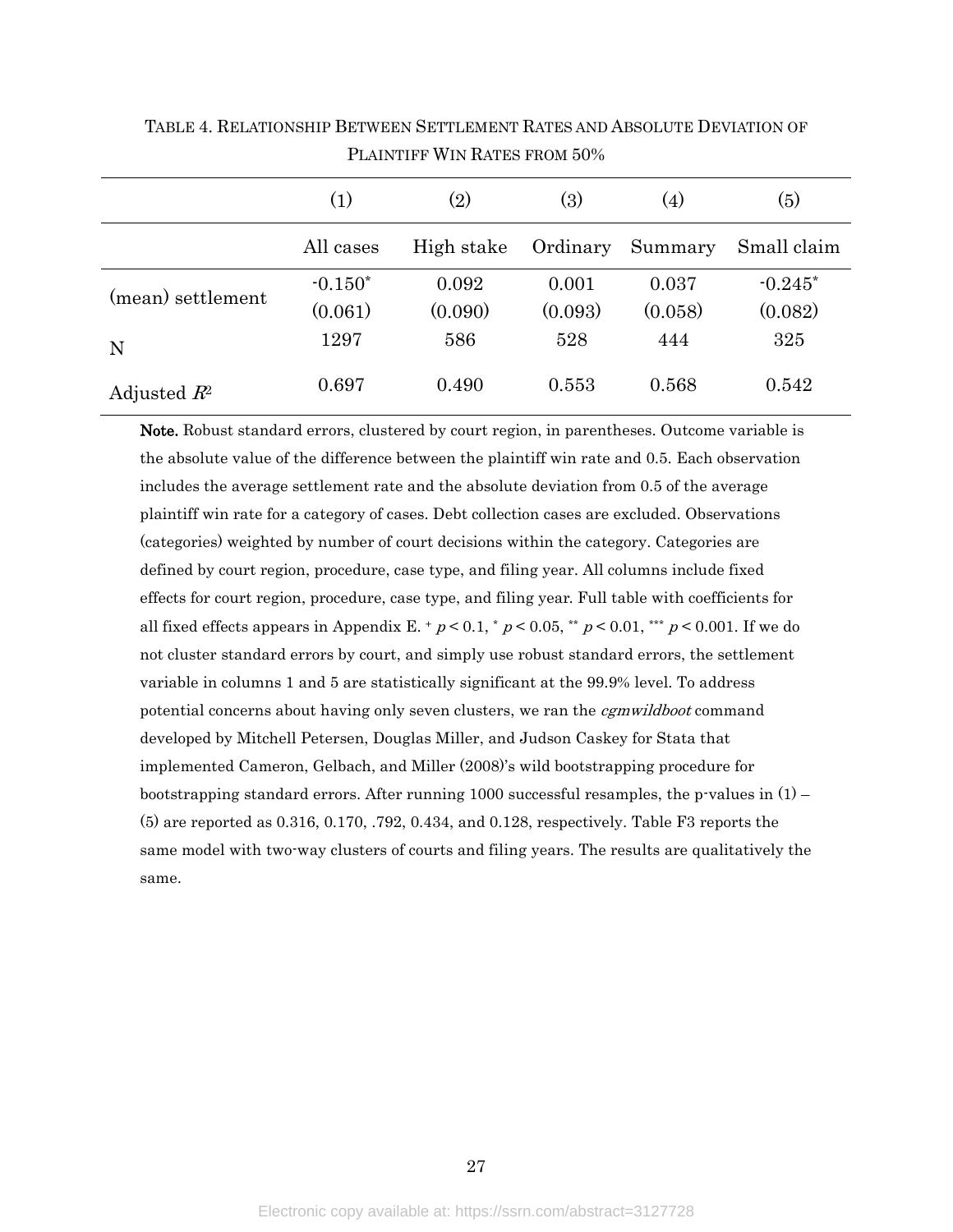## <span id="page-28-0"></span>Figures

<span id="page-28-1"></span>

FIGURE 1. RELATIONSHIP BETWEEN SETTLEMENT AND STAKES

Note. Binned scatterplot representing the average log stakes and settlement for 30 quantiles of stakes. Vertical lines indicate the cutoffs for eligibility for summary procedure (NTD 100,000; logged value 11.5) and for ordinary procedure (NTD 500,000; logged value 13.2).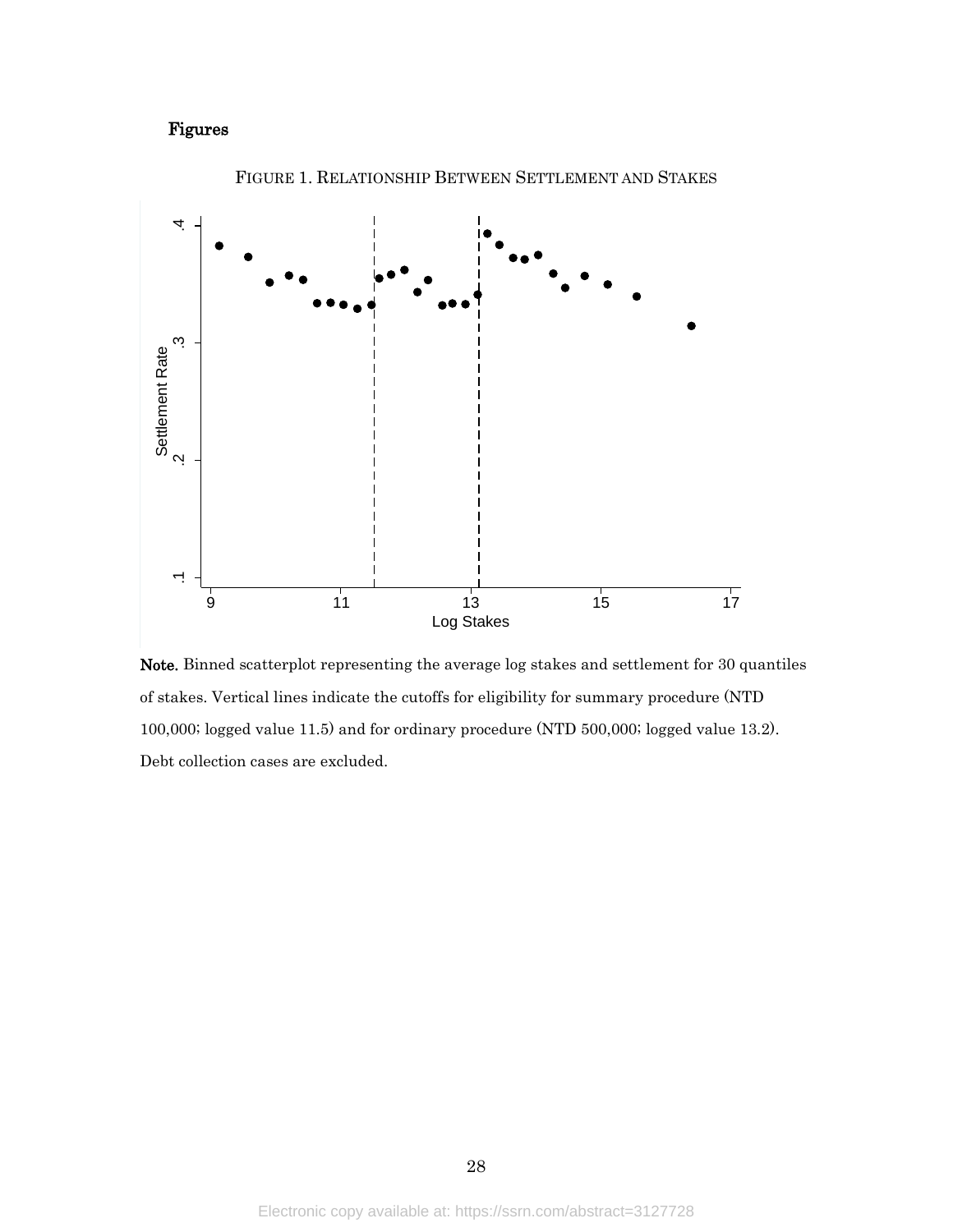<span id="page-29-0"></span>

Note. Binned scatterplot representing the average log stakes and settlement for 30 quantiles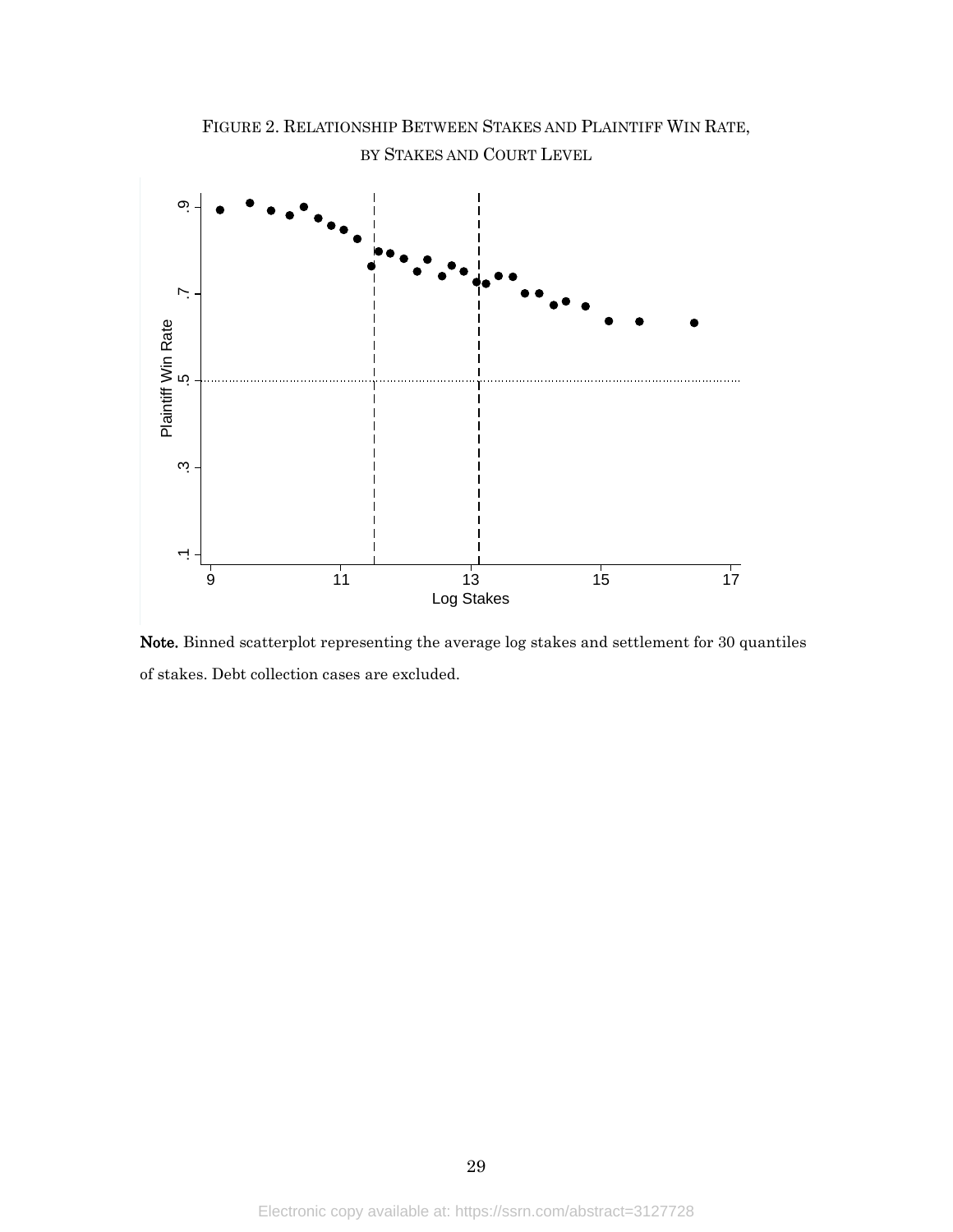<span id="page-30-0"></span>FIGURE 3. RELATIONSHIP BETWEEN SETTLEMENT RATE AND PLAINTIFF WIN RATE, BY PROCEDURE, COURT, AND CASE CATEGORIES; EXCLUDING DEBT COLLECTION CASES



Note. Scatterplot of 219 observations of the settlement rate and plaintiff win rate among cases within each court/procedure/case-type group. Size of circle is proportional to the number of court decisions represented by each observation. This figure visualizes [Table 4](#page-27-0) Column 1, but note that the case filing years are not used in creating groups in this figure, to make the pattern more easily visible. Debt collection cases are excluded.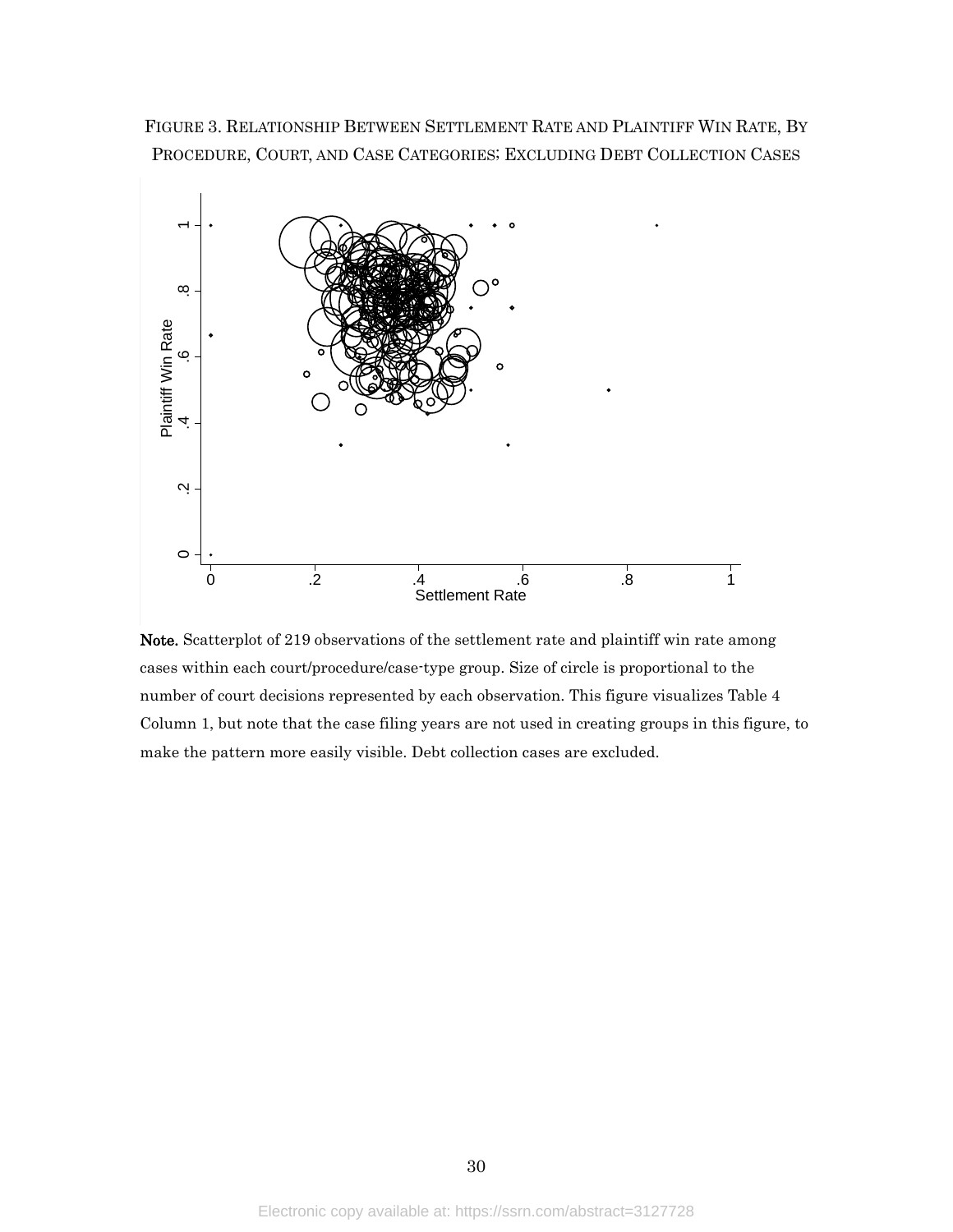<span id="page-31-0"></span>

|                         | Appendix A. Robustness Checks: Including Cases with Counterclaims and |  |  |  |
|-------------------------|-----------------------------------------------------------------------|--|--|--|
| <b>Multiple Parties</b> |                                                                       |  |  |  |

|                     | (1)         | (2)               | (3)         | (4)        | (5)         |
|---------------------|-------------|-------------------|-------------|------------|-------------|
|                     | All cases   | High              |             | Summary    | Small       |
|                     |             | Ordinary<br>stake |             |            | claim       |
| Ln Stakes           | $-0.018***$ | $-0.014**$        | $-0.019***$ | $-0.015**$ | $-0.030***$ |
|                     | (0.002)     | (0.003)           | (0.002)     | (0.004)    | (0.004)     |
|                     | $0.028*$    | $0.018*$          | $0.072***$  | $0.051+$   | $-0.050*$   |
| Corporate Plaintiff | (0.010)     | (0.007)           | (0.005)     | (0.021)    | (0.015)     |
|                     | $-0.008+$   | 0.001             | $-0.011$    | $-0.034**$ | $0.016+$    |
| Corporate Defendant | (0.004)     | (0.011)           | (0.007)     | (0.008)    | (0.008)     |
| N                   | 293083      | 51523             | 122023      | 104571     | 66489       |
| Adjusted $R^2$      | 0.011       | 0.012             | 0.018       | 0.014      | 0.024       |

TABLE A1. PREDICTORS OF SETTLEMENT RATE, INCLUDING CASES WITH COUNTERCLAIMS AND MULTIPLE PARTIES, EXCLUDING DEBT COLLECTION CASES

Note. See [Table 2.](#page-25-0)

| TABLE A2. PREDICTORS OF PLAINTIFF WIN RATE, INCLUDING CASES WITH    |
|---------------------------------------------------------------------|
| COUNTERCLAIMS AND MULTIPLE PARTIES, EXCLUDING DEBT COLLECTION CASES |

|                     | (1)         | (2)        | (3)       | (4)        | (5)         |
|---------------------|-------------|------------|-----------|------------|-------------|
|                     | All cases   | High stake | Ordinary  | Summary    | Small claim |
| Ln Stakes           | $-0.005*$   | $-0.002$   | $-0.009*$ | 0.005      | $-0.036***$ |
|                     | (0.002)     | (0.005)    | (0.003)   | (0.003)    | (0.004)     |
|                     | $0.041*$    | 0.022      | 0.002     | 0.011      | $0.115***$  |
| Corporate Plaintiff | (0.015)     | (0.016)    | (0.012)   | (0.024)    | (0.012)     |
| Corporate           | $-0.034***$ | $-0.028**$ | $-0.044*$ | $0.022***$ | $-0.096***$ |
| Defendant           | (0.005)     | (0.007)    | (0.013)   | (0.002)    | (0.006)     |
| N                   | 191633      | 35032      | 79920     | 67677      | 44036       |
| Adjusted $R^2$      | 0.042       | 0.034      | 0.026     | 0.013      | 0.069       |

Note. See [Table 3.](#page-26-0)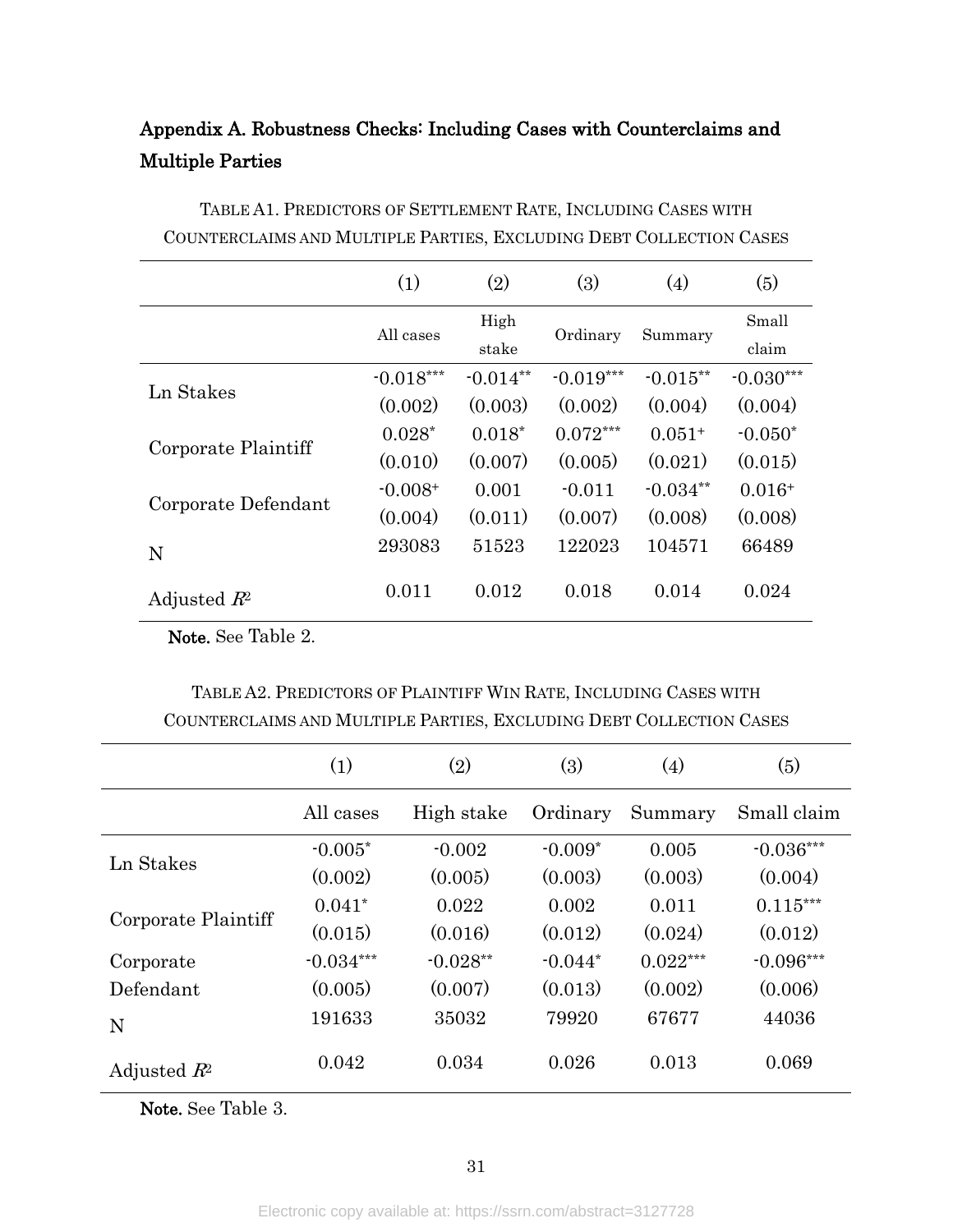# TABLE A3. RELATIONSHIP BETWEEN SETTLEMENT RATES AND ABSOLUTE DEVIATION OF PLAINTIFF WIN RATES FROM 50%, INCLUDING CASES WITH COUNTERCLAIMS AND MULTIPLE PARTIES, EXCLUDING DEBT COLLECTION CASES

|                   | All cases | High stake | Ordinary | Summary  | Small claim |
|-------------------|-----------|------------|----------|----------|-------------|
|                   | $-0.202*$ | 0.082      | $-0.088$ | $-0.079$ | $-0.241*$   |
| (mean) settlement | (0.074)   | (0.112)    | (0.138)  | (0.065)  | (0.077)     |
| N                 | 1390      | 684        | 596      | 458      | 336         |
| Adjusted $R^2$    | 0.646     | 0.552      | 0.591    | 0.425    | 0.549       |

Note. See [Table 4.](#page-27-0)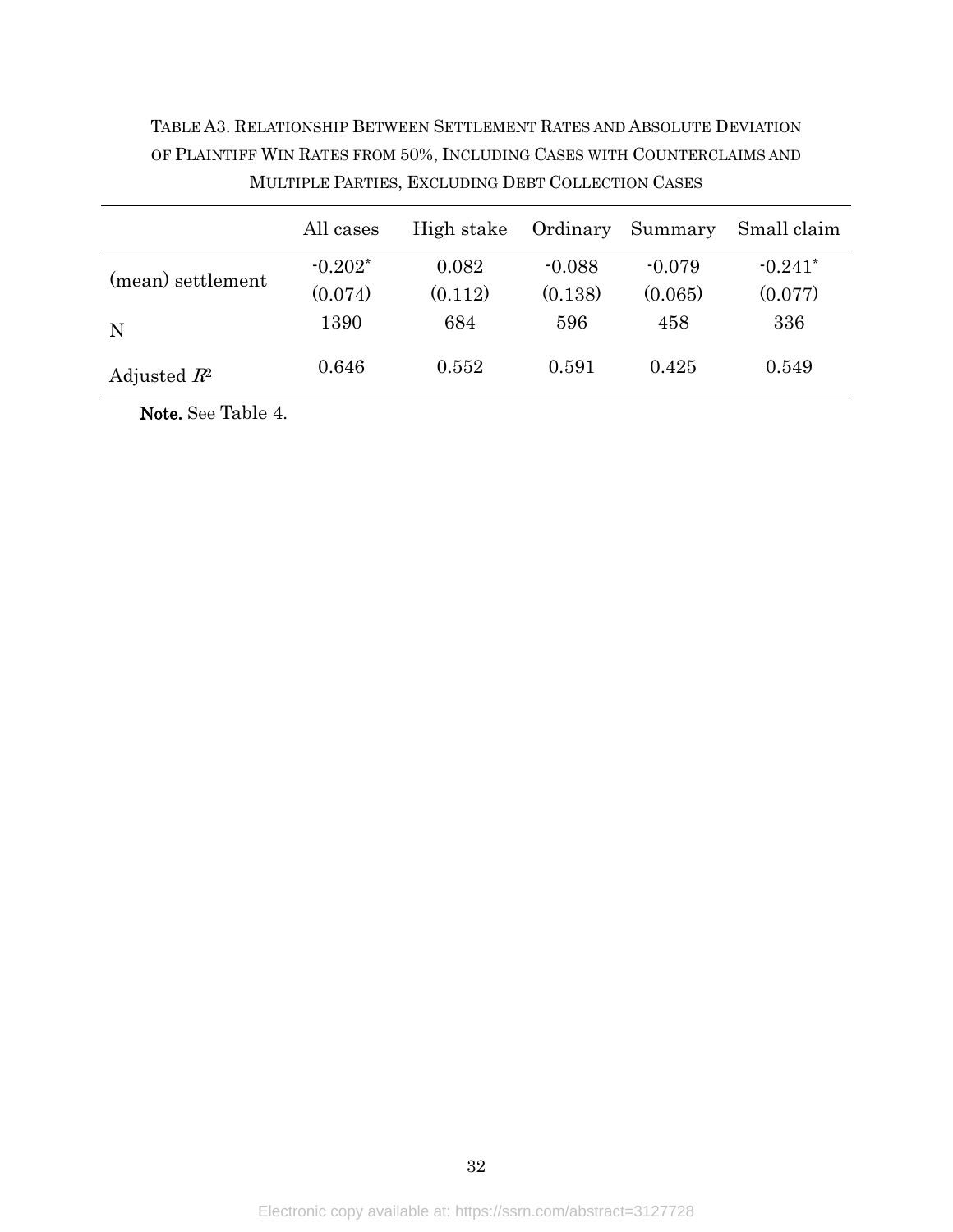## <span id="page-33-0"></span>Appendix B. Robustness Checks: Treating Plaintiff Partial Win as Half a Win

|                     | (1)         | (2)        | (3)         | $\left( 4\right)$ | (5)         |
|---------------------|-------------|------------|-------------|-------------------|-------------|
|                     | All cases   | High stake | Ordinary    | Summary           | Small claim |
| Ln Stakes           | $-0.017***$ | $-0.014+$  | $-0.021***$ | $-0.001$          | $-0.048***$ |
|                     | (0.002)     | (0.006)    | (0.002)     | (0.002)           | (0.002)     |
|                     | $0.107***$  | $0.076***$ | $0.089***$  | $0.129***$        | $0.091***$  |
| Corporate Plaintiff | (0.009)     | (0.007)    | (0.007)     | (0.011)           | (0.010)     |
| Corporate           | $-0.023*$   | $-0.017$   | $-0.028$    | 0.003             | $-0.072***$ |
| Defendant           | (0.008)     | (0.009)    | (0.019)     | (0.003)           | (0.007)     |
| N                   | 121928      | 15464      | 38883       | 44248             | 38797       |
| Adjusted $R^2$      | 0.150       | 0.086      | 0.059       | 0.120             | 0.214       |

TABLE B1. PREDICTORS OF PLAINTIFF WIN RATE, TREATING PLAINTIFF PARTIAL WIN AS HALF A WIN, EXCLUDING DEBT COLLECTION CASES

Note. See [Table 3.](#page-26-0)

TABLE B2. RELATIONSHIP BETWEEN SETTLEMENT RATES AND ABSOLUTE DEVIATION OF PLAINTIFF WIN RATES FROM 50%, TREATING PLAINTIFF PARTIAL WIN AS HALF A WIN, EXCLUDING DEBT COLLECTION CASES

|                   | $\left( 1\right)$ | $\left( 2\right)$ | $\left( 3\right)$ | (4)     | (5)         |
|-------------------|-------------------|-------------------|-------------------|---------|-------------|
|                   | All cases         | High stake        | Ordinary          | Summary | Small claim |
| (mean) settlement | $-0.237**$        | $-0.027$          | 0.064             | 0.082   | $-0.220*$   |
|                   | (0.051)           | (0.044)           | (0.066)           | (0.071) | (0.067)     |
| N                 | 1297              | 586               | 528               | 444     | 325         |
| Adjusted $R^2$    | 0.679             | 0.309             | 0.343             | 0.842   | 0.906       |

Note. See [Table 4.](#page-27-0)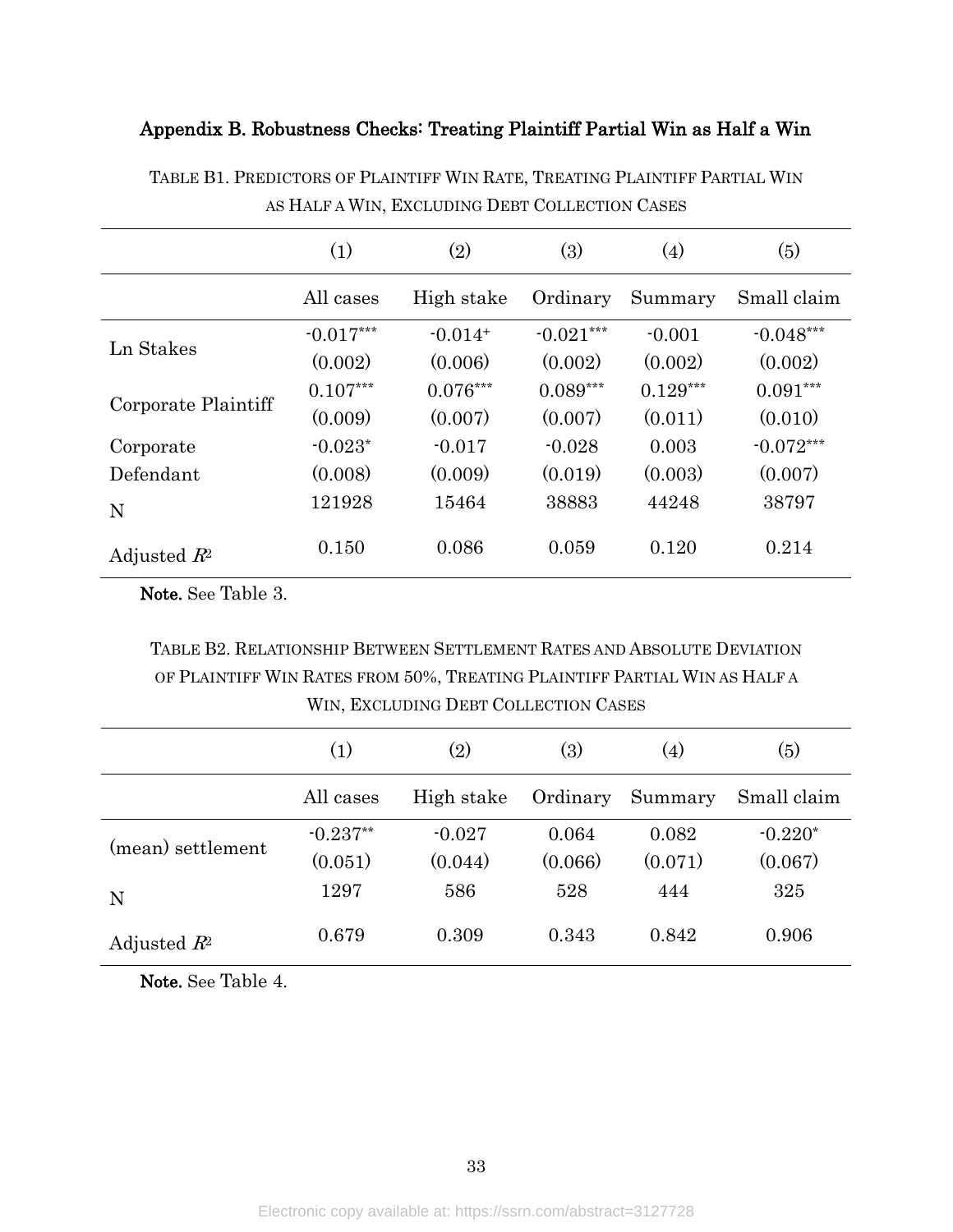### <span id="page-34-0"></span>Appendix C. Robustness Checks: Settlement Defined Narrowly

In this appendix, we report results when settlement is narrowly defined to include only successful in-court mediation and in-court conciliation. Excluded from the definition of settlement used in the text are plaintiff withdrawals.

|                     | (1)        | (2)        | (3)         | (4)       | (5)         |
|---------------------|------------|------------|-------------|-----------|-------------|
|                     | All cases  | High stake | Ordinary    | Summary   | Small claim |
| Ln Stakes           | $-0.011**$ | $-0.022**$ | $-0.019***$ | $-0.010$  | $-0.011+$   |
|                     | (0.002)    | (0.004)    | (0.001)     | (0.006)   | (0.005)     |
|                     | $-0.009$   | $-0.011$   | $0.031**$   | $-0.007$  | $-0.029*$   |
| Corporate Plaintiff | (0.006)    | (0.010)    | (0.007)     | (0.011)   | (0.010)     |
| Corporate           | $-0.009+$  | 0.003      | $-0.022**$  | $-0.012+$ | $-0.011$    |
| Defendant           | (0.005)    | (0.011)    | (0.006)     | (0.006)   | (0.008)     |
| N                   | 150585     | 18891      | 49105       | 54210     | 47270       |
| Adjusted $R^2$      | 0.014      | 0.015      | 0.017       | 0.013     | 0.028       |

TABLE C1. PREDICTORS OF SETTLEMENT RATE, EXCLUDING DEBT COLLECTION CASES

Note. See [Table 2.](#page-25-0)

TABLE C2. RELATIONSHIP BETWEEN SETTLEMENT RATES AND ABSOLUTE DEVIATION OF PLAINTIFF WIN RATES FROM 50%, EXCLUDING DEBT COLLECTION **CASES** 

|                   | $\left( 1\right)$ | (2)        | (3)      | (4)      | (5)         |
|-------------------|-------------------|------------|----------|----------|-------------|
|                   | All cases         | High stake | Ordinary | Summary  | Small claim |
|                   | $-0.148$          | 0.183      | 0.131    | $-0.030$ | $-0.189+$   |
| (mean) settlement | (0.077)           | (0.103)    | (0.119)  | (0.055)  | (0.092)     |
| N                 | 1297              | 586        | 528      | 444      | 325         |
| Adjusted $R^2$    | 0.694             | 0.498      | 0.557    | 0.567    | 0.510       |

Note. See [Table 4.](#page-27-0)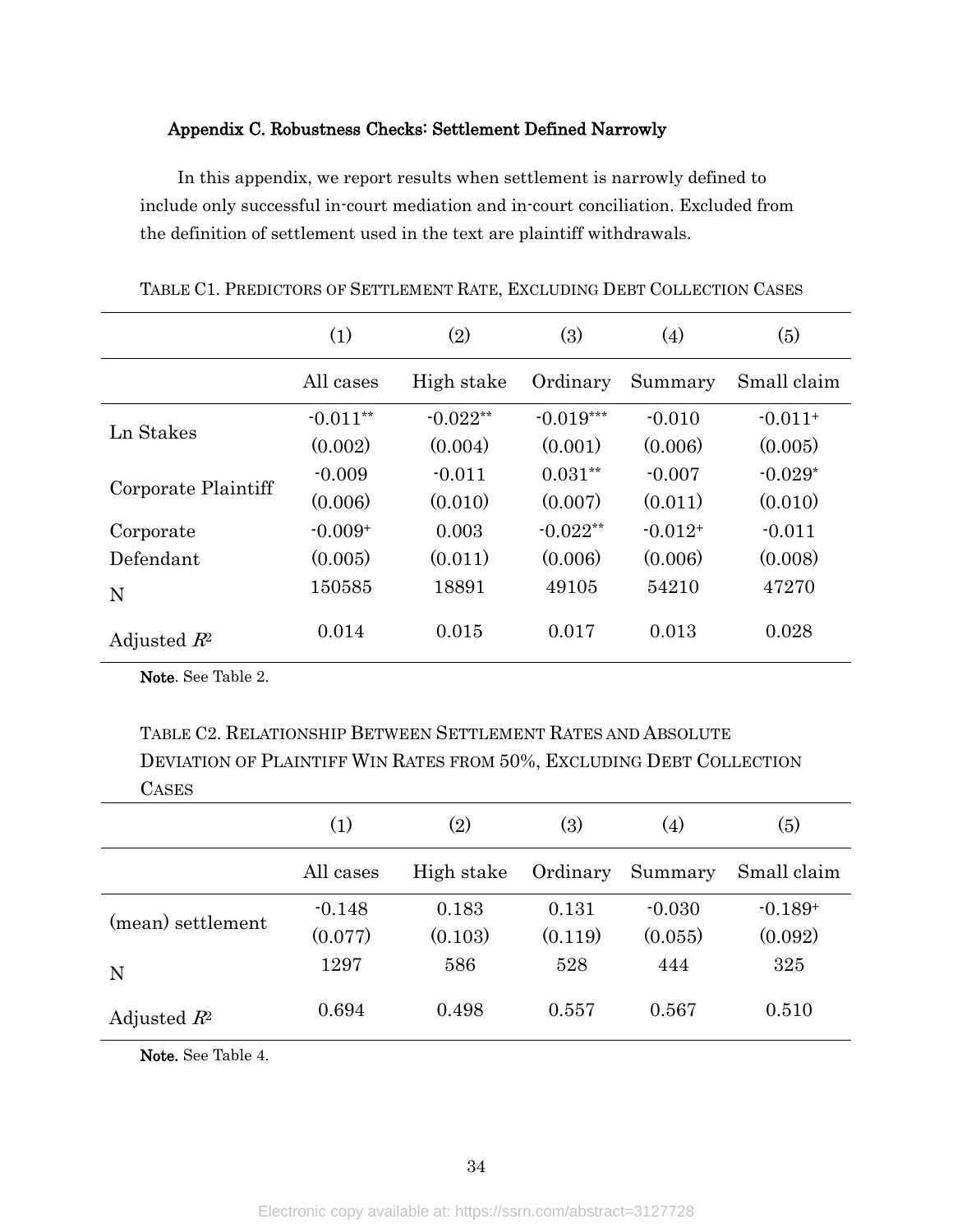Figure C1. Relationship Between Settlement and Stakes

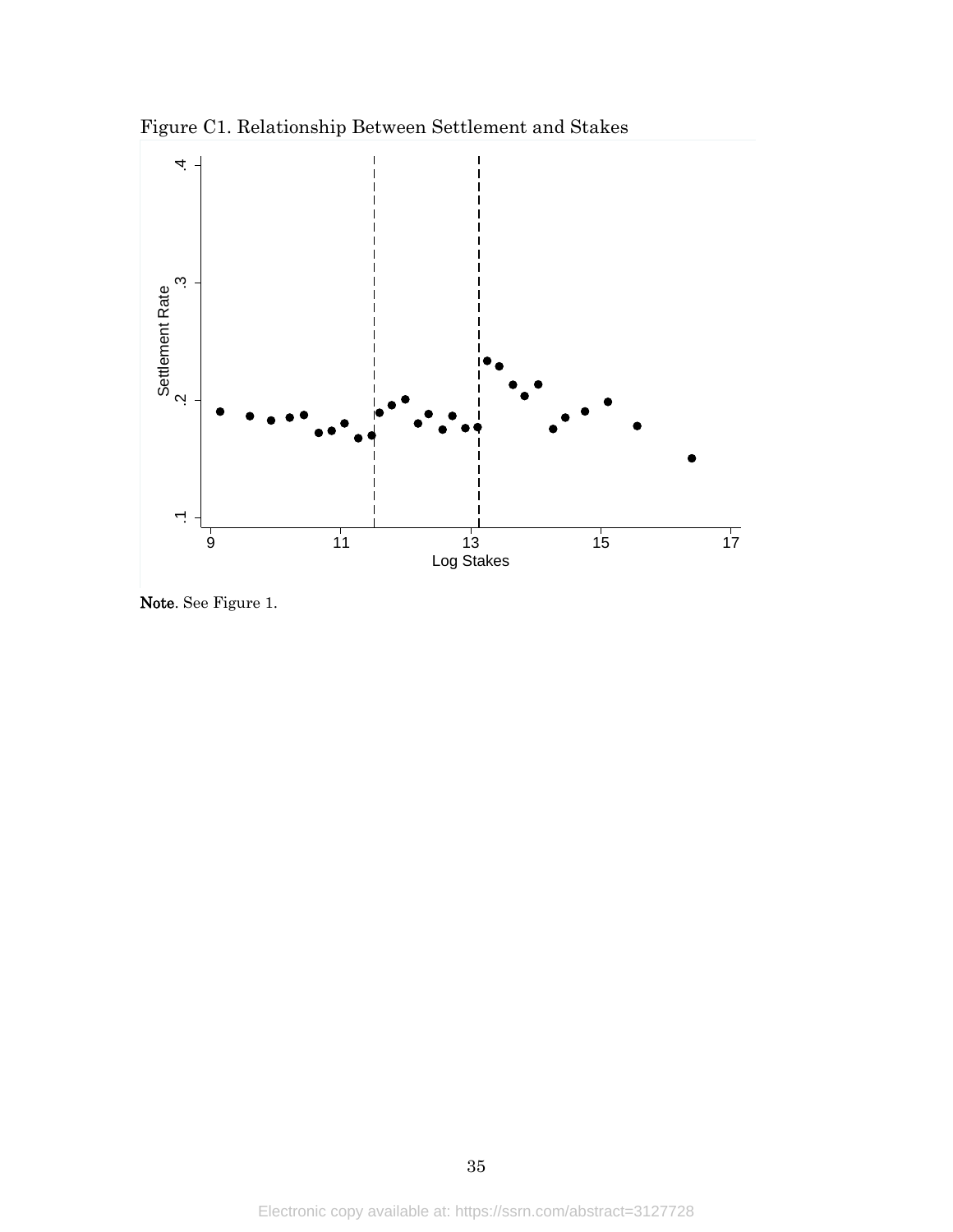#### <span id="page-36-0"></span>Appendix D. Other Descriptive Statistics and Supporting Tables

This appendix provides more descriptive statistics in tabular and graphic forms. Before showing them, a note about the administrative data is in order.

All but one variable in the raw data were provided to one of us (Chang) by the Judicial Yuan based on a codebook designed by Chang. One key variable, case types (nature of disputes such as contract, torts, property, etc.), was not contained in the raw data, but the administrative data included information that we used to construct case types. Each civil case filed in Taiwan is accompanied with an incomplete-sentence description of the nature of the plaintiff's claims, written by the clerks working in the filing office in each district court. Norms and conventions—and the similar nature of many disputes—result in frequent uses of several template descriptions. We used these template-like descriptions as the major source of information for case types. The Judicial Yuan of Taiwan also assigns certain types of cases (such as maritime, international trade, medical malpractice, labor, consumer, state liability, etc.) to separate tracks. These tracks serve two functions: first, some of these cases will be handled solely by a specialized division within a court. Second, some cases, such as medical malpractice cases and financial cases, are expected to be more complicated than other ordinary cases. While cases have been randomly assigned to judges, judges are still concerned that misfortune will result in one judge being assigned all the knotty cases. Thus, random assignments are conducted within each track, so that judges' case burdens are more likely to be even. The track of a case is indicated in the case name. We used it to construct case types as well.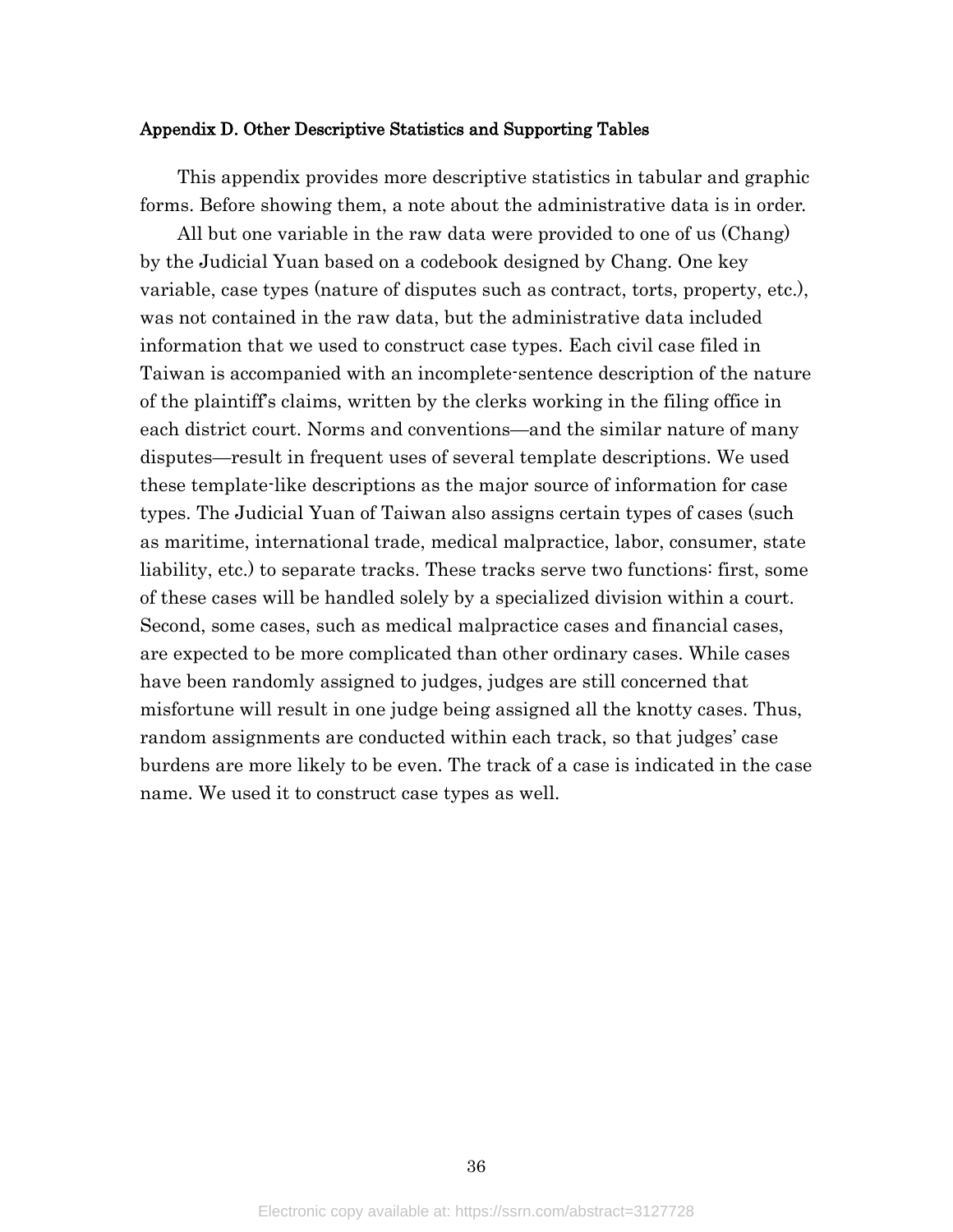<span id="page-37-0"></span>

| Variable              | Mean  | Median | Max          | Min            |
|-----------------------|-------|--------|--------------|----------------|
| Year Terminated       | 2013  | 2013   | 2015         | 2010           |
| Case Duration (Days)  | 123   | 76     | 5030         | $\mathbf{1}$   |
| Represented Plaintiff | 0.24  |        | $\mathbf{1}$ | $\overline{0}$ |
| Represented Defendant | 0.18  |        | $\mathbf{1}$ | 0              |
| Court Region          |       |        |              |                |
| Taipei                | 0.22  |        | $\mathbf{1}$ | $\overline{0}$ |
| North                 | 0.30  |        | $\mathbf{1}$ | $\overline{0}$ |
| Central               | 0.20  |        | 1            | $\Omega$       |
| South: Tainan         | 0.11  |        | 1            | $\overline{0}$ |
| South: Kaohsiung      | 0.15  |        | $\mathbf{1}$ | 0              |
| East                  | 0.02  |        | $\mathbf{1}$ | $\Omega$       |
| Island                | 0.002 |        | 1            | 0              |

TABLE D.1. ADDITIONAL SUMMARY STATISTICS

Note. N=185,859, which are the total observations used in the regression reported in column (1) of [Table 2.](#page-25-0)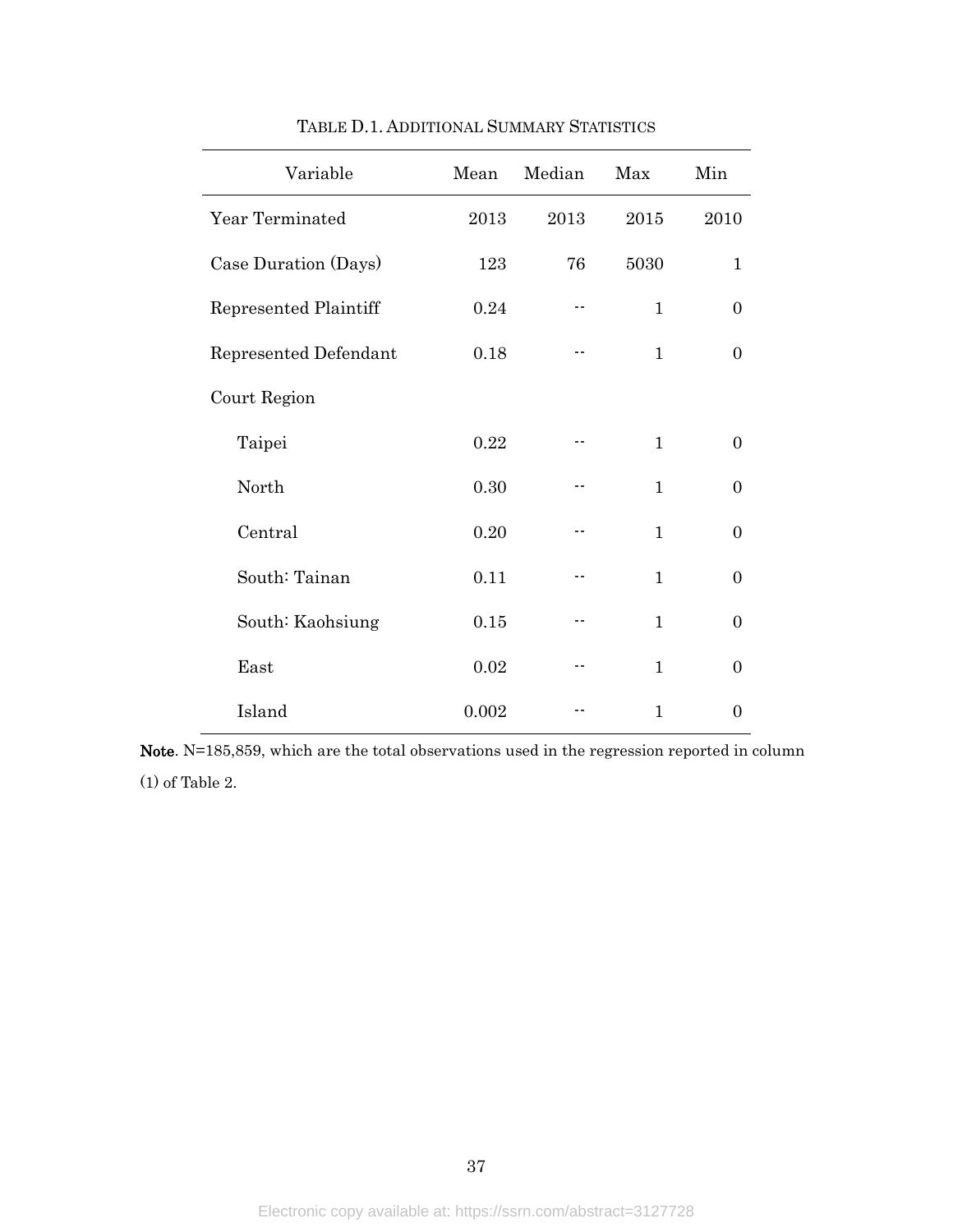

<span id="page-38-0"></span>Figure D.1. DISTRIBUTION OF STAKES BY CASE TYPES

Note.  $N = 419,817$ , which equals the observations used in the regression reported in column (1) of [Table 2](#page-25-0) (185,859), plus the debt collection cases reported in the preceding graphs in this appendix (233,958). Cases with stakes at 1 percentile and 99 percentiles are omitted, as in all the other reported regressions. The two dash lines represent the cutoff for small-claim, summary, and ordinary procedures.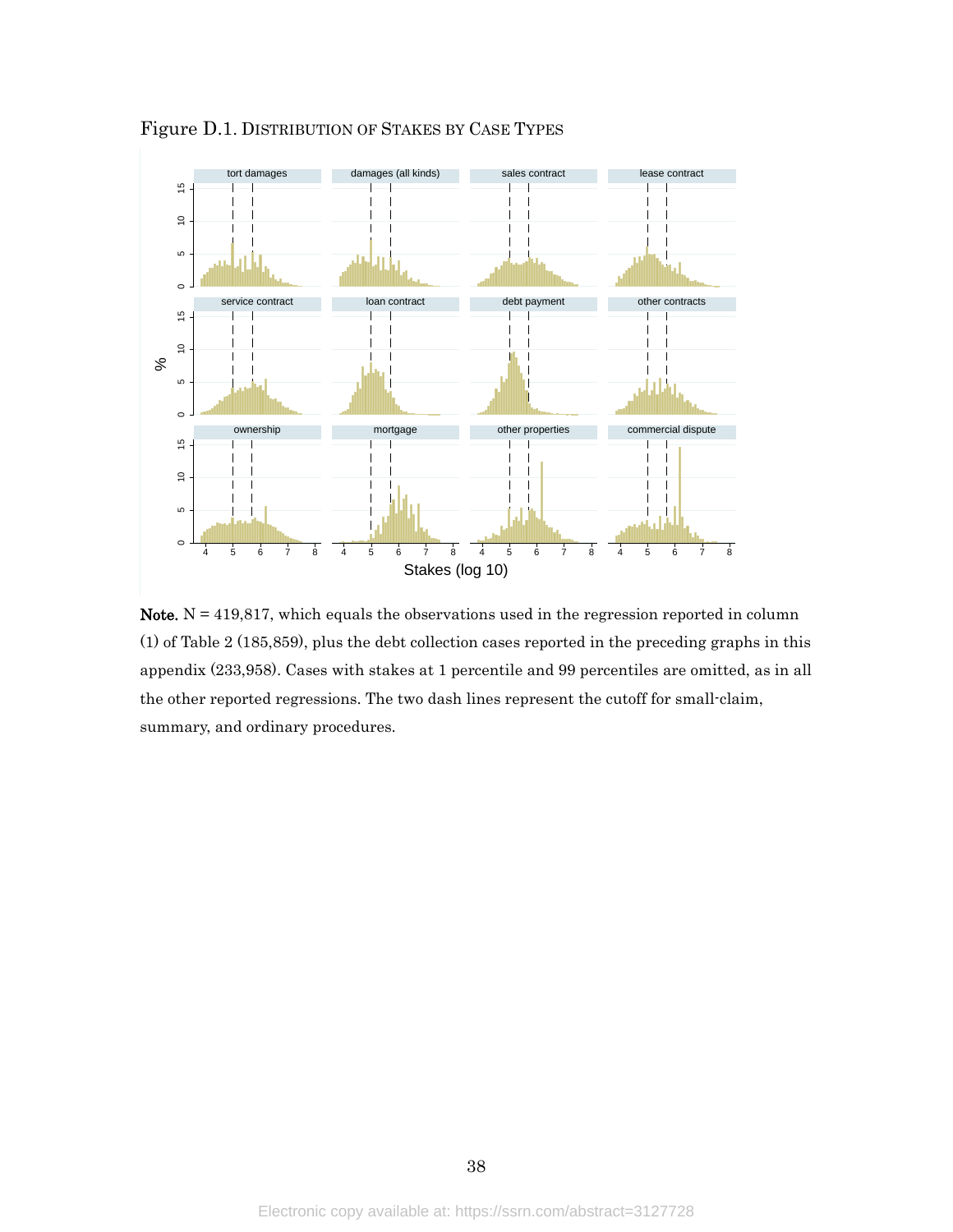## <span id="page-39-0"></span>Appendix E. Complete Regression Results

|                  | (1)         | (2)         | (3)                | (4)        | (5)         |
|------------------|-------------|-------------|--------------------|------------|-------------|
|                  | All         | High stakes | Ordinary           | Summary    | Small       |
| Ln Stakes        | $-0.016***$ | $-0.021***$ | $-0.020***$        | $-0.014+$  | $-0.029**$  |
|                  | (0.003)     | (0.003)     | (0.001)            | (0.006)    | (0.005)     |
| Corporate        | $-0.018$    | 0.015       | $0.055***$         | $-0.020$   | $-0.056**$  |
| Plaintiff        | (0.010)     | (0.009)     | (0.006)            | (0.017)    | (0.015)     |
| Corporate        | 0.003       | $-0.003$    | $-0.014$           | $-0.009$   | $-0.002$    |
| Defendant        | (0.005)     | (0.008)     | (0.010)            | (0.012)    | (0.007)     |
| tort damages     |             |             | Baseline category  |            |             |
| damages (all     | 0.014       | 0.008       | $-0.004$           | $0.012+$   | 0.014       |
| kinds)           | (0.009)     | (0.011)     | (0.018)            | (0.006)    | (0.010)     |
| sales contract   | $0.016+$    | $0.052*$    | $0.036+$           | $0.028+$   | $-0.034$    |
|                  | (0.007)     | (0.018)     | (0.018)            | (0.012)    | (0.021)     |
| lease contract   | 0.004       | $-0.003$    | 0.010              | 0.041      | $-0.067***$ |
|                  | (0.026)     | (0.052)     | (0.018)            | (0.040)    | (0.007)     |
| service contract | $-0.012$    | $-0.031*$   | $-0.016*$          | 0.005      | $-0.007$    |
|                  | (0.011)     | (0.010)     | (0.005)            | (0.017)    | (0.016)     |
| other contracts  | 0.000       | $-0.002$    | 0.023              | $0.043+$   | $-0.061*$   |
|                  | (0.015)     | (0.010)     | (0.013)            | (0.020)    | (0.017)     |
| ownership        | $0.021**$   | $0.053***$  | $0.058^{\ast\ast}$ | 0.013      | 0.006       |
|                  | (0.005)     | (0.009)     | (0.015)            | (0.014)    | (0.013)     |
| mortgage         | $-0.023+$   | 0.011       | 0.018              | $-0.052**$ |             |
|                  | (0.012)     | (0.022)     | (0.018)            | (0.011)    |             |
| other properties | $-0.013$    | $-0.008$    | 0.022              | $-0.014$   | 0.219       |
|                  | (0.023)     | (0.031)     | (0.025)            | (0.034)    | (0.219)     |
| commercial       | $-0.035**$  | 0.003       | $-0.009$           | $-0.033+$  | $-0.038*$   |
| dispute          | (0.008)     | (0.028)     | (0.013)            | (0.015)    | (0.015)     |
| filing year=1998 | $0.688***$  | $0.712***$  | $0.695***$         |            |             |
|                  | (0.012)     | (0.008)     | (0.013)            |            |             |
| filing year=2000 | $-0.291***$ | $-0.287***$ | $-0.285***$        |            |             |
|                  | (0.009)     | (0.012)     | (0.009)            |            |             |
| filing year=2002 | $0.648***$  | $0.651***$  | $0.673***$         |            |             |

TABLE E1. COMPLETE VERSION OF [TABLE 2](#page-25-0)

39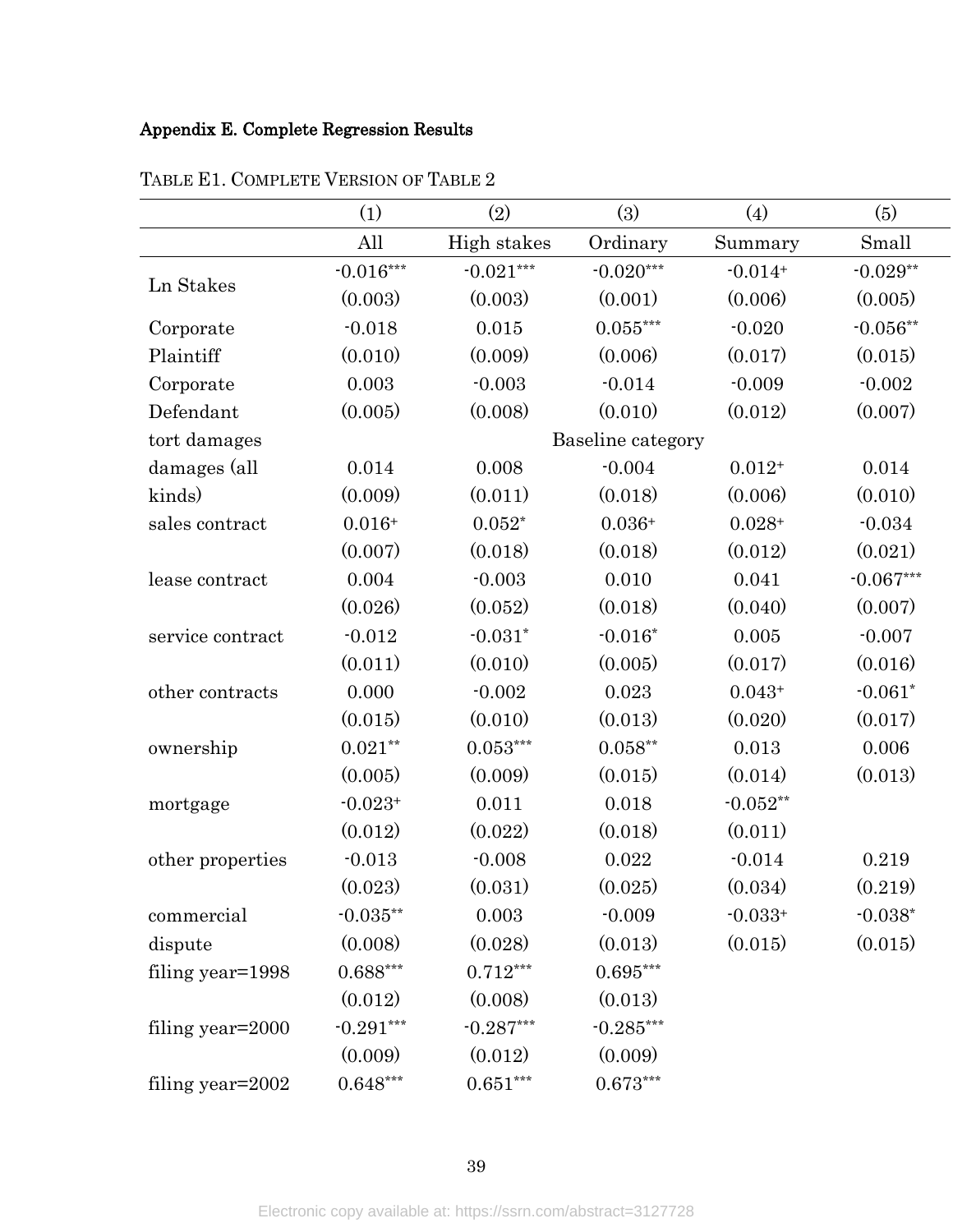|                     | (0.014)        | (0.009)         | (0.010)                |                        |            |
|---------------------|----------------|-----------------|------------------------|------------------------|------------|
| filing year=2003    | $0.335+$       | $0.201***$      | $0.385+$               |                        |            |
|                     | (0.172)        | (0.011)         | (0.166)                |                        |            |
| filing year=2004    | $0.258+$       | $0.284+$        | 0.119                  | $0.443**$              |            |
|                     | (0.109)        | (0.131)         | (0.198)                | (0.088)                |            |
| filing year=2005    | $-0.118$       | $-0.060$        | $-0.076$               | $-0.377***$            |            |
|                     | (0.104)        | (0.152)         | (0.160)                | (0.014)                |            |
| filing year=2006    | 0.009          | $-0.001$        | $-0.011$               | 0.156                  |            |
|                     | (0.101)        | (0.080)         | (0.094)                | (0.433)                |            |
| filing year=2007    | $0.058^{\ast}$ | 0.082           | 0.027                  | $0.519*$               |            |
|                     | (0.022)        | (0.076)         | (0.030)                | (0.208)                |            |
| filing year=2008    | $-0.130*$      | $-0.151**$      | $-0.140*$              | $-0.060$               | 0.344      |
|                     | (0.040)        | (0.029)         | (0.040)                | (0.038)                | (0.190)    |
| filing year=2009    | $-0.066**$     | $-0.072**$      | $-0.068*$              | $-0.073***$            | $-0.035+$  |
|                     | (0.012)        | (0.019)         | (0.023)                | (0.008)                | (0.018)    |
| filing year=2010    |                |                 | Baseline category      |                        |            |
| filing year=2011    | 0.008          | $-0.013$        | $-0.006$               | 0.003                  | $0.032 +$  |
|                     | (0.007)        | (0.007)         | (0.006)                | (0.009)                | (0.014)    |
| filing year=2012    | $-0.011$       | $-0.013$        | 0.001                  | $-0.022$               | $-0.008$   |
|                     | (0.009)        | (0.011)         | (0.005)                | (0.012)                | (0.019)    |
| filing year=2013    | $-0.011$       | 0.006           | 0.003                  | $-0.012$               | $-0.012$   |
|                     | (0.007)        | (0.005)         | (0.006)                | (0.013)                | (0.020)    |
| filing year=2014    | $-0.009$       | 0.023           | 0.013                  | $-0.014$               | $-0.013$   |
|                     | (0.008)        | (0.015)         | (0.010)                | (0.014)                | (0.015)    |
| filing year= $2015$ | 0.020          | $0.084^{**}$    | $0.073*$               | 0.014                  | 0.008      |
|                     | (0.018)        | (0.019)         | (0.020)                | (0.023)                | (0.023)    |
| Taipei              |                |                 | Baseline category      |                        |            |
| North               | $0.065***$     | $0.015***$      | $0.027***$             | $0.085^{\ast\ast\ast}$ | $0.079***$ |
|                     | (0.001)        | (0.001)         | (0.001)                | (0.002)                | (0.001)    |
| Central             | $0.103***$     | $0.063^{***}\,$ | $0.087***$             | $0.082^{\ast\ast\ast}$ | $0.149***$ |
|                     | (0.001)        | (0.002)         | (0.001)                | (0.003)                | (0.001)    |
| South1: Tainan      | $0.067***$     | $0.069***$      | $0.073***$             | $0.098***$             | $0.039***$ |
|                     | (0.001)        | (0.001)         | (0.002)                | (0.003)                | (0.005)    |
| South2:             | $0.041***$     | $0.040***$      | $0.068^{\ast\ast\ast}$ | $0.044***$             | $0.028***$ |
| Kaohsiung           | (0.001)        | (0.001)         | (0.001)                | (0.002)                | (0.004)    |
| East                | $0.100***$     | $0.046***$      | $0.061***$             | $0.103***$             | $0.157***$ |

40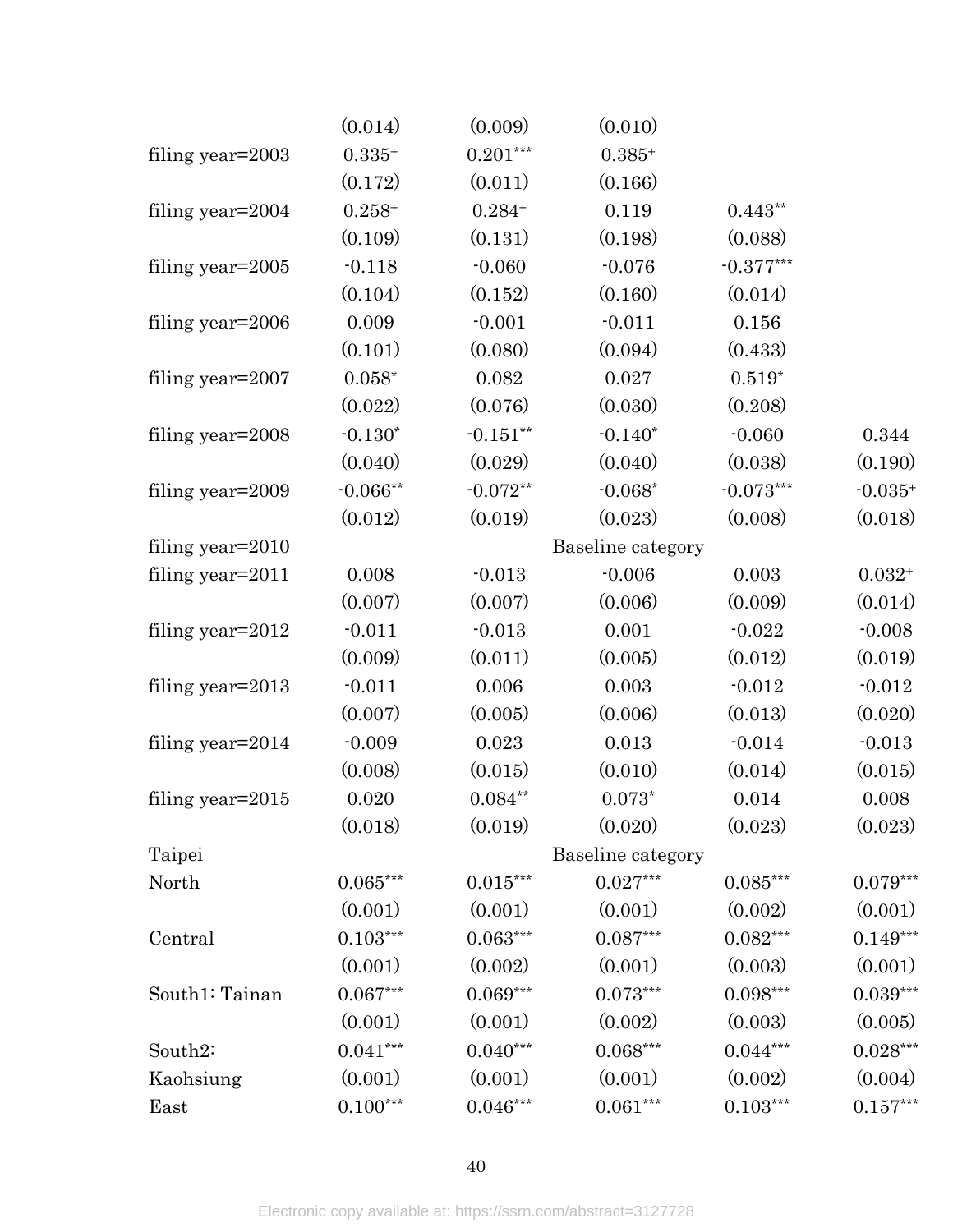|                | (0.003)    | (0.003)         | (0.003)    | (0.005)    | (0.002)    |
|----------------|------------|-----------------|------------|------------|------------|
| Island         | $0.119***$ | $0.027***$      | $0.024***$ | $0.216***$ | $0.325***$ |
|                | (0.005)    | (0.004)         | (0.002)    | (0.006)    | (0.005)    |
| small-claim    | Baseline   |                 |            |            |            |
| procedure      | category   |                 |            |            |            |
| summary        | $0.034+$   | <b>Baseline</b> |            |            |            |
| procedure      | (0.015)    | category        |            |            |            |
| ordinary       | $0.085**$  | $-0.009$        |            |            |            |
| procedure      | (0.019)    | (0.030)         |            |            |            |
| Constant       | $0.452***$ | $0.619***$      | $0.577***$ | $0.445***$ | $0.616***$ |
|                | (0.036)    | (0.057)         | (0.016)    | (0.074)    | (0.058)    |
| Observations   | 185859     | 23217           | 60375      | 67071      | 58413      |
| Adjusted $R^2$ | 0.010      | 0.013           | 0.016      | 0.010      | 0.026      |

# TABLE E2. COMPLETE VERSION OF [TABLE 3](#page-26-0)

|                  | (1)                 | (2)         | (3)               | $\left( 4\right)$ | (5)         |
|------------------|---------------------|-------------|-------------------|-------------------|-------------|
|                  | All                 | High stakes | Ordinary          | Summary           | Small       |
|                  | $\cdot 0.013^{***}$ | $-0.009$    | $-0.021***$       | $0.005+$          | $-0.032***$ |
| Ln Stakes        | (0.002)             | (0.009)     | (0.003)           | (0.002)           | (0.003)     |
| Corporate        | $0.095\mbox{***}$   | $0.070**$   | $0.044*$          | $0.109***$        | $0.106***$  |
| Plaintiff        | (0.010)             | (0.013)     | (0.013)           | (0.012)           | (0.011)     |
| Corporate        | $-0.054***$         | $-0.043**$  | $-0.055*$         | $-0.021***$       | $-0.102***$ |
| Defendant        | (0.005)             | (0.009)     | (0.022)           | (0.003)           | (0.004)     |
| tort damages     |                     |             | Baseline category |                   |             |
| damages (all     | $-0.037+$           | $-0.036$    | $-0.033$          | $-0.046+$         | $-0.021+$   |
| kinds)           | (0.018)             | (0.049)     | (0.040)           | (0.023)           | (0.010)     |
| sales contract   | 0.005               | $-0.022$    | 0.021             | $-0.019*$         | $0.029*$    |
|                  | (0.005)             | (0.014)     | (0.016)           | (0.007)           | (0.008)     |
| lease contract   | 0.016               | 0.001       | $-0.030$          | $0.041**$         | $0.018*$    |
|                  | (0.009)             | (0.028)     | (0.018)           | (0.010)           | (0.006)     |
| service contract | $-0.064**$          | $-0.115***$ | $-0.063*$         | $-0.090***$       | $-0.023$    |
|                  | (0.012)             | (0.016)     | (0.022)           | (0.006)           | (0.015)     |
| other contracts  | $-0.040**$          | $-0.149***$ | $-0.163***$       | $-0.021*$         | 0.009       |
|                  | (0.008)             | (0.011)     | (0.011)           | (0.008)           | (0.012)     |
| ownership        | $0.030*$            | $-0.008$    | $-0.026$          | $0.060**$         | $0.069**$   |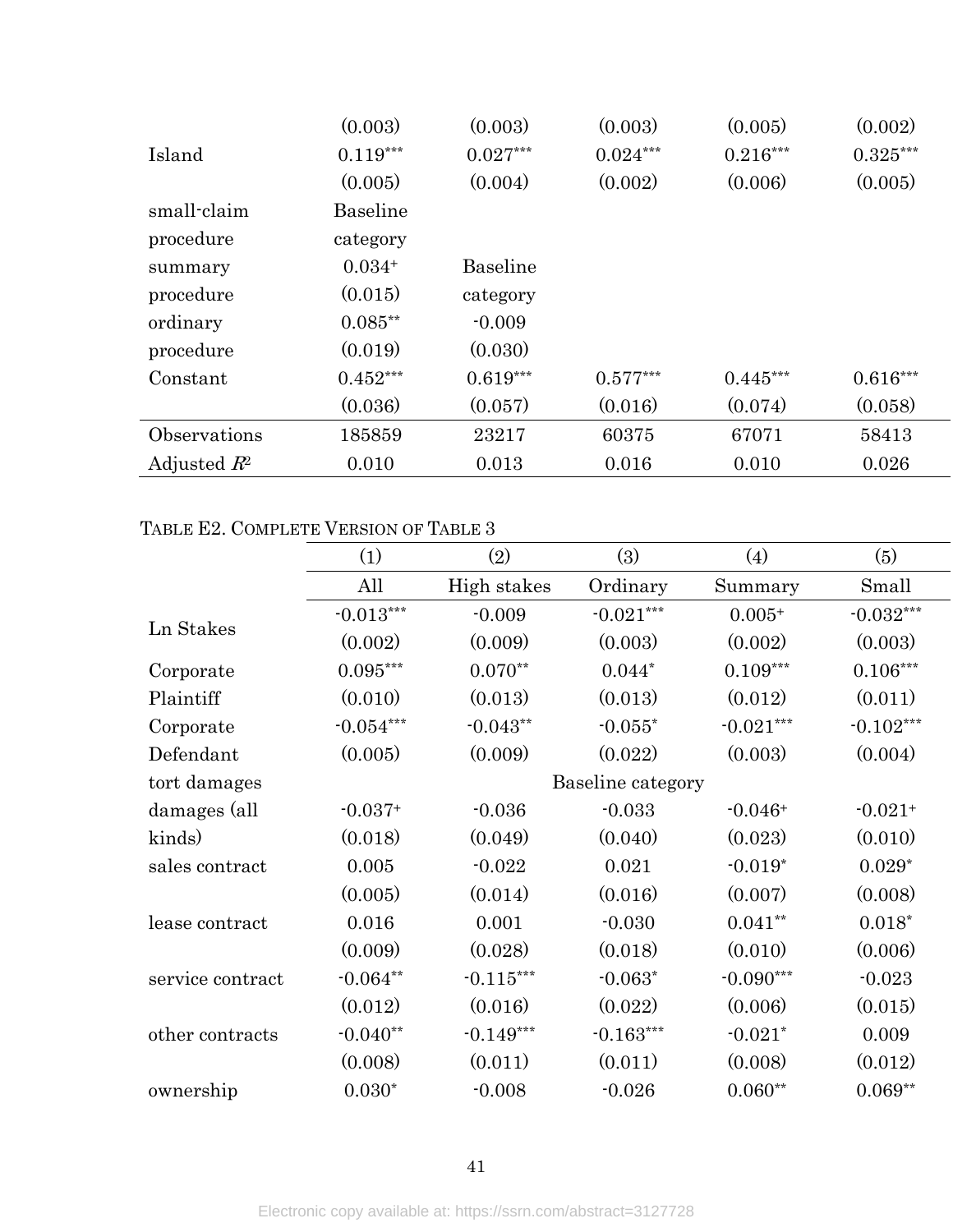|                     | (0.012)      | (0.012)     | (0.014)           | (0.012)            | (0.018)                 |
|---------------------|--------------|-------------|-------------------|--------------------|-------------------------|
| mortgage            | $0.073**$    | 0.029       | 0.033             | $0.091^{\ast\ast}$ |                         |
|                     | (0.017)      | (0.020)     | (0.020)           | (0.016)            |                         |
| other properties    | $-0.209***$  | $-0.197**$  | $-0.230***$       | $-0.196***$        | $-0.078$                |
|                     | (0.021)      | (0.038)     | (0.031)           | (0.022)            | (0.155)                 |
| commercial          | $-0.124**$   | $-0.157***$ | $-0.119**$        | $-0.231**$         | $-0.069$                |
| dispute             | (0.032)      | (0.019)     | (0.021)           | (0.052)            | (0.038)                 |
| filing year=2000    | $-0.602***$  | $-0.491***$ | $-0.492***$       |                    |                         |
|                     | (0.013)      | (0.020)     | (0.009)           |                    |                         |
| filing year=2003    | $-0.669***$  | $-0.672***$ | $-0.684***$       |                    |                         |
|                     | (0.016)      | (0.032)     | (0.021)           |                    |                         |
| filing year=2004    | $-0.170$     | 0.069       | 0.031             | $-0.721***$        |                         |
|                     | (0.168)      | (0.133)     | (0.139)           | (0.014)            |                         |
| filing year=2005    | $0.344***$   | $0.403***$  | $0.360***$        | $0.157***$         |                         |
|                     | (0.038)      | (0.041)     | (0.026)           | (0.004)            |                         |
| filing year=2006    | $-0.050$     | $-0.039$    | $-0.035$          | $0.192***$         |                         |
|                     | (0.038)      | (0.152)     | (0.045)           | (0.006)            |                         |
| filing year=2007    | $-0.039$     | 0.082       | $-0.008$          | $-0.756***$        |                         |
|                     | (0.038)      | (0.055)     | (0.049)           | (0.015)            |                         |
| filing year=2008    | $-0.073+$    | $-0.003$    | $-0.048$          | $-0.171*$          | $0.088***$              |
|                     | (0.031)      | (0.049)     | (0.047)           | (0.062)            | (0.006)                 |
| filing year=2009    | $-0.031**$   | $-0.017$    | $-0.020$          | $-0.040*$          | $\textnormal{-}0.029^*$ |
|                     | (0.008)      | (0.026)     | (0.020)           | (0.011)            | (0.011)                 |
| filing year=2010    |              |             | Baseline category |                    |                         |
| filing year=2011    | 0.001        | 0.010       | 0.010             | 0.004              | $\textnormal{-}0.013^*$ |
|                     | (0.006)      | (0.017)     | (0.013)           | (0.003)            | (0.004)                 |
| filing year=2012    | 0.009        | 0.023       | 0.014             | 0.011              | $-0.003$                |
|                     | (0.011)      | (0.030)     | (0.021)           | (0.006)            | (0.011)                 |
| filing year= $2013$ | $0.020*$     | 0.017       | 0.016             | $0.026^{\ast\ast}$ | 0.010                   |
|                     | (0.008)      | (0.027)     | (0.017)           | (0.005)            | (0.011)                 |
| filing year= $2014$ | $0.025^\ast$ | 0.014       | 0.028             | $0.024*$           | $0.018^\ast$            |
|                     | (0.010)      | (0.034)     | (0.023)           | (0.007)            | (0.006)                 |
| filing year= $2015$ | $0.040*$     | 0.062       | 0.050             | $0.040**$          | $0.023^{\mathrm{+}}$    |
|                     | (0.015)      | (0.046)     | (0.038)           | (0.010)            | (0.011)                 |
| Taipei              |              |             | Baseline category |                    |                         |
| North               | $0.042***$   | $0.042***$  | $0.054***$        | $0.045\sp{***}$    | $0.024***$              |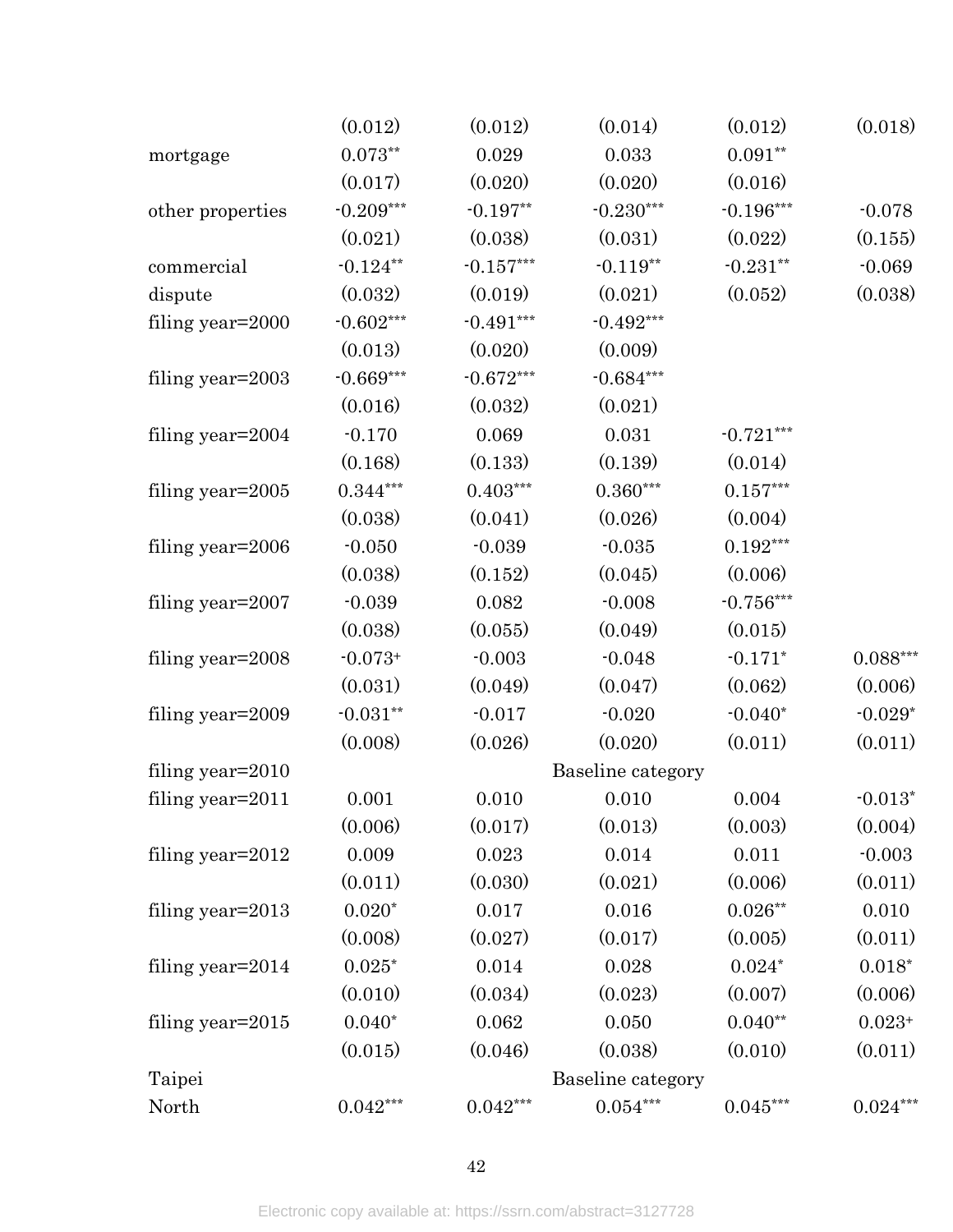|                | (0.001)                  | (0.002)           | (0.002)         | (0.001)    | (0.003)     |
|----------------|--------------------------|-------------------|-----------------|------------|-------------|
| Central        | $0.031^{\ast\ast\ast}$   | $0.074^{***}\,$   | $0.061^{***}\,$ | $0.019***$ | $0.010***$  |
|                | (0.001)                  | (0.002)           | (0.002)         | (0.002)    | (0.001)     |
| South1: Tainan | $0.044***$               | $0.055\mbox{***}$ | $0.059***$      | $0.031***$ | $0.034***$  |
|                | (0.002)                  | (0.003)           | (0.003)         | (0.001)    | (0.004)     |
| South2:        | $0.037\mbox{\tiny{***}}$ | $0.043^{***}\,$   | $0.054^{***}\,$ | $0.024***$ | $0.023***$  |
| Kaohsiung      | (0.001)                  | (0.002)           | (0.002)         | (0.001)    | (0.004)     |
| East           | 0.002                    | $0.047***$        | $0.032***$      | $-0.010**$ | $-0.002$    |
|                | (0.002)                  | (0.005)           | (0.004)         | (0.002)    | (0.004)     |
| Island         | $-0.021**$               | $0.089***$        | 0.007           | $-0.005*$  | $-0.183***$ |
|                | (0.004)                  | (0.004)           | (0.008)         | (0.002)    | (0.004)     |
| small-claim    | Baseline                 |                   |                 |            |             |
| procedure      | category                 |                   |                 |            |             |
| summary        | $-0.029**$               | <b>Baseline</b>   |                 |            |             |
| procedure      | (0.006)                  | category          |                 |            |             |
| ordinary       | $-0.102***$              | $-0.217***$       |                 |            |             |
| procedure      | (0.008)                  | (0.009)           |                 |            |             |
| Constant       | $0.948***$               | $0.994***$        | $0.983***$      | $0.678***$ | 1.139***    |
|                | (0.022)                  | (0.132)           | (0.039)         | (0.031)    | (0.032)     |
| Observations   | 121928                   | 15464             | 38883           | 44248      | 38797       |
| Adjusted $R^2$ | 0.067                    | 0.036             | 0.030           | 0.033      | 0.065       |

# TABLE E3. COMPLETE VERSION OF [TABLE 4](#page-27-0)

|                  | (1)         | $\left( 2\right)$ | (3)               | $\left( 4\right)$ | (5)         |
|------------------|-------------|-------------------|-------------------|-------------------|-------------|
|                  | All         | High              | Ordinary          | Summary           | Small       |
| (mean)           | $-0.150*$   | 0.092             | 0.001             | 0.037             | $-0.245*$   |
| settlement       | (0.061)     | (0.090)           | (0.093)           | (0.058)           | (0.082)     |
| tort damages     |             |                   | Baseline category |                   |             |
| damages (all     | $-0.036$    | $-0.010$          | $-0.027$          | $-0.048$          | $-0.030+$   |
| kinds)           | (0.020)     | (0.035)           | (0.038)           | (0.026)           | (0.015)     |
| sales contract   | $0.023*$    | $-0.009$          | 0.010             | $0.028+$          | 0.008       |
|                  | (0.006)     | (0.015)           | (0.007)           | (0.013)           | (0.009)     |
| lease contract   | 0.011       | $0.053*$          | $-0.017+$         | $0.046*$          | $-0.034*$   |
|                  | (0.009)     | (0.019)           | (0.009)           | (0.014)           | (0.010)     |
| service contract | $-0.090***$ | $-0.101**$        | $-0.088***$       | $-0.093***$       | $-0.112***$ |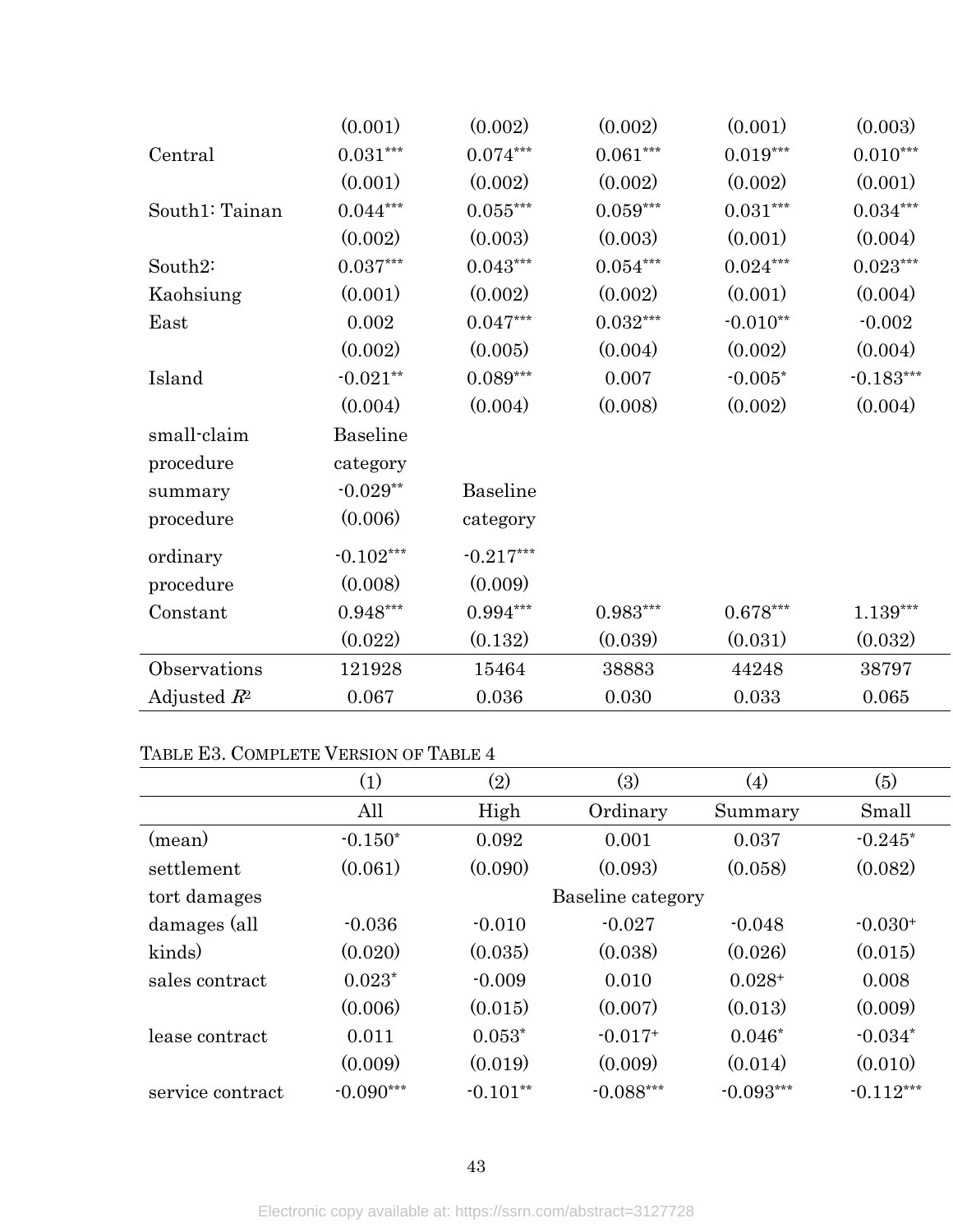|                     | (0.010)        | (0.019)     | (0.015)           | (0.010)     | (0.012)     |
|---------------------|----------------|-------------|-------------------|-------------|-------------|
| other contracts     | $-0.041*$      | $-0.117***$ | $-0.163***$       | $-0.014$    | $-0.007$    |
|                     | (0.012)        | (0.012)     | (0.009)           | (0.015)     | (0.020)     |
| ownership           | $0.025+$       | $-0.012$    | $-0.037*$         | $0.045*$    | $0.069**$   |
|                     | (0.010)        | (0.011)     | (0.013)           | (0.013)     | (0.016)     |
| mortgage            | $0.040+$       | 0.028       | 0.011             | $0.071**$   |             |
|                     | (0.017)        | (0.023)     | (0.016)           | (0.014)     |             |
| other properties    | $-0.144***$    | 0.017       | $-0.133***$       | $-0.162***$ | $0.050*$    |
|                     | (0.019)        | (0.068)     | (0.022)           | (0.016)     | (0.015)     |
| commercial          | $-0.113**$     | $-0.062+$   | $-0.125***$       | $-0.153***$ | $-0.070$    |
| dispute             | (0.030)        | (0.029)     | (0.008)           | (0.022)     | (0.053)     |
| filing year=2000    | $0.328***$     | $0.491***$  | $0.486***$        |             |             |
|                     | (0.029)        | (0.036)     | (0.035)           |             |             |
| filing year=2003    | $0.238***$     | $0.344***$  | $0.265***$        |             |             |
|                     | (0.032)        | (0.049)     | (0.046)           |             |             |
| filing year=2004    | $0.290***$     | $0.431***$  | $0.362***$        | $0.216***$  |             |
|                     | (0.013)        | (0.029)     | (0.039)           | (0.016)     |             |
| filing year=2005    | $0.295***$     | $0.415***$  | $0.341***$        | $0.171***$  |             |
|                     | (0.048)        | (0.047)     | (0.049)           | (0.020)     |             |
| filing year=2006    | $0.234***$     | $0.404***$  | $0.264**$         | $0.197***$  |             |
|                     | (0.050)        | (0.036)     | (0.047)           | (0.020)     |             |
| filing year=2007    | $0.103*$       | 0.145       | $0.108*$          | $0.195***$  |             |
|                     | (0.032)        | (0.082)     | (0.043)           | (0.021)     |             |
| filing year=2008    | $-0.013$       | 0.061       | 0.000             | 0.077       | $-0.021$    |
|                     | (0.037)        | (0.048)     | (0.045)           | (0.055)     | (0.030)     |
| filing year=2009    | $-0.039**$     | $-0.010$    | $-0.018$          | $-0.037*$   | $-0.048**$  |
|                     | (0.008)        | (0.019)     | (0.019)           | (0.014)     | (0.013)     |
| filing year=2010    |                |             | Baseline category |             |             |
| filing year=2011    | 0.001          | 0.000       | 0.006             | 0.005       | $-0.004$    |
|                     | (0.004)        | (0.012)     | (0.011)           | (0.004)     | (0.007)     |
| filing year=2012    | 0.009          | 0.015       | 0.013             | $0.016+$    | 0.000       |
|                     | (0.011)        | (0.019)     | (0.016)           | (0.007)     | (0.012)     |
| filing year= $2013$ | $0.023*$       | 0.002       | 0.011             | $0.036**$   | $\,0.022\,$ |
|                     | (0.009)        | (0.020)     | (0.014)           | (0.008)     | (0.011)     |
| filing year=2014    | $0.032^{\ast}$ | $-0.003$    | 0.025             | $0.032**$   | $0.037**$   |
|                     | (0.010)        | (0.018)     | (0.018)           | (0.007)     | (0.008)     |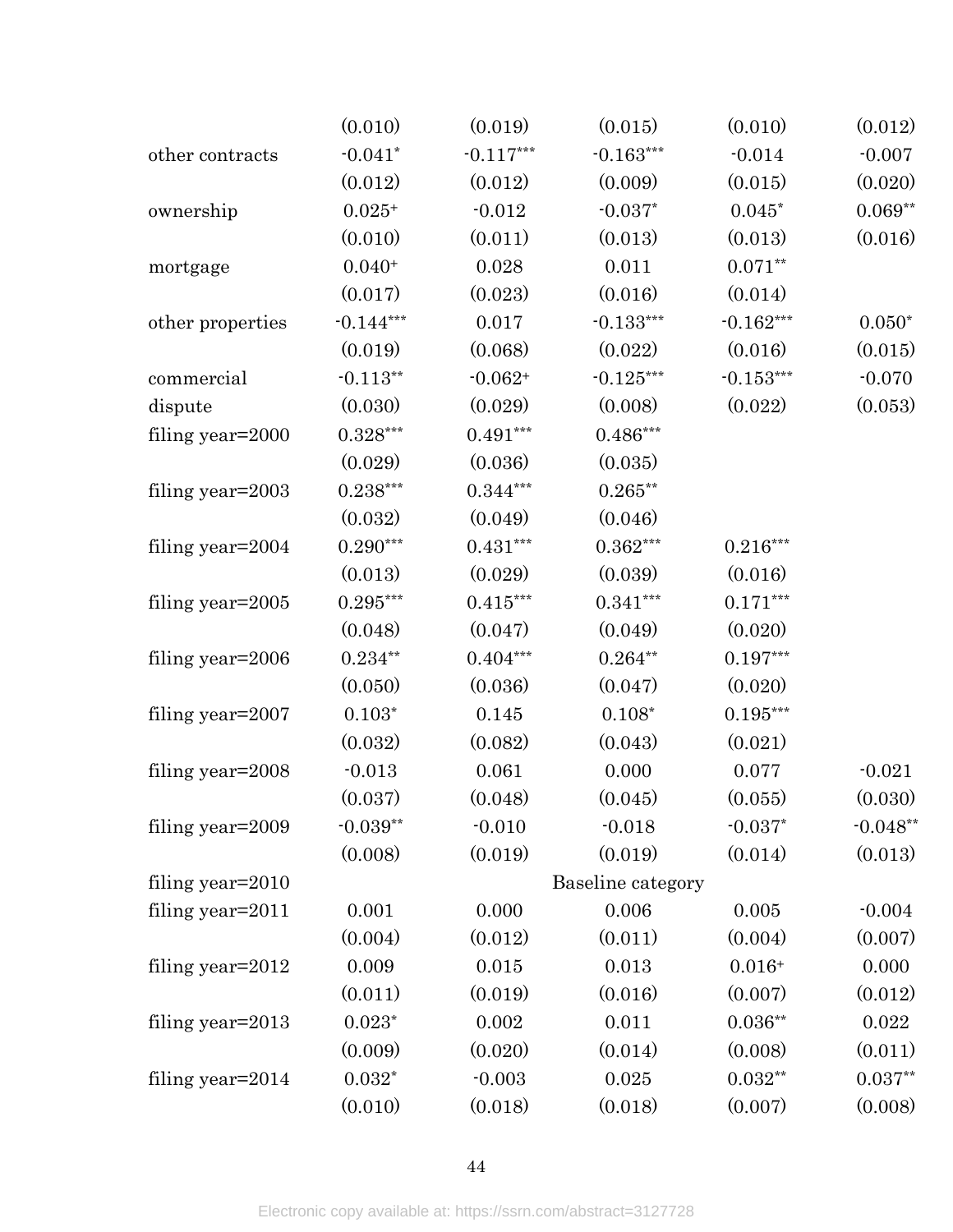| filing year=2015 | $0.057*$    | $0.050+$               | 0.053             | $0.054^{\ast\ast}$ | $0.053*$   |
|------------------|-------------|------------------------|-------------------|--------------------|------------|
|                  | (0.017)     | (0.023)                | (0.030)           | (0.012)            | (0.016)    |
| Taipei           |             |                        | Baseline category |                    |            |
| North            | $0.049***$  | $0.029***$             | $0.058***$        | $0.029**$          | $0.045***$ |
|                  | (0.004)     | (0.002)                | (0.003)           | (0.005)            | (0.007)    |
| Central          | $0.044***$  | $0.063***$             | $0.066***$        | $0.002\,$          | $0.048**$  |
|                  | (0.006)     | (0.005)                | (0.008)           | (0.006)            | (0.012)    |
| South1: Tainan   | $0.059***$  | $0.058^{\ast\ast\ast}$ | $0.072***$        | $0.021**$          | $0.045***$ |
|                  | (0.005)     | (0.006)                | (0.007)           | (0.005)            | (0.004)    |
| South2:          | $0.046***$  | $0.042***$             | $0.066***$        | $0.013*$           | $0.032***$ |
| Kaohsiung        | (0.003)     | (0.003)                | (0.005)           | (0.004)            | (0.004)    |
| East             | $0.025***$  | $0.110***$             | $0.075***$        | $-0.024**$         | 0.016      |
|                  | (0.006)     | (0.002)                | (0.005)           | (0.006)            | (0.012)    |
| Island           | $0.074***$  | $0.188***$             | $0.112***$        | $0.025***$         | 0.001      |
|                  | (0.004)     | (0.007)                | (0.002)           | (0.003)            | (0.006)    |
| Small-claim      | Baseline    |                        |                   |                    |            |
| procedure        | category    |                        |                   |                    |            |
| Summary          | $-0.084***$ | Baseline               |                   |                    |            |
| procedure        | (0.005)     | category               |                   |                    |            |
| Ordinary         | $-0.180***$ | $-0.197***$            |                   |                    |            |
| procedure        | (0.011)     | (0.004)                |                   |                    |            |
| Constant         | $0.393***$  | $0.323***$             | $0.178**$         | $0.255***$         | $0.420***$ |
|                  | (0.019)     | (0.051)                | (0.043)           | (0.009)            | (0.024)    |
| Observations     | 1297        | 586                    | 528               | 444                | 325        |
| Adjusted $R^2$   | 0.697       | 0.490                  | 0.553             | 0.568              | 0.542      |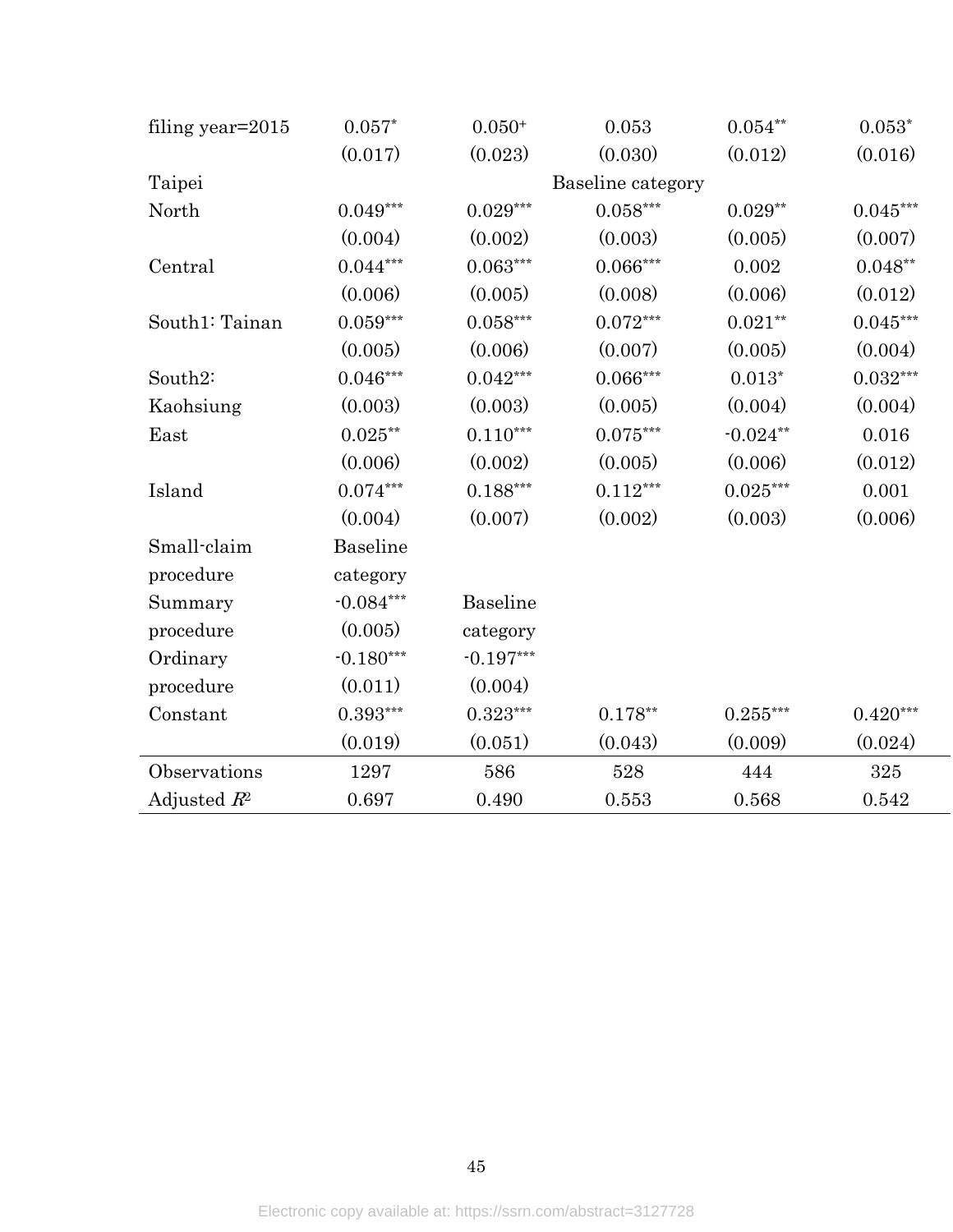## <span id="page-46-0"></span>Appendix F. Other Robustness Checks

TABLE F1. PREDICTORS OF SETTLEMENT RATE, EXCLUDING DEBT COLLECTION CASES, TWO-WAY CLUSTERED BY COURT AND FILING YEAR, EXCLUDING DEBT COLLECTION CASES

|                | All         | High stakes | Ordinary    | Summary   | Small       |
|----------------|-------------|-------------|-------------|-----------|-------------|
| Ln Stakes      | $-0.016***$ | $-0.021**$  | $-0.020***$ | $-0.014*$ | $-0.029***$ |
|                | (0.003)     | (0.005)     | (0.003)     | (0.005)   | (0.004)     |
| Observations   | 185859      | 23217       | 60375       | 67071     | 58413       |
| Adjusted $R^2$ | 0.010       | 0.013       | 0.016       | 0.010     | 0.026       |

Note. See [Table 2.](#page-25-0) Coefficients of two corporation dummies are omitted from the table.

TABLE F2. PREDICTORS OF PLAINTIFF WIN RATE, EXCLUDING DEBT COLLECTION CASES, TWO-WAY CLUSTERED BY COURT AND FILING YEAR, EXCLUDING DEBT COLLECTION CASES

|                | All         | High stakes | Ordinary    | Summary     | Small       |
|----------------|-------------|-------------|-------------|-------------|-------------|
| Ln Stakes      | $-0.013***$ | $-0.009$    | $-0.021***$ | $0.005^{+}$ | $-0.032***$ |
|                | (0.001)     | (0.008)     | (0.001)     | (0.002)     | (0.003)     |
| Observations   | 121928      | 15464       | 38883       | 44248       | 38797       |
| Adjusted $R^2$ | 0.067       | 0.036       | 0.030       | 0.033       | 0.065       |

Note. See [Table 3.](#page-26-0) Coefficients of two corporation dummies are omitted from the table.

# TABLE F3. RELATIONSHIP BETWEEN SETTLEMENT RATES AND ABSOLUTE DEVIATION OF PLAINTIFF WIN RATES FROM 50%, TWO-WAY CLUSTERED BY COURT AND FILING YEAR, EXCLUDING DEBT COLLECTION CASES

|                   | (1)       | (2)        | (3)      | (4)     | (5)         |
|-------------------|-----------|------------|----------|---------|-------------|
|                   | All cases | High stake | Ordinary | Summary | Small claim |
| (mean) settlement | $-0.150+$ | 0.092      | 0.001    | 0.037   | $-0.245**$  |
|                   | (0.062)   | (0.087)    | (0.077)  | (0.094) | (0.058)     |
| N                 | 1297      | 586        | 528      | 444     | 325         |
| Adjusted $R^2$    | 0.697     | 0.490      | 0.553    | 0.568   | 0.542       |

Note. See [Table 4.](#page-27-0) Coefficients of two corporation dummies are omitted from the table.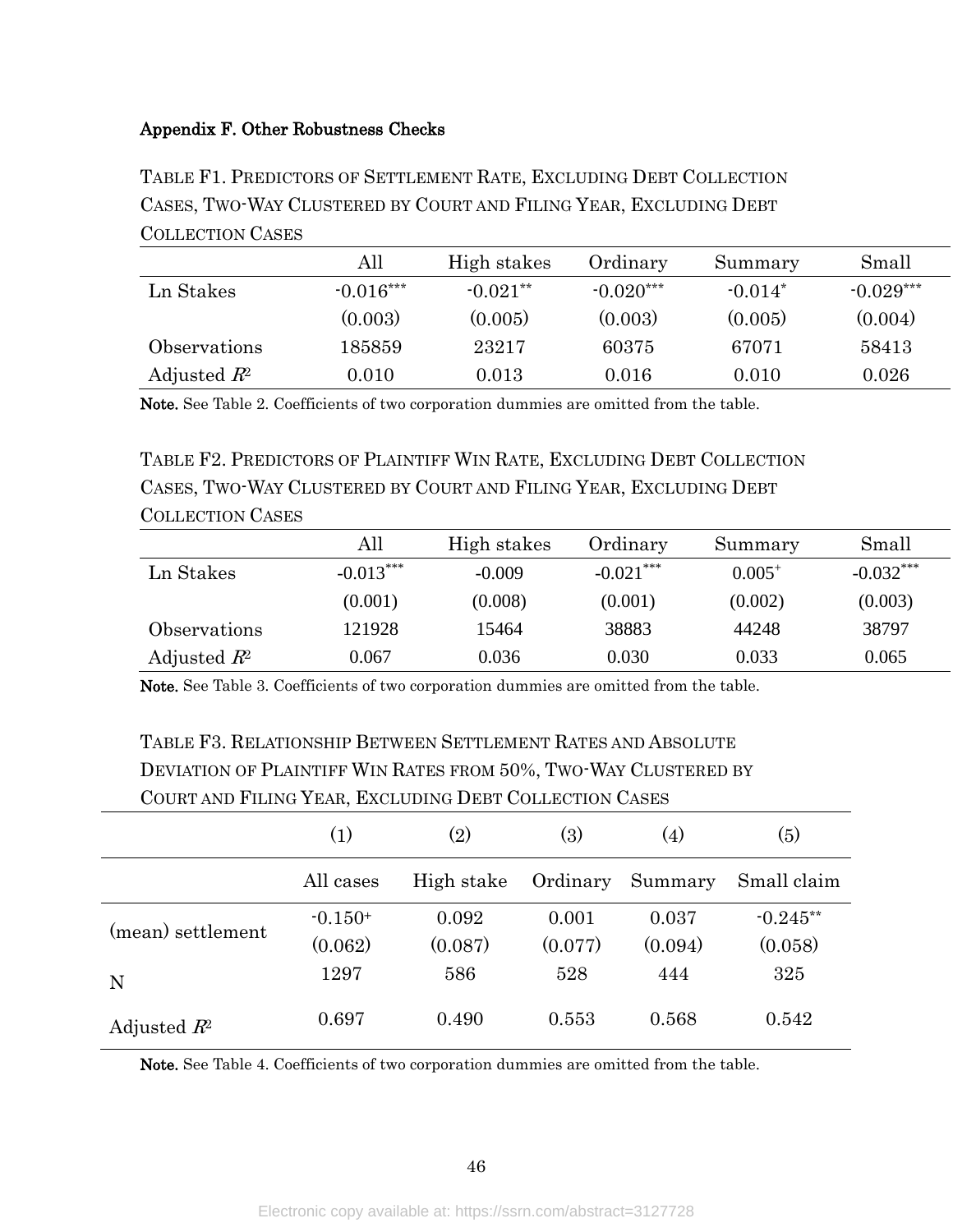## <span id="page-47-0"></span>Appendix G. Robustness Checks: Inclusion of Debt Collection Cases.

|                     | (1)        | (2)         | (3)      | (4)       | (5)         |
|---------------------|------------|-------------|----------|-----------|-------------|
|                     | All cases  | High stake  | Ordinary | Summary   | Small claim |
| Ln Stakes           | $-0.012$   | $-0.017***$ | $-0.009$ | $-0.004$  | $-0.019**$  |
|                     | (0.006)    | (0.002)     | (0.007)  | (0.005)   | (0.004)     |
|                     | $-0.046**$ | 0.001       | 0.008    | $-0.037+$ | $-0.075**$  |
| Corporate Plaintiff | (0.011)    | (0.006)     | (0.018)  | (0.018)   | (0.015)     |
| Corporate           | 0.016      | 0.007       | $0.012+$ | 0.010     | 0.002       |
| Defendant           | (0.009)    | (0.008)     | (0.005)  | (0.017)   | (0.006)     |
| N                   | 419817     | 26991       | 83071    | 178268    | 158478      |
| Adjusted $R^2$      | 0.081      | 0.013       | 0.040    | 0.105     | 0.078       |

### Table G1. PREDICTORS OF SETTLEMENT RATE

Note. Debt collection cases are included. See [Table 2.](#page-25-0)

|                     | (1)         | (2)        | (3)         | (4)         | (5)         |
|---------------------|-------------|------------|-------------|-------------|-------------|
|                     | All cases   | High stake | Ordinary    | Summary     | Small claim |
|                     | $-0.016***$ | $-0.010$   | $-0.030***$ | 0.001       | $-0.013***$ |
| Ln Stakes           | (0.003)     | (0.008)    | (0.003)     | (0.002)     | (0.001)     |
|                     | $0.132***$  | $0.098***$ | $0.114***$  | $0.142***$  | $0.117***$  |
| Corporate Plaintiff | (0.013)     | (0.013)    | (0.014)     | (0.008)     | (0.013)     |
| Corporate           | $-0.079***$ | $-0.061**$ | $-0.088**$  | $-0.038***$ | $-0.108***$ |
| Defendant           | (0.011)     | (0.012)    | (0.022)     | (0.004)     | (0.004)     |
| N                   | 324356      | 18023      | 56190       | 141828      | 126338      |
| Adjusted $R^2$      | 0.174       | 0.042      | 0.099       | 0.159       | 0.117       |

## TABLE G2. PREDICTORS OF PLAINTIFF WIN RATES

Note. Debt collection cases are included. See [Table 3.](#page-26-0)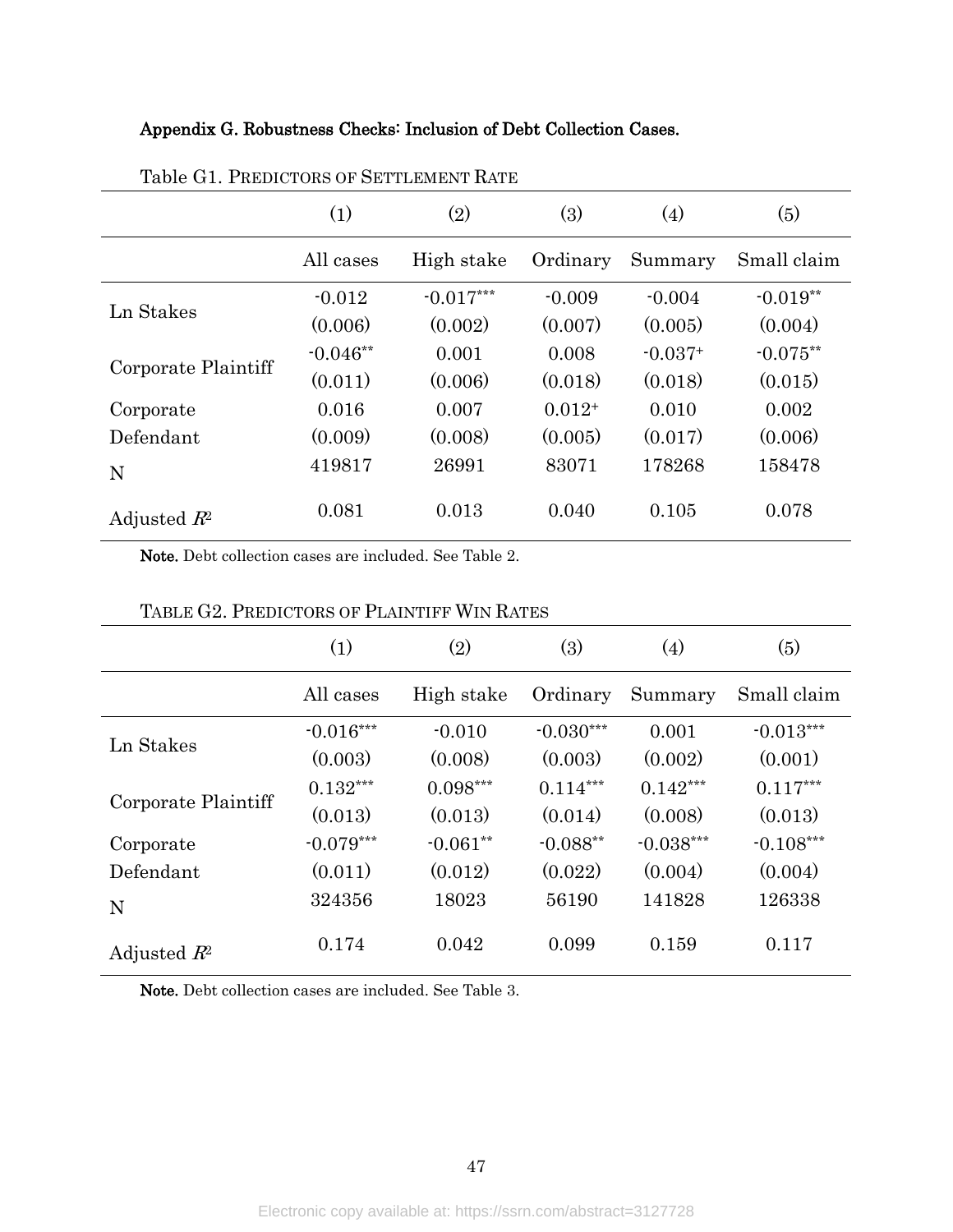|                   | (1)       | (2)        | (3)         | (4)       | (5)         |
|-------------------|-----------|------------|-------------|-----------|-------------|
|                   | All cases | High stake | Ordinary    | Summary   | Small claim |
| (mean) settlement | $-0.193*$ | 0.047      | $-0.447***$ | $-0.154*$ | $-0.137$    |
|                   | (0.071)   | (0.083)    | (0.060)     | (0.046)   | (0.071)     |
| N                 | 1597      | 689        | 635         | 542       | 420         |
| Adjusted $R^2$    | 0.828     | 0.484      | 0.776       | 0.914     | 0.785       |

TABLE G3. RELATIONSHIP BETWEEN SETTLEMENT RATES AND ABSOLUTE DEVIATION OF PLAINTIFF WIN RATES FROM 50%

Note. Debt collection cases are included. See [Table 4.](#page-27-0)



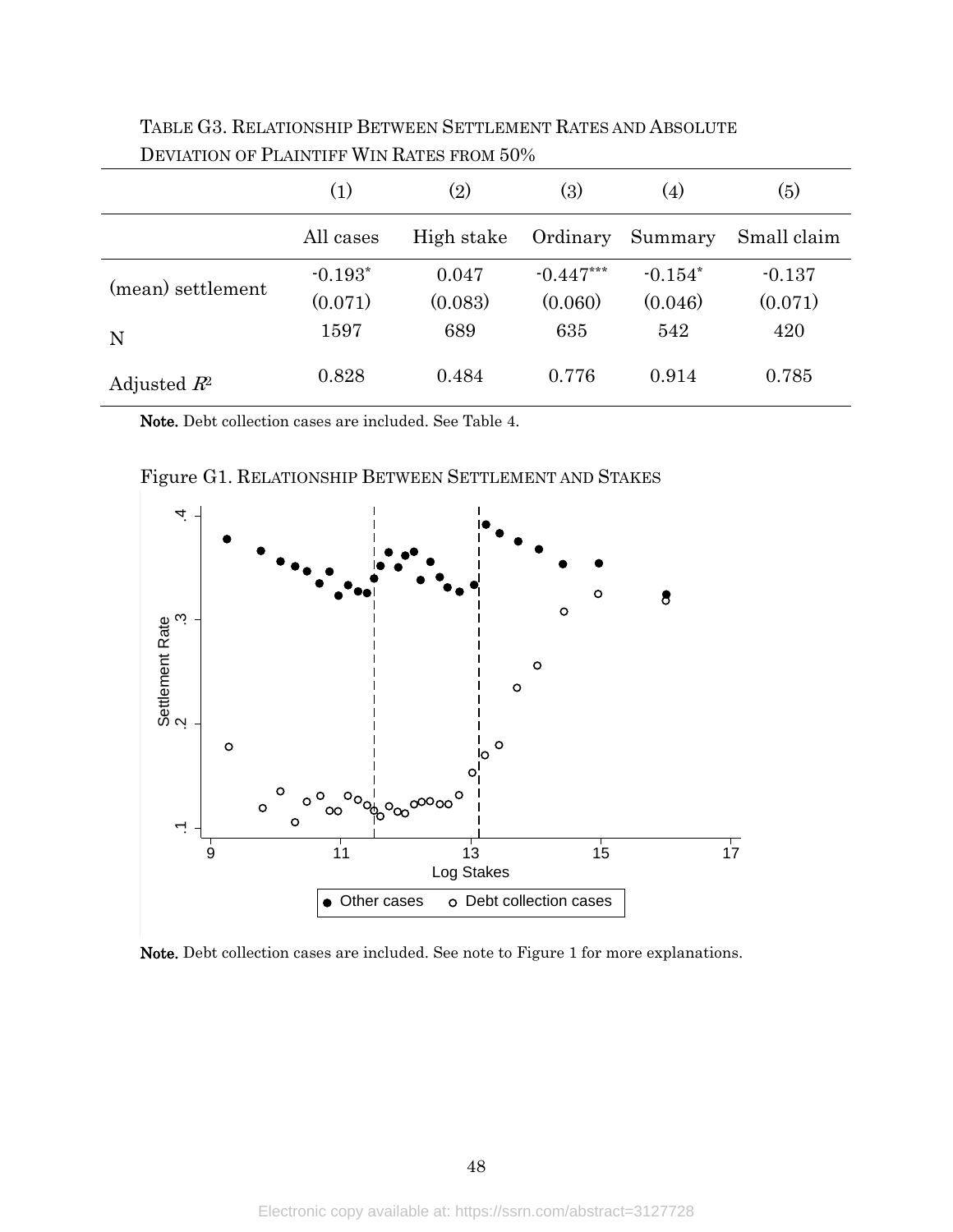FIGURE G2. RELATIONSHIP BETWEEN STAKES AND PLAINTIFF WIN RATE, BY STAKES AND COURT LEVEL

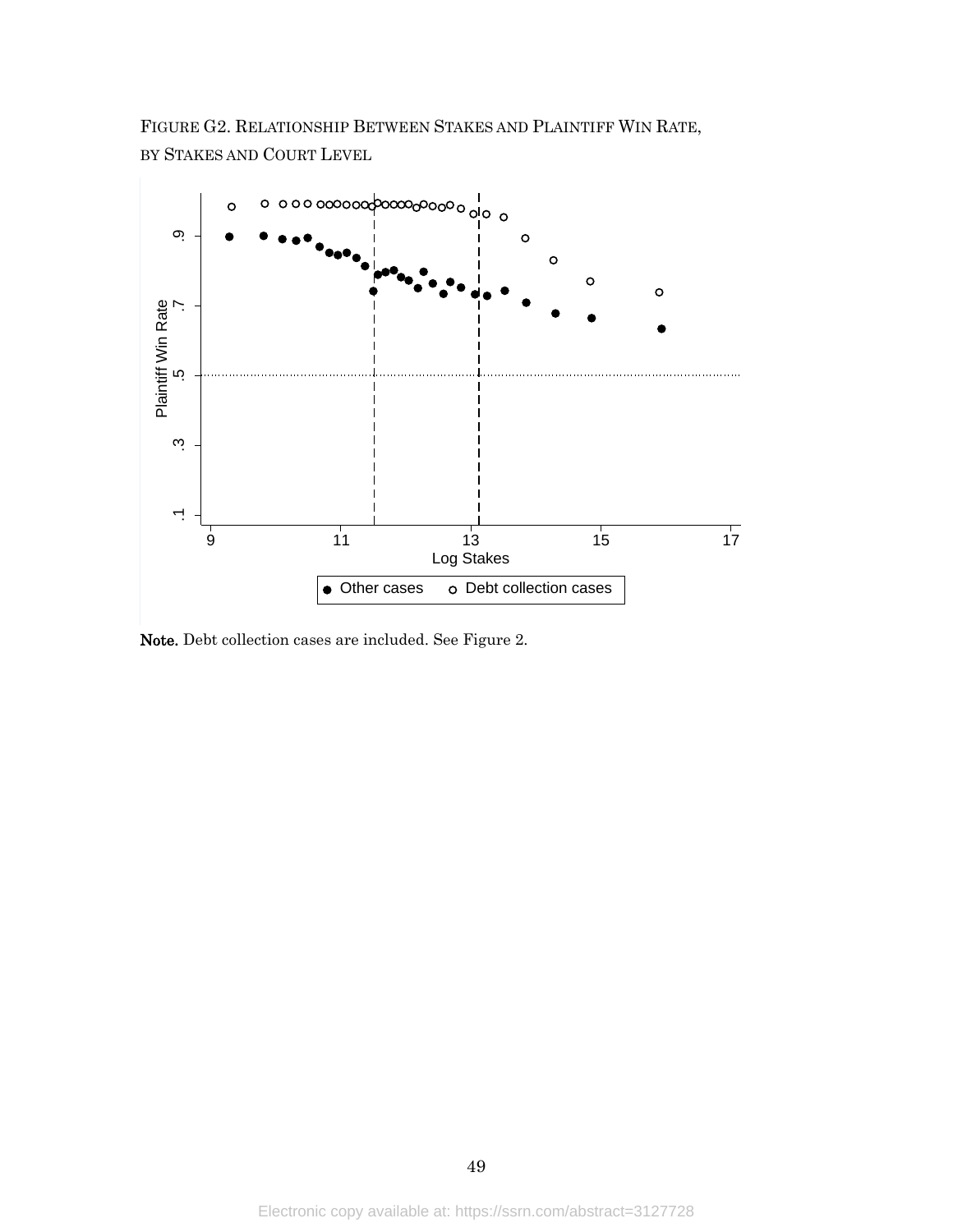FIGURE G3. RELATIONSHIP BETWEEN SETTLEMENT RATE AND PLAINTIFF WIN RATE, BY PROCEDURE, COURT, AND CASE CATEGORIES



Note. Debt collection cases are included. Scatterplot of 261 observations of the settlement rate and plaintiff win rate among cases within each court/procedure/case-type group. Size of circle is proportional to the number of court decisions represented by each observation. This figure visualizes Table G3 Column 1, but note that the case filing years are not used in creating groups in this figure, to make the pattern more easily visible. See [Figure 3.](#page-30-0)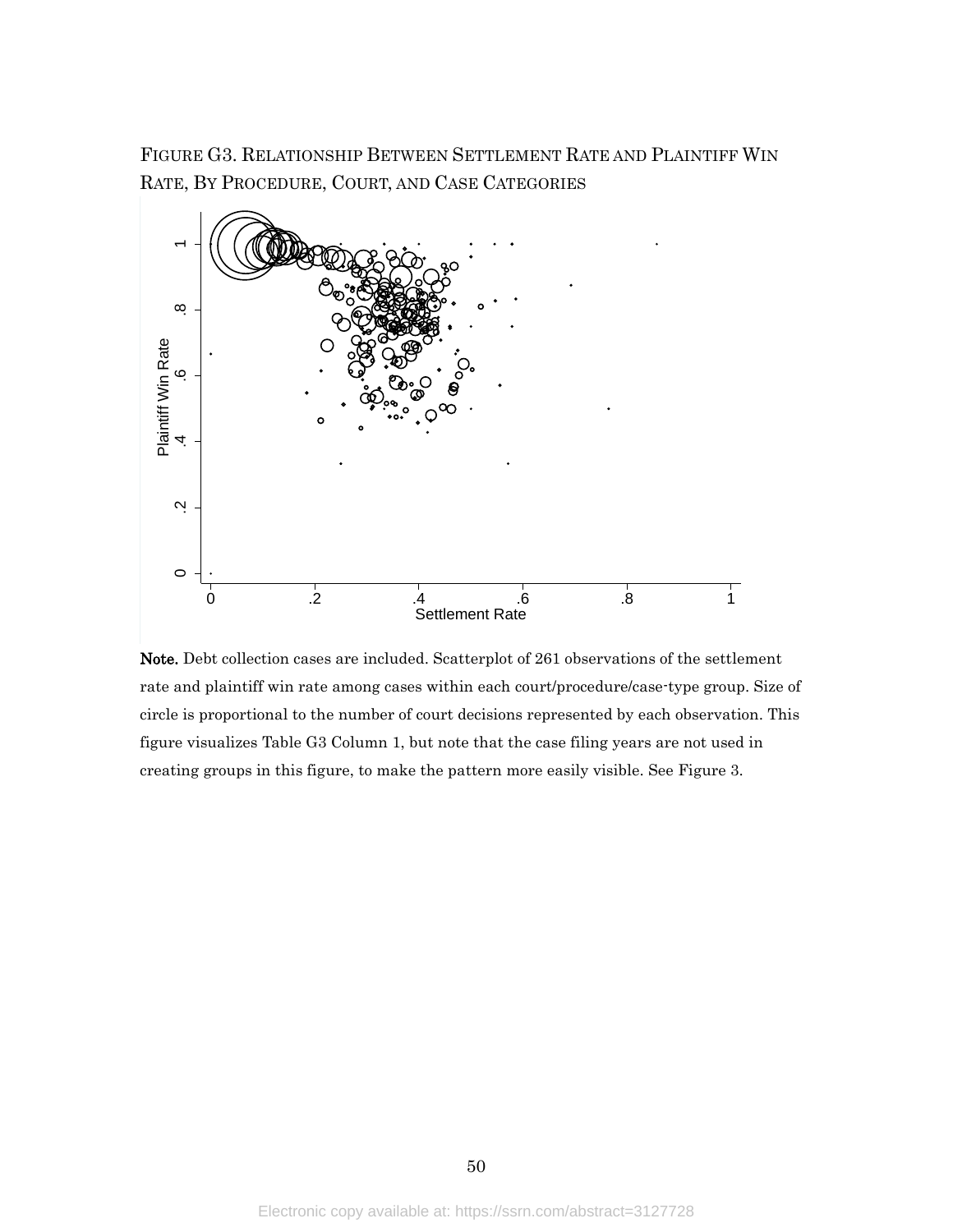#### References

- Arlen, Jennifer, and Stephan Tontrup. 2015. Does the Endowment Effect Justify Legal Intervention? The Debiasing Effect of Institutions. *The Journal of Legal Studies* 44 (1):143–182.
- Bebchuk, Lucian Arye. 1984. Litigation and Settlement Under Imperfect Information. *The RAND Journal of Economics* 15 (3):404–415.
- Cameron, A. Colin, Jonah B. Gelbach, and Douglas L. Miller. 2008. Bootstrap-based Improvements for Inference with Clustered Errors. *The Review of Economics and Statistics* 90 (3):414–427.
- Chang, Yun-chien. 2016. The Evolution of Property Law in Taiwan: An Unconventional Interest Group Story. In *Private Law in China and Taiwan: Economic and Legal Analyses* 212–244, edited by Yun-chien Chang, Wei Shen and Wen Yeu Wang. Cambridge: Cambridge University Press.
- Chang, Yun-chien, Weitseng Chen, and Ying Chieh Wu. 2017. *Property and Trust Law in Taiwan*. Alphen aan den Rijn: Wolters Kluwer.
- Chang, Yun-chien, Nuno Garoupa, and Martin Wells. 2019. Drawing the Legal Family Tree: An Empirical Comparative Study of 108 Property Doctrines in 154 Jurisdictions. *working paper*.
- Chang, Yun-chien, and William H.J. Hubbard. 2020. Speedy Adjudication in Hard Cases and Low Settlement Rates in Easy Cases: An Empirical Analysis of Taiwan Courts with Comparison to U.S. Federal Courts. In *Selection and Decision in Judicial Process Around the World: Empirical Inquiries*, edited by Yun-chien Chang. Cambridge: Cambridge University Press.
- Chang, Yun-chien, and Daniel Klerman. 2019. Settlement Rates Around the World. *working paper*.
- Chang, Yun-chien, and Su-hao Tu. 2019 forthcoming. Two-way Selections Between Flatfee Attorneys and Litigants: Theoretical and Empirical Analyses. *European Journal of Law and Economics*.
- Cooter, Robert D., and Daniel L. Rubinfeld. 1989. Economic Analysis of Legal Disputes and Their Resolution. *Journal of Economic Literature* 27 (3):1067–1097.
- Cui, Wei, and Zhiyuan Wang. 2017. The Selection of Litigation against Government Agencies: Evidence from China. *Review of Law & Economics* 13 (3):1–41.
- Eisenberg, Theodore. 1990. Testing the Selection Effect: A New Theoretical Framework with Empirical Tests. *The Journal of Legal Studies* 19 (2):337–358.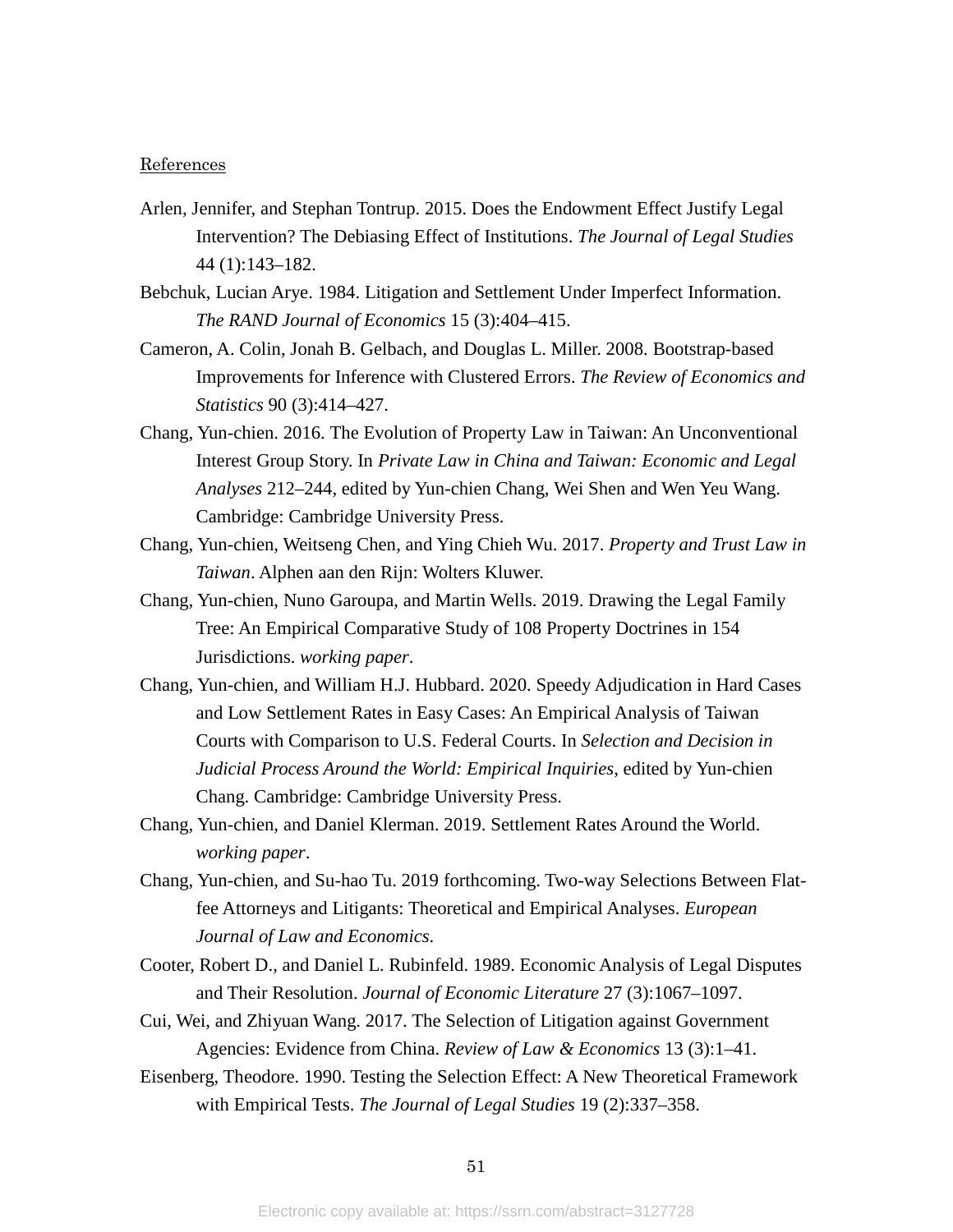- ———. 1991. The Relationship Between Plaintiff Success Rates Before Trial and at Trial. *Journal of the Royal Statistical Society. Series A (Statistics in Society)* 154:111–116.
- Eisenberg, Theodore, and Henry S. Farber. 1997. The Litigious Plaintiff Hypothesis: Case Selection and Resolution. *RAND Journal of Economics* 28:S92–S112.
- Eisenberg, Theodore, and Kuo-Chang Huang. 2012. The Effect of Rules Shifting Supreme Court Jurisdiction from Mandatory to Discretionary—An Empirical Lesson from Taiwan. *International Review of Law & Economics* 32 (1):3–18.
- Eisenberg, Theodore, and Charlotte Lanvers. 2009. What Is the Settlement Rate and Why Should We Care? *Journal of Empirical Legal Studies* 6 (1):111–146.
- Gelbach, Jonah B. 2018. The Reduced Form of Litigation Models and the Plaintiff's Win Rate. *Journal of Law & Economics* 61 (1):125–157.
- Gould, John P. 1973. The Economics of Legal Conflicts. *The Journal of Legal Studies* 2 (2):279–300.
- Hadfield, Gillian K. 2004. Where Have All the Trials Gone? Settlements, Nontrial Adjudications, and Statistical Artifacts in the Changing Disposition of Federal Civil Cases. *Journal of Empirical Legal Studies* 1 (3):705–734.
- Hsu, Ching-fang, Ivan Kan-hsueh Chiang, and Yun-chien Chang. 2019. When Pro Bono Becomes a Profane Word: Clientele and Compensation Behind Lawyers' Legal Aid Participation. *Working paper,<https://ssrn.com/abstract=3334506>*.
- Huang, Kuo-Chang. 2009. Does Discovery Promote Settlement? An Empirical Answer. *Journal of Empirical Legal Studies* 6 (2):241–278.
- ———. 2016. The Effect of Stakes on Settlement: An Empirical Lesson from Taiwan. In *Research Handbook on Comparative Law and Economics* 369–392, edited by Theodore Eisenberg and Giovanni Battista Ramello. Northampton, Mass.: Edward Elgar.
- Hubbard, William H.J. 2016. Sinking Costs to Force or Deter Settlement. *The Journal of Law, Economics, and Organization* 32:545–585.
- ———. 2019. Stalling, Conflict, and Settlement. *Coase-Sandor Working Paper Series in Law and Economics, No. 839*.
- Kessler, Daniel, Thomas Meites, and Geoffrey Miller. 1996. Explaining Deviations from the Fifty-percent Rule: A Multimodal Approach to the Selection of Cases for Litigation. *The Journal of Legal Studies* 25 (1):233–259.
- Klerman, Daniel. 2012. The Selection of Thirteenth-Century Disputes for Litigation. *Journal of Empirical Legal Studies* 9:320–346.
- Klerman, Daniel, and Yoon-Ho Alex Lee. 2014. Inferences from Litigated Cases. *The*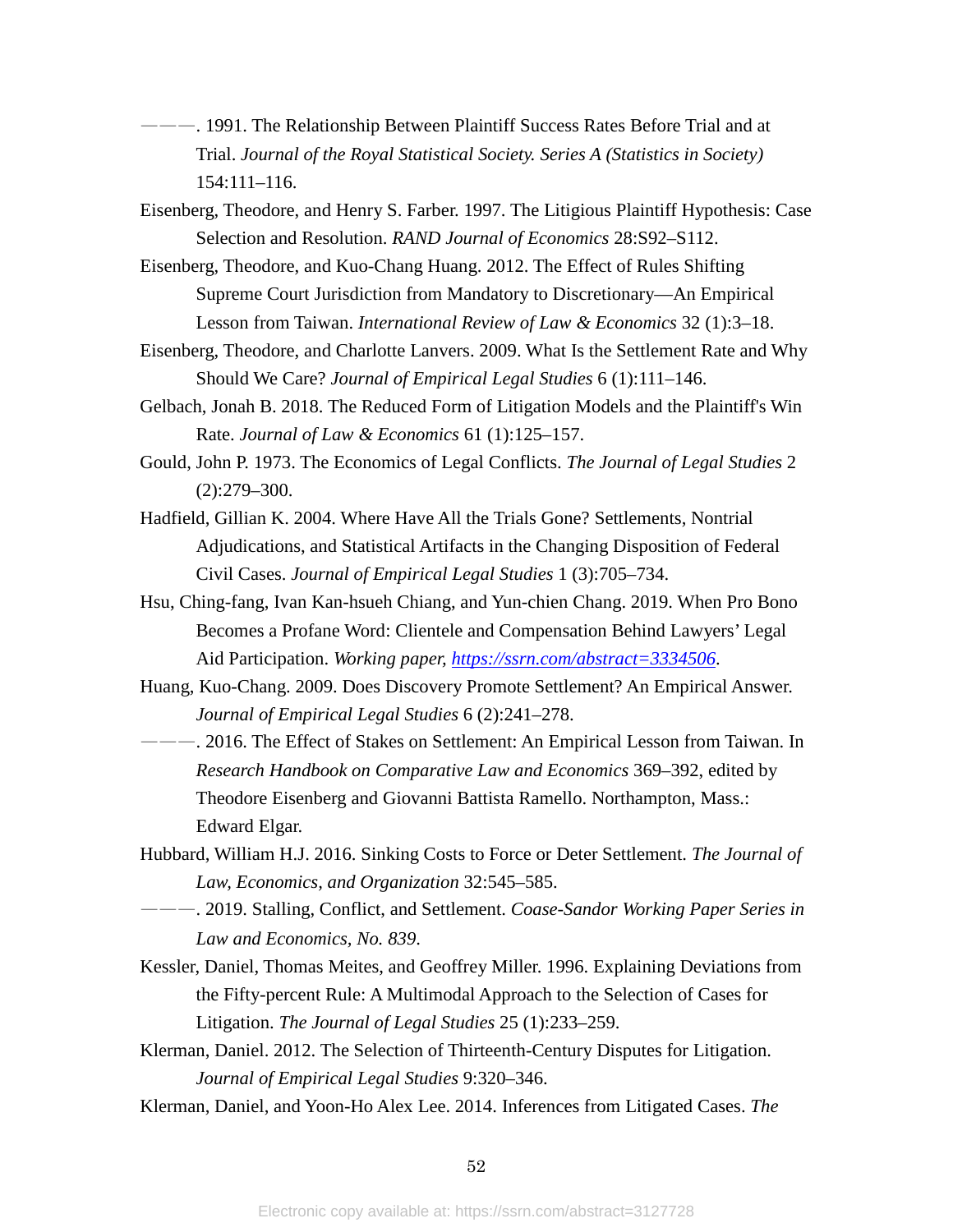*Journal of Legal Studies* 43 (2):209–248.

- Klerman, Daniel, Yoon-Ho Alex Lee, and Lawrence Liu. 2018. Litigation and Selection with Correlated Two-Sided Incomplete Information. *American Law and Economics Review* 20 (2):382–459.
- Landes, William M. 1971. An Economic Analysis of the Courts. *The Journal of Law & Economics* 14 (1):61–107.
- Lee, Yoon-Ho Alex, and Daniel Klerman. 2016. The Priest-Klein Hypotheses: Proofs and Generality. *International Review of Law and Economics* 48:59–76.
- Lin, Chang-Ching, Kong-Pin Chen, Kuo-Chang Huang, and Ya-Ting Yu. 2016. The Research Design and Methodology of the 2011 Civil Justice Survey in Taiwan. *Survey Research—Method and Application* (36):87–123.
- Posner, Richard A. 1973. An Economic Approach to Legal Procedure and Judicial Administration. *The Journal of Legal Studies* 2:399–458.
- Priest, George L., and Benjamin Klein. 1984. The Selection of Disputes for Litigation. *The Journal of Legal Studies* 13 (1):1–56.
- Ramseyer, J. Mark. 2015. *Second-Best Justice: The Virtues of Japanese Private Law*. Chicago, IL: The University of Chicago Press.
- Ramseyer, J. Mark, and Minoru Nakazato. 1989. The Rational Litigant: Settlement Amounts and Verdict Rates in Japan. *The Journal of Legal Studies* 18 (2):263– 290.
- Shavell, Steven. 1996. Any Frequency of Plaintiff Victory at Trial Is Possible. *The Journal of Legal Studies* 25 (2):493–501.
- Siegelman, Peter, and John J. Donohue. 1995. The Selection of Employment Discrimination Disputes for Litigation: Using Business Cycle Effects to Test the Priest-Klein Hypothesis. *The Journal of Legal Studies* 24 (2):427–462.
- Siegelman, Peter, and Joel Waldfogel. 1999. Toward a Taxonomy of Disputes: New Evidence through the Prism of the Priest/Klein Model. *The Journal of Legal Studies* 28 (1):101–130.
- Spier, Kathryn E. 1992. The Dynamics of Pretrial Negotiation. *Review of Economic Studies* 59:93–108.
- Stanley, Linda R., and Don L. Coursey. 1990. Empirical Evidence on the Selection Hypothesis and the Decision to Litigate or Settle *Journal of Legal Studies* 19:145–172.
- Waldfogel, Joel. 1995. The Selection Hypothesis and the Relationship between Trial and Plaintiff Victory. *Journal of Political Economy* 103 (2):229–260.
- ———. 1998. Reconciling Asymmetric Information and Divergent Expectations